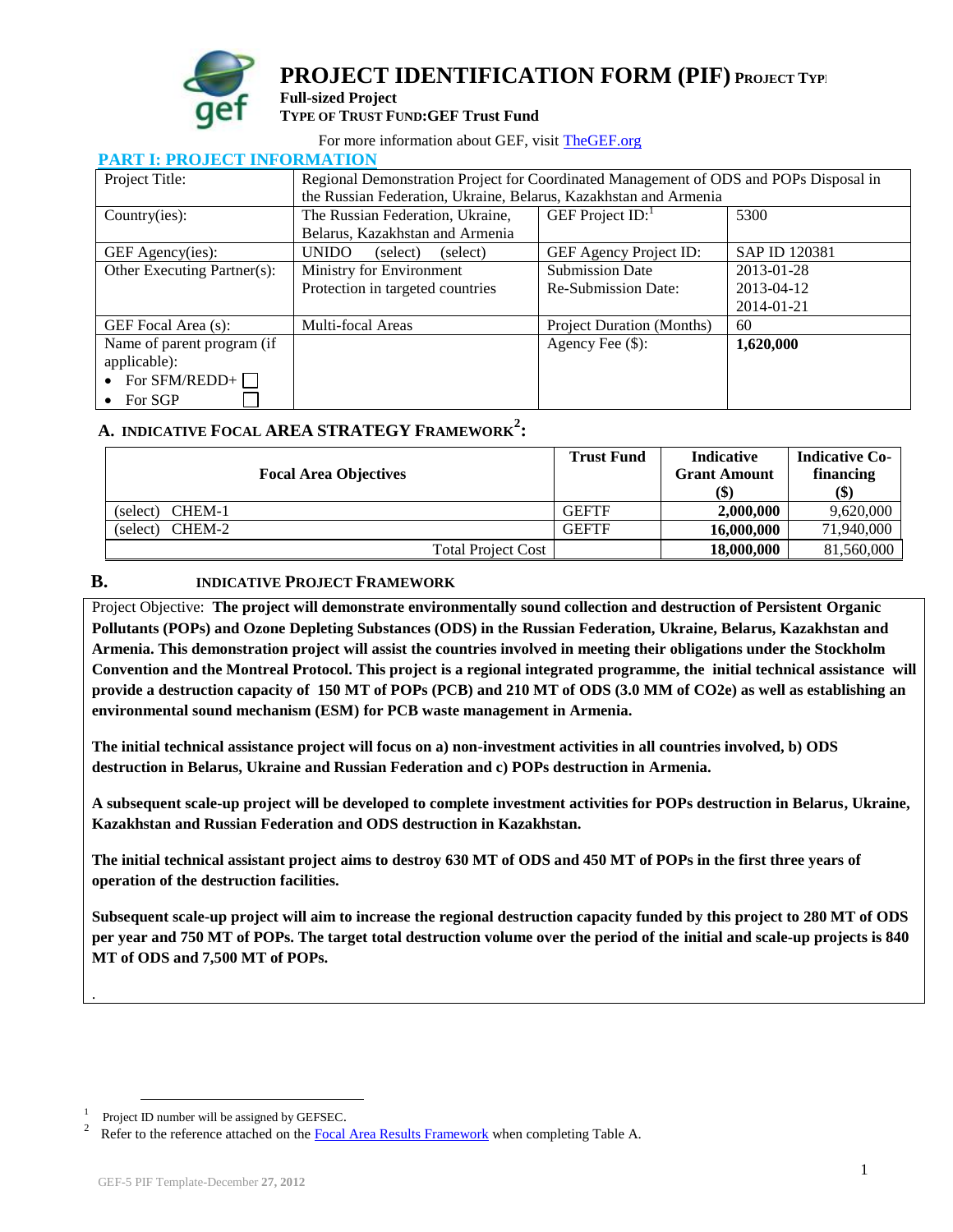| <b>Project Component</b>                                                                                                                                                       | Grant<br>Type <sup>3</sup> | <b>Expected Outcomes</b>                                                                                                                                                                                                                                                                                                                                                                                                                                                                                                                                                                                                                    | <b>Expected Outputs</b>                                                                                                                                                                                                                                                                                                                                                                                                                                                                                                | <b>Trust</b><br><b>Fund</b> | Indicative<br>Grant<br>Amount (\$) | <b>Indicative Co</b><br>financing<br>\$) |
|--------------------------------------------------------------------------------------------------------------------------------------------------------------------------------|----------------------------|---------------------------------------------------------------------------------------------------------------------------------------------------------------------------------------------------------------------------------------------------------------------------------------------------------------------------------------------------------------------------------------------------------------------------------------------------------------------------------------------------------------------------------------------------------------------------------------------------------------------------------------------|------------------------------------------------------------------------------------------------------------------------------------------------------------------------------------------------------------------------------------------------------------------------------------------------------------------------------------------------------------------------------------------------------------------------------------------------------------------------------------------------------------------------|-----------------------------|------------------------------------|------------------------------------------|
| 1. Institutional<br>capacity building<br>and development                                                                                                                       | <b>TA</b>                  | 1.1 Adequate<br>institutional capacity at<br>central government and<br>provincial level in<br>selected provinces for<br>POPs and ODS<br>identification and<br>management                                                                                                                                                                                                                                                                                                                                                                                                                                                                    | 1.1.1 Technical and<br>human resources<br>capacity building<br>1.1.2 Extended<br>inventory on ODS and<br><b>POPs</b><br>1.1.3 ODS banks in<br>selected provinces                                                                                                                                                                                                                                                                                                                                                       | <b>GEFTF</b>                | 550,000                            | 1,700,000                                |
| 2. Policy and<br>regulatory frameworks                                                                                                                                         | <b>TA</b>                  | <b>GEFTF</b><br>2.1 Policy and<br>2.1.1 Revised policy<br>regulatory framework<br>and legislation<br>strengthened to allow<br>enforcement of POPs<br>2.1.2 Policy<br>and ODS waste<br>enforcement strategy<br>for each country<br>management to meet<br>relevant obligations<br>2.1.3 Economic and<br>2.2 Potential for<br>market based<br>coordinated<br>incentives, especially<br>regarding involvement<br>management of ODS<br>and POPs waste<br>in private sector, for<br>disposal between five<br>disposal of POPs and<br>countries and within the<br>ODS containing<br>equipment as well as<br>region<br>of receiving NGOs<br>support |                                                                                                                                                                                                                                                                                                                                                                                                                                                                                                                        | 700,000                     | 2,770,000                          |                                          |
| 3. Waste management<br>and destruction<br>systems for five CEIT<br>countries including<br>ODS and POPs waste<br>collection, storage<br>transportation and final<br>destruction | <b>TA</b>                  | 3.1 Most suitable<br>approach to ODS and<br>POPs waste<br>management agreed for<br>pilot implementation<br>including the selection<br>of appropriate<br>destruction technology<br>meeting requirements<br>of the TEAP<br>3.2 National ODS and<br>POPs destruction plans<br>approved<br>3.3 Framework for<br>cooperation discussed<br>and elaborated by<br>participating countries<br>3.4 Awareness of new<br>technological and<br>economic policies and<br>enforcement<br>mechanisms made<br>3.5 Incentives for                                                                                                                             | 3.1.1 POPs and ODS<br>co-destruction<br>feasibility study,<br>including assessment<br>of feasibility of<br>destruction in cement<br>kilns (in one country)<br>and opportunities for<br>simultaneous energy<br>efficiency<br>enhancements<br>3.1.2 Selection of co-<br>destruction<br>technologies for ODS<br>and POPs waste<br>destruction in 4<br>countries<br>3.1.3 Analysis of<br>barriers to the<br>desirable cross-border<br>shipment of ODS and<br>POPs waste for<br>destruction between<br>the free custom zone | <b>GEFTF</b>                | 500,000                            | 1,680,000                                |

<sup>&</sup>lt;sup>3</sup> TA includes capacity building, and research and development.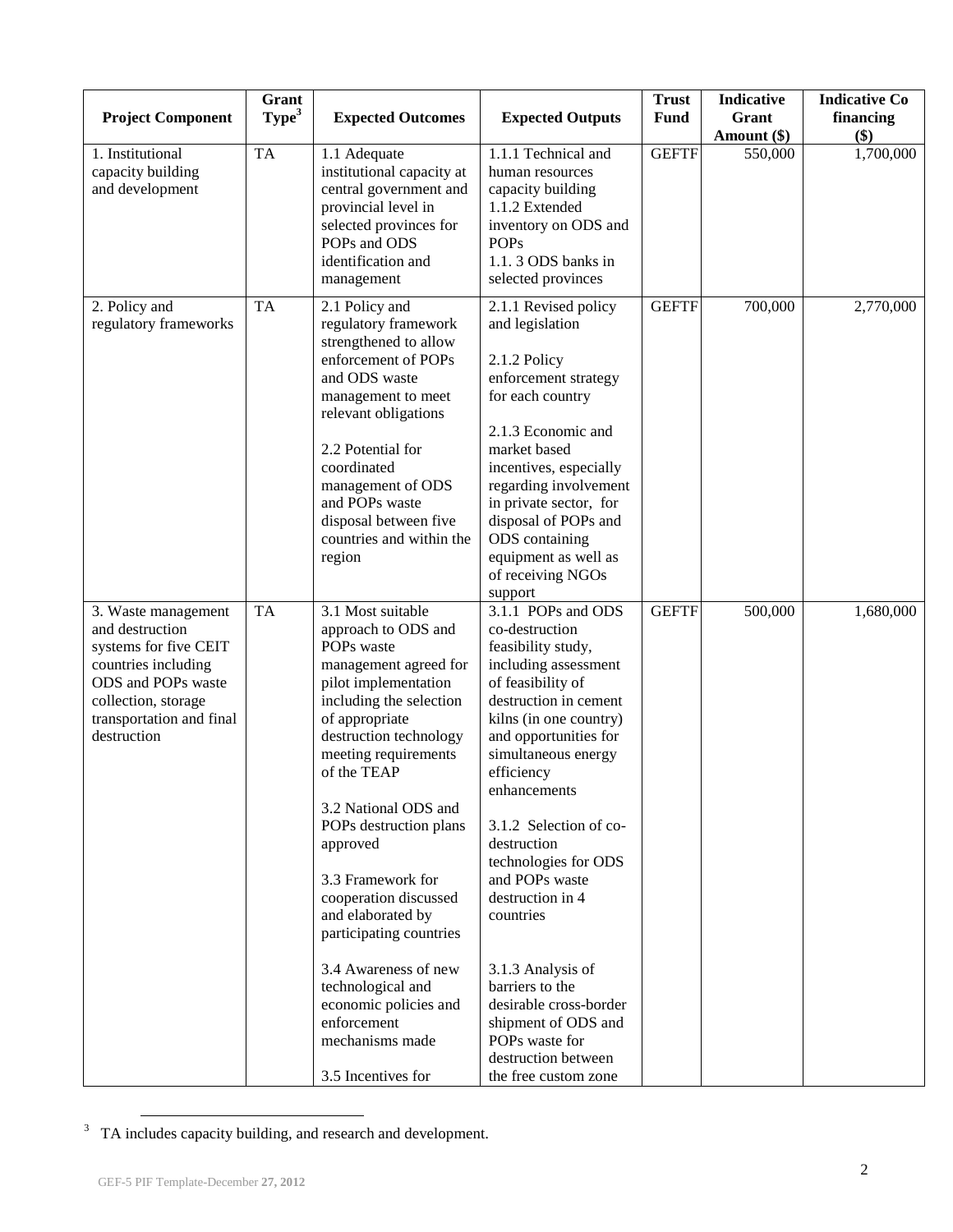|                                                                                                                           |     | collection of obsolete<br>POPs and ODS (EOL<br>refrigerators, freezers<br>and ACs, ODS<br>recovery) introduced                                                                                                                 | (RF, Ukraine and<br>Belarus) and<br>Kazakhstan and<br>Armenia, identified<br>and recommended<br>solutions<br>3.1.4 Technical<br>standards and<br>guidelines for ODS                                                                                                                                                                                                                                                                                                                                                       |              |            |            |
|---------------------------------------------------------------------------------------------------------------------------|-----|--------------------------------------------------------------------------------------------------------------------------------------------------------------------------------------------------------------------------------|---------------------------------------------------------------------------------------------------------------------------------------------------------------------------------------------------------------------------------------------------------------------------------------------------------------------------------------------------------------------------------------------------------------------------------------------------------------------------------------------------------------------------|--------------|------------|------------|
|                                                                                                                           |     |                                                                                                                                                                                                                                | and POPs waste<br>disposal of based on<br>EU directives<br>developed                                                                                                                                                                                                                                                                                                                                                                                                                                                      |              |            |            |
| 4. National ODS and<br>POPs collection,<br>storage and<br>transportation<br>networks connected in<br>one regional network | Inv | 4.1 In country<br>capability to identify<br>collect and transport<br>POPs and ODS waste<br>(appliances) to<br>specified recycling and<br>destruction locations<br>4.2 Public - private<br>partnerships for waste<br>management | 4.1.1 Four National<br>ODS and POPs<br>collection and<br>transportation<br>networks set up<br>including<br>infrastructure, control<br>and reporting systems<br>(plus one national PCB<br>collection system in<br>Armenia)<br>4.1.2 Local staff<br>training on safe<br>handling and<br>processing of POPs<br>and ODS waste<br>4.1.3 Provision of<br>collection, storage and<br>transportation<br>cylinders for gaseous<br>and liquid ODSs,<br>obsolete POPs<br>transportation, tanks,<br>trucks and monitoring<br>vehicles | <b>GEFTF</b> | 1,700,000  | 6,700,000  |
| 5. ODS and POPs<br>recycling and<br>destruction facilities                                                                | Inv | 5.1 In country<br>capacity to recycle<br>appliances and<br>recover and destroy<br><b>ODS</b> contained<br>therein                                                                                                              | 5.1.1 Construction,<br>installation and<br>commission of<br>recycling and<br>destruction centres in 3<br>countries                                                                                                                                                                                                                                                                                                                                                                                                        | <b>GEFTF</b> | 12,800,000 | 61,770,000 |
|                                                                                                                           |     | 5.2 Capacity for<br>environmentally<br>sound destruction of<br>POPs and ODS<br><b>5.3 Demonstration</b><br>pilot projects suitable                                                                                             | 5.1.2 Analytical<br>laboratories for<br>conduction of ODS<br>and POPs sample<br>analyses, including<br>transportation and<br>monitoring vehicles<br>5.1.3 Common waste                                                                                                                                                                                                                                                                                                                                                    |              |            |            |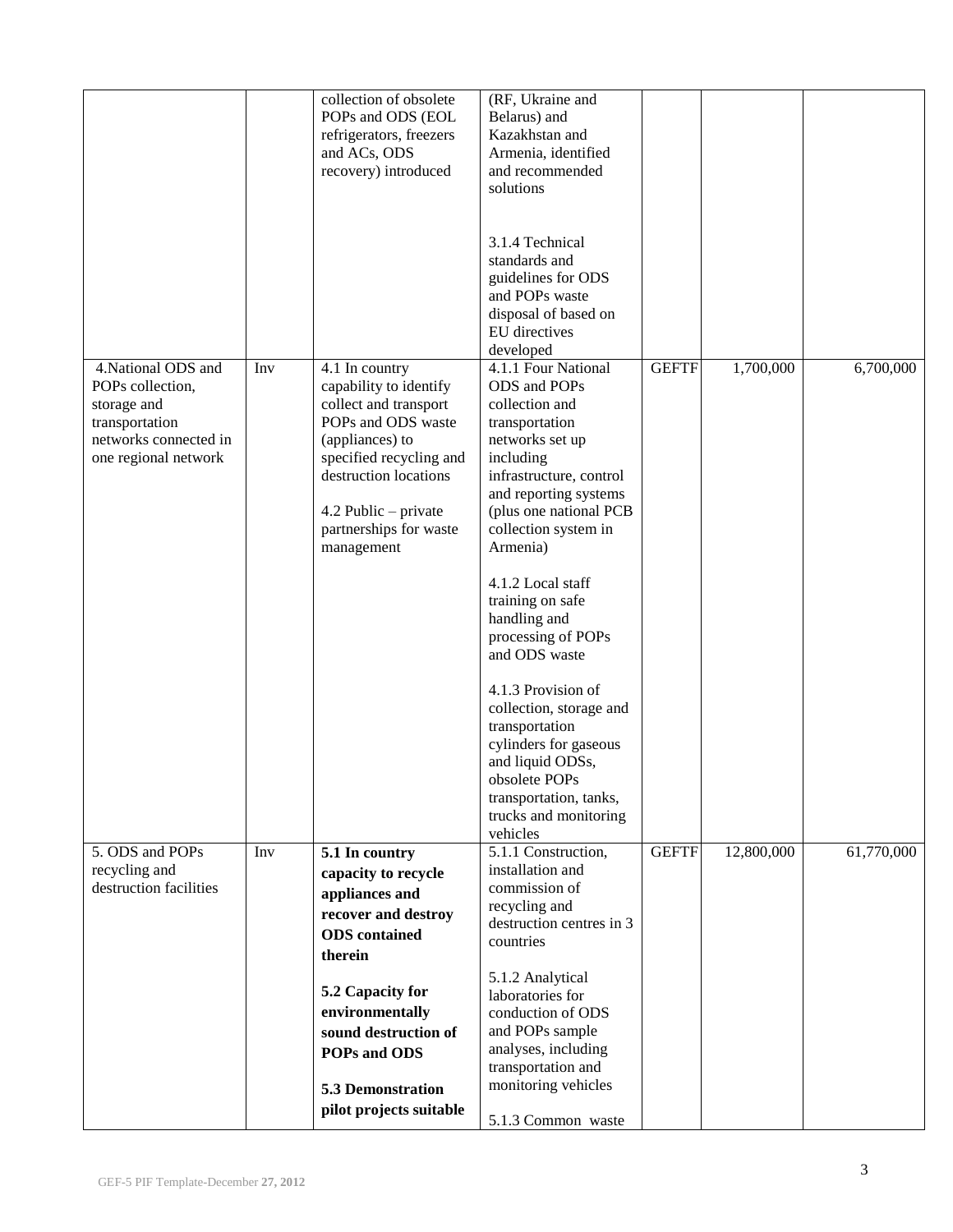|                                                                                         |           | for replication across<br>the project countries<br>and the regions as a<br>whole<br>5.4 Destruction<br>capacity of 210 MT per<br>year of ODS and 150<br>MT of POPs per year<br>established during the<br>initial technical<br>assistance phase. These<br>capacities will be<br>enhanced to 280 MT<br>per year of ODS and<br>750MT of POPs per<br>year during the<br>subsequent scale up<br>project. The overall<br>destruction target for<br>ODS and POPs is<br>840MT and 7,500 MT | management reporting<br>system<br>5.1.4 Destruction of<br>POPs in Armenia.<br>5.1.5 Destruction of 70<br>MT per year of ODS<br>in participating<br>countries under the<br>initial technical<br>assistance stage                                                                                                                                                                                                                                                                                                 |              |           |           |
|-----------------------------------------------------------------------------------------|-----------|------------------------------------------------------------------------------------------------------------------------------------------------------------------------------------------------------------------------------------------------------------------------------------------------------------------------------------------------------------------------------------------------------------------------------------------------------------------------------------|-----------------------------------------------------------------------------------------------------------------------------------------------------------------------------------------------------------------------------------------------------------------------------------------------------------------------------------------------------------------------------------------------------------------------------------------------------------------------------------------------------------------|--------------|-----------|-----------|
| 6 Establishment of<br>ESM for the recovery<br>and treatment of PCB<br>wastes in Armenia | Inv       | respectively.<br>6.1 Legal framework<br>and established ESM<br>6.2 PCB Treatment<br>facility established with<br>sustainable treatment<br>capacity<br>6.3 Communication<br>and transport<br>infrastucture in place<br>for handling PCB waste<br>6.4 Public<br>participation, awareness<br>raising and education                                                                                                                                                                    | 6.1.1 Updated<br>regulation on PCB<br>managament<br>6.1.2 Phase out and<br>disposal of PCB-<br>containing equipment<br>and waste. Laboratory<br>capacity built<br>6.1.3 Training of PCB<br>owners and<br>mainentance workers.<br>Disposal / treatment<br>code of pratice issued.<br>Interim storage<br>upgraded and in<br>operation<br>6.1.4 Regular work<br>with media and local<br>NGO <sub>s</sub> .<br>Training for NGOs on<br>ESM of POPs/PCBs<br>activities of local<br>NGOs with public on<br>POPs/PCBs. | <b>GEFTF</b> | 1,000,000 | 5,000,000 |
| 7. Monitoring and<br>Evaluation                                                         | <b>TA</b> | 7.1 Monitoring and<br>evaluation reports and<br>activities                                                                                                                                                                                                                                                                                                                                                                                                                         | 7.1 Monitoring and<br>evaluation reports                                                                                                                                                                                                                                                                                                                                                                                                                                                                        | <b>GEFTF</b> | 50,000    | 100,000   |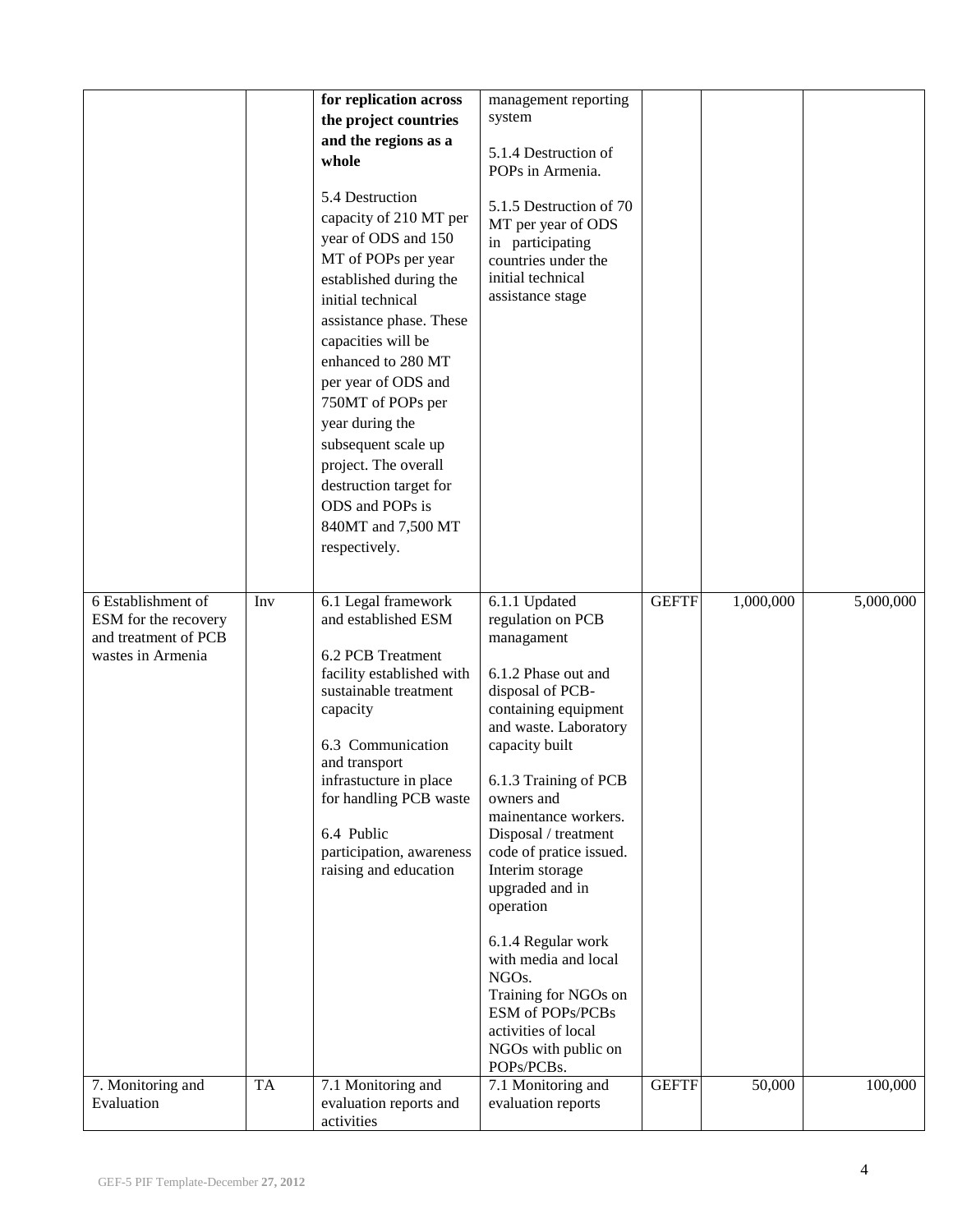| Subtotal                                   | 17.300.000 | 79,720,000 |
|--------------------------------------------|------------|------------|
| Project Management Cost (PMC) <sup>4</sup> | 700,000    | 1,840,000  |
| <b>Total Project Cost</b>                  | 18,000,000 | 81,560,000 |

### **C. INDICATIVE CO-[FINANCING](http://gefweb.org/Documents/Council_Documents/GEF_C21/C.20.6.Rev.1.pdf) FOR THE PROJECT BY SOURCE AND BY NAME IF AVAILABLE, (\$)**

| <b>Sources of Co financing</b> | Name of Co financier                                                                                                                                  | <b>Type of Co financing</b> | Amount (\$)    |
|--------------------------------|-------------------------------------------------------------------------------------------------------------------------------------------------------|-----------------------------|----------------|
| <b>GEF</b> Agency              | UNIDO for project implementation                                                                                                                      | Grant                       | 300,000        |
| <b>GEF</b> Agency              | UNIDO for project implementation                                                                                                                      | In-kind                     | 150,000        |
| <b>National Government</b>     | National Government of the RF                                                                                                                         | In-kind                     | 1,000,000      |
| <b>National Government</b>     | National Government of Belarus                                                                                                                        | In-kind                     | 500,000        |
| <b>National Government</b>     | Government of Ukraine                                                                                                                                 | In-kind                     | 500,000        |
| <b>National Government</b>     | Government of Kazakhstan                                                                                                                              | In-kind                     | 500,000        |
| <b>National Government</b>     | Government of Armenia                                                                                                                                 | In-kind                     | 250,000        |
| Private Sector                 | Counterparts in the target countries<br>are to be selected for the project<br>implementation serving as national<br>project ODS/POPs disposal centers | Grant                       | 31,000,000     |
| Private Sector                 | Countreparts in the participating<br>countries involved in the recycling,<br>including PCB treatment in<br>Armenia                                    | Grant                       | 17,500,000     |
| Private Sector                 | Counterparts in the target countries<br>are to be selected for the project<br>implementation serving as national<br>project ODS/POPs disposal centers | In-kind                     | 29,860<br>,000 |
| <b>Total Cofinancing</b>       |                                                                                                                                                       |                             | 81,560,000     |
|                                |                                                                                                                                                       |                             |                |

### **D. INDICATIVE TRUST FUND RESOURCES (\$) REQUESTED BY AGENCY, FOCAL AREA AND COUNTRY<sup>1</sup>**

| <b>GEF</b><br>Agency         | <b>Type of</b><br><b>Trust Fund</b> | <b>Focal Area</b> | Country<br>Name/Global | Grant<br>Amount<br>$(\mathbf{\$})$ (a) | <b>Agency Fee</b><br>$(\$) (b)^2$ | Total $(\$)$<br>$c=a+b$ |
|------------------------------|-------------------------------------|-------------------|------------------------|----------------------------------------|-----------------------------------|-------------------------|
| <b>UNIDO</b>                 | <b>GEFTF</b>                        | <b>ODS</b>        | Russian                | 8,000,000                              | 720,000                           | 8,720,000               |
|                              |                                     |                   | Federation             |                                        |                                   |                         |
| <b>UNIDO</b>                 | <b>GEFTF</b>                        | <b>POPs</b>       | Russian                | 400,000                                | 36,000                            | 436,000                 |
|                              |                                     |                   | Federation             |                                        |                                   |                         |
| <b>UNIDO</b>                 | <b>GEFTF</b>                        | <b>ODS</b>        | Ukraine                | 4,100,000                              | 369,000                           | 4,469,000               |
| <b>UNIDO</b>                 | <b>GEFTF</b>                        | <b>POPs</b>       | Ukraine                | 400,000                                | 36,000                            | 436,000                 |
| <b>UNIDO</b>                 | <b>GEFTF</b>                        | <b>ODS</b>        | <b>Belarus</b>         | 3,050,000                              | 274,500                           | 3,324,500               |
| <b>UNIDO</b>                 | <b>GEFTF</b>                        | <b>POPs</b>       | <b>Belarus</b>         | 400,000                                | 36,000                            | 436,000                 |
| <b>UNIDO</b>                 | <b>GEFTF</b>                        | <b>ODS</b>        | Kazakhstan             | 850,000                                | 76,500                            | 926,500                 |
| <b>UNIDO</b>                 | <b>GEFTF</b>                        | <b>POPs</b>       | Kazakhstan             | 400,000                                | 36,000                            | 436,000                 |
| <b>UNIDO</b>                 | <b>GEFTF</b>                        | <b>POPs</b>       | Armenia                | 400,000                                | 36,000                            | 436,000                 |
| <b>Total Grant Resources</b> |                                     |                   |                        | 18,000,000                             | 1,620,000                         | 19,620,000              |

<sup>1</sup> In case of a single focal area, single country, single GEF Agency project, and single trust fund project, no need to provide information for this table. PMC amount from Table B should be included proportionately to the focal area amount in this table.

<sup>2</sup> Indicate fees related to this project.

### **E. PROJECT PREPARATION GRANT (PPG) 5**

<sup>&</sup>lt;sup>4</sup> To be calculated as percent of subtotal.<br><sup>5</sup> On an exceptional basis, PPG amount may differ upon detailed discussion and justification with the GEFSEC.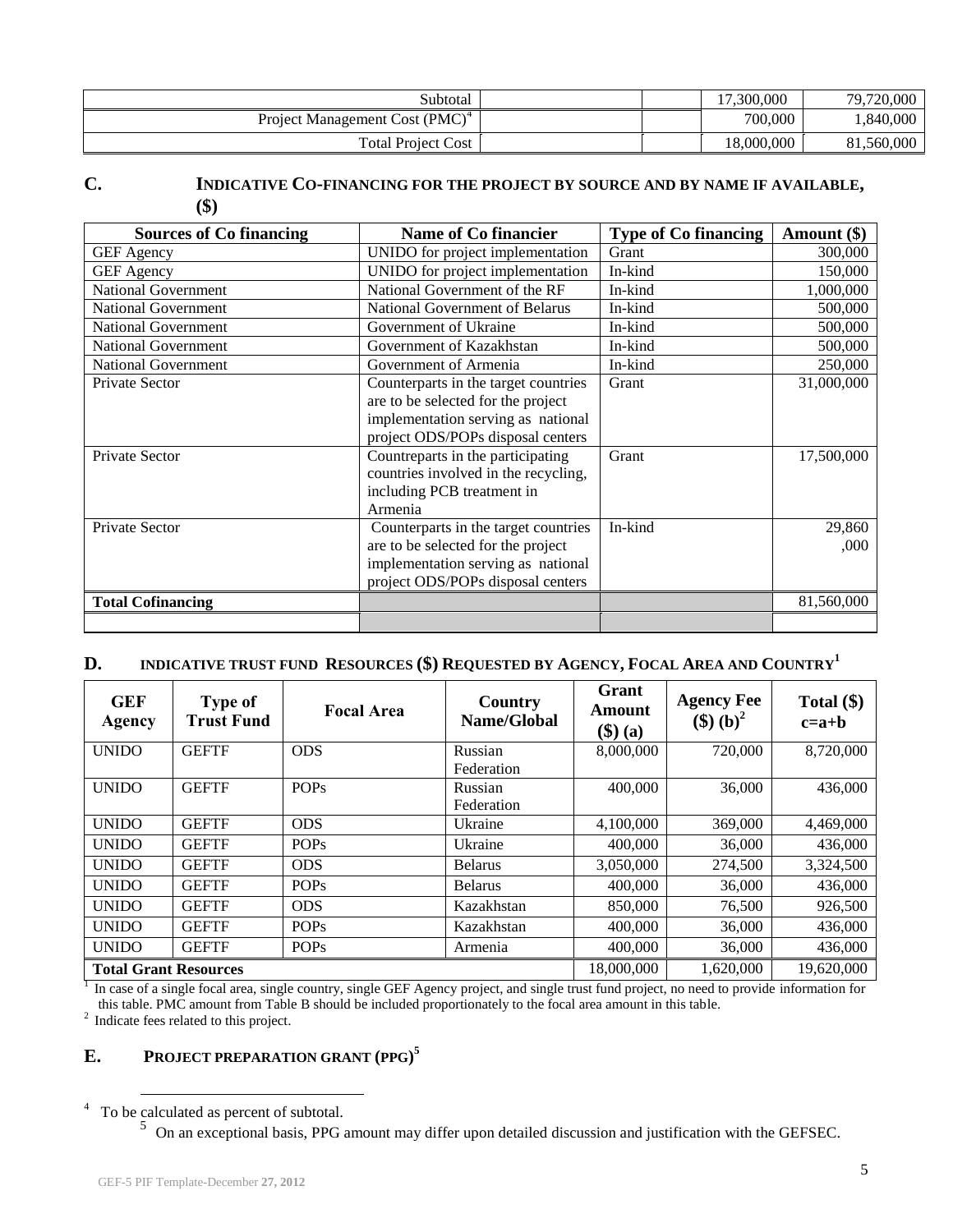Please check on the appropriate box for PPG as needed for the project according to the GEF Project Grant:

|           |                                                            | Amount           | Agency Fee              |
|-----------|------------------------------------------------------------|------------------|-------------------------|
|           |                                                            | Requested $(\$)$ | for PPG $(\text{\$})^6$ |
| $\bullet$ | No PPG required.                                           | $--$ ( )--       | $-(-1)$                 |
| $\bullet$ | (upto) $$50k$ for projects up to $&$ including \$1 million |                  |                         |
| $\bullet$ | (upto)\$100k for projects up to $\&$ including \$3 million |                  |                         |
| $\bullet$ | (upto)\$150k for projects up to $\&$ including \$6 million |                  |                         |
| $\bullet$ | (upto)\$200k for projects up to $&$ including \$10 million |                  |                         |
| $\bullet$ | (upto)\$300k for projects above \$10 million               | 275,000          | 24,750                  |

#### PPG AMOUNT REQUESTED BY AGENCY(IES), FOCAL AREA(S) AND COUNTRY(IES) FOR MFA AND/OR MTF **ROJECT ONLY**

|                         |                   |                   | <b>Country Name/</b> | (in \$) |           |              |  |
|-------------------------|-------------------|-------------------|----------------------|---------|-----------|--------------|--|
| <b>Trust Fund</b>       | <b>GEF Agency</b> | <b>Focal Area</b> | Global               |         | Agency    | <b>Total</b> |  |
|                         |                   |                   |                      | PPG(a)  | Fee $(b)$ | $c = a + b$  |  |
| <b>GEF TF</b>           | <b>UNIDO</b>      | <b>ODS</b>        | Russian              | 50,000  | 4,500     | 54,500       |  |
|                         |                   |                   | Federation           |         |           |              |  |
| <b>GEFTF</b>            | <b>UNIDO</b>      | <b>POPs</b>       | Russian              | 30,000  | 2,700     | 32,700       |  |
|                         |                   |                   | Federation           |         |           |              |  |
| <b>GEF TF</b>           | <b>UNIDO</b>      | <b>ODS</b>        | <b>Belarus</b>       | 25,000  | 2,250     | 27,250       |  |
| <b>GEFTF</b>            | <b>UNIDO</b>      | <b>POPs</b>       | <b>Belarus</b>       | 25,000  | 2,250     | 27,250       |  |
| <b>GEFTF</b>            | <b>UNIDO</b>      | <b>ODS</b>        | Ukraine              | 25,000  | 2,250     | 27,250       |  |
| <b>GEFTF</b>            | <b>UNIDO</b>      | <b>POPs</b>       | Ukraine              | 25,000  | 2,250     | 27,250       |  |
| <b>GEFTF</b>            | <b>UNIDO</b>      | <b>ODS</b>        | Kazakhstan           | 25,000  | 2,250     | 27,250       |  |
| <b>GEFTF</b>            | <b>UNIDO</b>      | <b>POPs</b>       | Kazakhstan           | 25,000  | 2,250     | 27,250       |  |
| <b>GEF TF</b>           | <b>UNIDO</b>      | <b>POPs</b>       | Armenia              | 45,000  | 4,050     | 49,050       |  |
| <b>Total PPG Amount</b> |                   |                   |                      | 275,000 | 24,750    | 299,750      |  |

MFA: Multi-focal area projects; MTF: Multi-Trust Fund projects.

### **PART II: PROJECT JUSTIFICATION<sup>7</sup>**

#### **Project Overview:**

**A.1. Project Description. Briefly describe the project, including ; 1) the global environmental problems, root causes and barriers that need to be addressed; 2) the baseline scenario and any associated baseline projects, 3) the proposed alternative scenario, with a brief description of expected outcomes and components of the project, 4) incremental cost reasoning and expected contributions from the baseline, the GEFTF, LDCF/SCCF and co-financing; 5) global environmental benefits (GEFTF, NPIF) and adaptation benefits (LDCF/SCCF); 6) innovativeness, sustainability and potential for scaling up.**

**1) The global environmental problems:** 

**The hazardous wastes generated by human activity as a result of economic development pose a risk to human health and to the environment. However the impact of these wastes can be minimised through sound management of waste from the point of generation to the point of disposal in a coordinated way.** 

#### **1a) Root causes:**

 6 PPG fee percentage follows the percentage of the GEF Project Grant amount requested.

<sup>&</sup>lt;sup>7</sup> Part II should not be longer than 5 pages.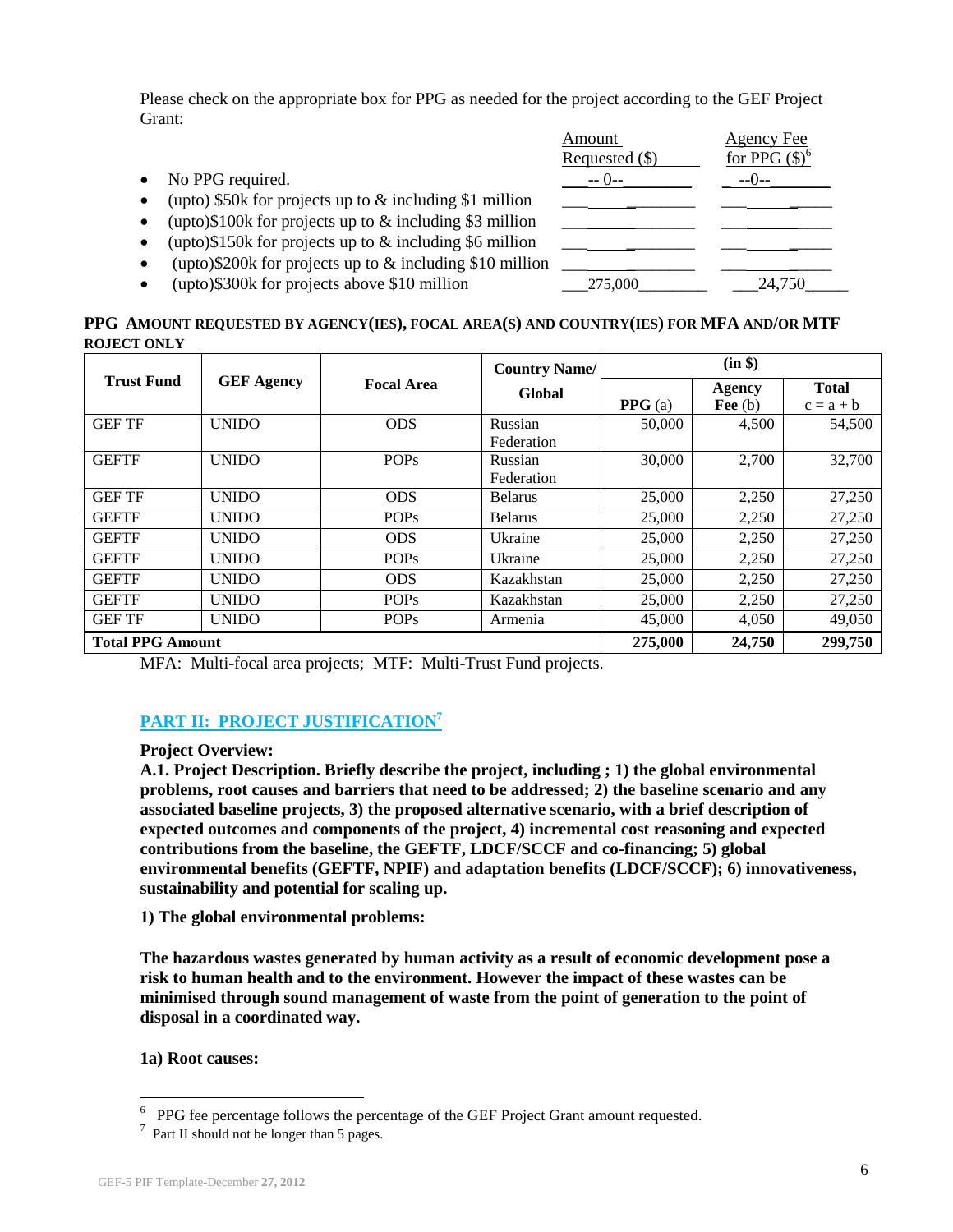**The root causes of the environmental problems addressed by this project are three common types of waste: Persistent organic pollutants (POPs) are toxic chemicals that adversely affect human health and the environment around the world. Because they can be transported by wind and water, most POPs generated in one country can and do affect people and wildlife far from where they are used and released. They persist for long periods of time in the environment and can accumulate and pass from one species to the next through the food chain.**

**CFCs and HCFCs damage the ozone layer, which leads to higher levels of ultraviolet radiation on the planet's surface, which in turn leads to a greater incidence of skin cancer, cataracts, and impaired immune systems, and is expected also to reduce crop yields, diminish the productivity of the oceans, and possibly to contribute to the decline of amphibious populations. Although the Montreal Protocol has been very successful in phasing out the use of ozone depleting substances (ODS), CFCs and HCFCs are contained in millions of refrigeration and air-conditioning appliances throughout the world. When this equipment reaches the end of its life there is a high risk of the CFCs and HCFCs being released into the atmosphere.**

**PCBs belong to a broad family of man-made organic chemicals known as chlorinated hydrocarbons. They have a range of toxicity and vary in consistency from thin, light-coloured liquids to yellow or black waxy solids. Due to their non-flammability, chemical stability, high boiling point, and electrical insulating properties, PCBs were used in hundreds of industrial and commercial applications including electrical, heat transfer, and hydraulic equipment; as plasticizers in paints, plastics, and rubber products; in pigments, dyes, and carbonless copy paper; and many other industrial applications.**

#### **1b) Barriers that need to be addressed:**

**The main barriers facing the region in relation to the management of hazardous waste are; insufficient or in accurate information about the location and volume of waste, a lack of coordinated institutional controls and incentives to manage waste and a lack of the technology and or technical know-how to treat or destroy wastes once they have been identified.**

#### **2) The baseline Scenario:**

**Several countries in the region used to produce PCBs and POPs pesticides and have many contaminated sites and equipment and large stockpiles of POPs pesticides stored in inappropriate conditions. There are many operational transformers, capacitors, switch gear and other electrical equipment contain PCBs and when this equipment is decommissioned it will add to the bank of PCB waste. Despite several common issues and technology barriers, there has been little or no cooperation or coordination between the countries, and no attempt has been made to take advantage of geographical proximity and the custom-free zone established between Russian Federation, Belarus and Kazakhstan. Country specific details relating to waste inventories and surveys are given in Annex 1.**

**All 5 countries are actively engaged in the phase out of CFCs, HCFCs in line with their obligation under the Montreal Protocol. However HPMP activities have not so far addressed the issue of ODS destruction or the recovery and recycling of obsolete refrigerators, freezers and air conditioning units. Large volumes of CFC-12, CFC-11, HCFC-22 and HCFC-141b are contained in the refrigeration circuits and insulation foams of domestic refrigerators and freezers, commercial cooling equipment and air-conditioning units. The amount of CFC or HCFC in an individual piece of equipment is relatively small but the abundance of these items creates a very large bank hazardous waste. Based on an average life expectancy of refrigerators, freezers and air conditioners of approximately 15 years it is estimated that current ODS bank in the countries covered by the project represents 12,300 ODP tonnes or 105.8 million tons of CO2.Furthermore**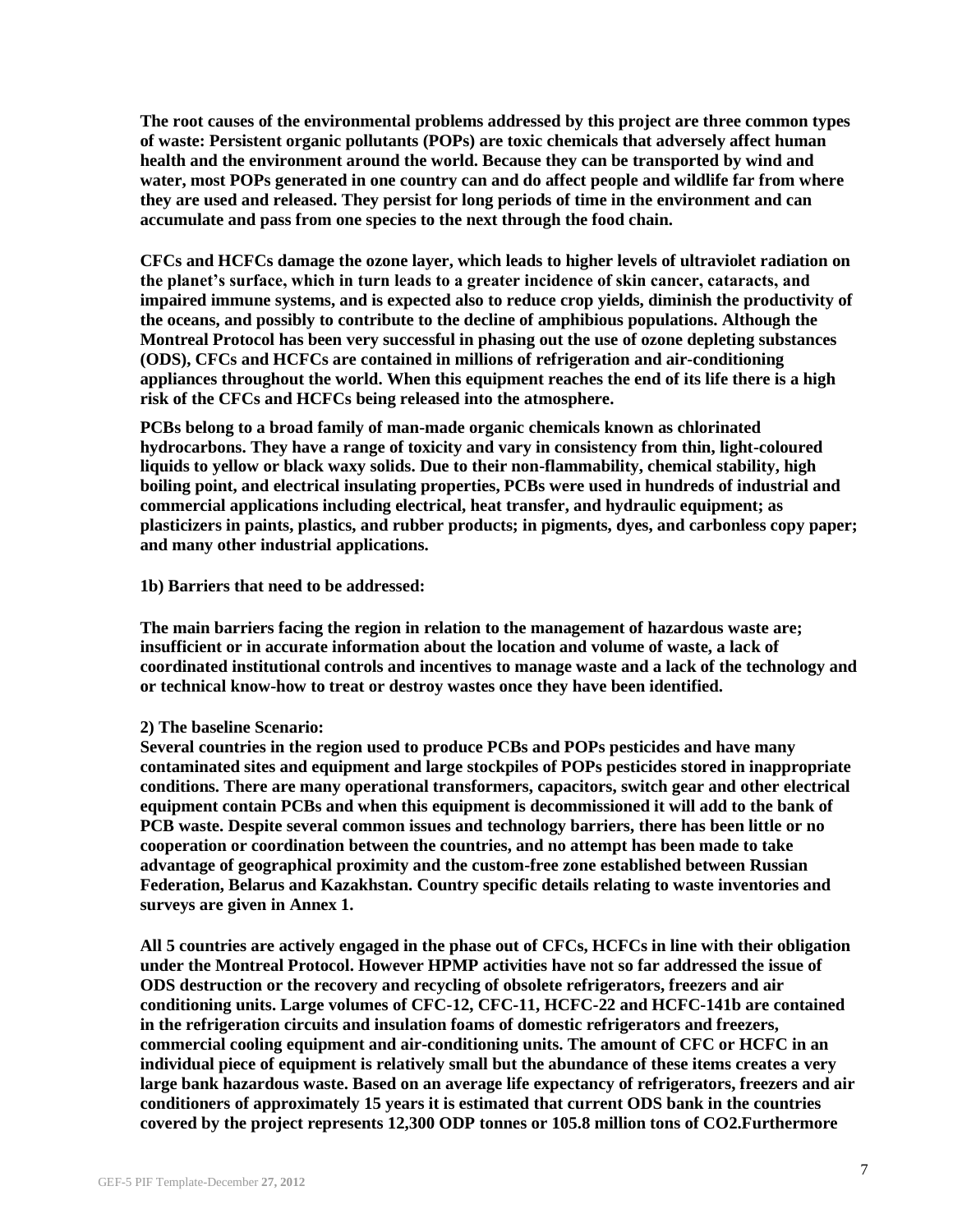**the bank of equipment containing ODS is growing by approximately 5 million refrigerators and freezers and about 900,000 air conditioners per year.**

**The countries included in the project are in the process of updating their legislation on POPs and PCBs to bring it in line with European Union (EU) regulations, but for the time being landfill disposal is still being used, posing significant contamination risks.Institutional strengthening is therefore a priority for Initial technical assistance of the programme.**

**Refrigerators and other equipment containing ODS are often sent to landfill and POPs, are often simply abandoned in inappropriate storage conditions or burned in poorly controlled incinerators creating pollution and human health risks.**

**Unlike POPs which are generally stored in their original form. ODS are contained in refrigeration circuits and in the insulation foams of refrigerator and freezers. Given the very large numbers of obsolete and near end of life equipment the recovery and recycling/reclamation or destruction of ODS banks creates a very difficult technical and logistical challenge.**

**There is no infrastructure in place in the target countries for collection, storage, transportation and final disposal of ODS recovered from the end-of-life appliances (refrigerators, freezers and air-conditioners).**

**For both POPs and ODS there are currently no approved destruction facilities for pure chemicals and no efficient recycling facilities capable of dismantling refrigerators freezers and airconditioners to remove and separate ODS and other waste material.**

**There are no market mechanisms in place to drive effective recycling schemes and no coordinated mechanisms for the collection transport and storage of the POPs identified in the NIPs. There is a general lack of technical understanding of suitable destruction technologies for POPs and ODS as well as uncertainty over the costs related to destruction and potential funding mechanisms by which destruction could be supported, including carbon finance mechanisms.**

**The 24 persistent organic pollutants currently within the scope of the Stockholm Convention include 14 pesticides and 10 industrial chemicals or by-products. The absence of adequate capacity and infrastructure for environmentally sound management and disposal of POPs poses significant risks to human health and the environment. There are no storage facilities specifically designed for obsolete pesticides and large amounts of obsolete POPs are stored in unsuitable conditions.** 

**The project therefore aims to develop new approaches that overcome the difficulties faced by CEIT countries in the safe management of ODS banks and POPs waste.**

**For both POPs and ODS there are currently no approved destruction facilities for pure chemicals and no efficient recycling facilities capable of dismantling refrigerators freezers and airconditioners to remove and separate ODS and other waste material in any of the countries covered by the project.**

#### **Baseline projects:**

**A number of projects and activities are under way to address these issues. Preliminary inventories of PCBs and POPs pesticides have been undertaken in all CEIT countries, and indicate that considerable activity is required to these inventories meet the requirements of Stockholm Convention.**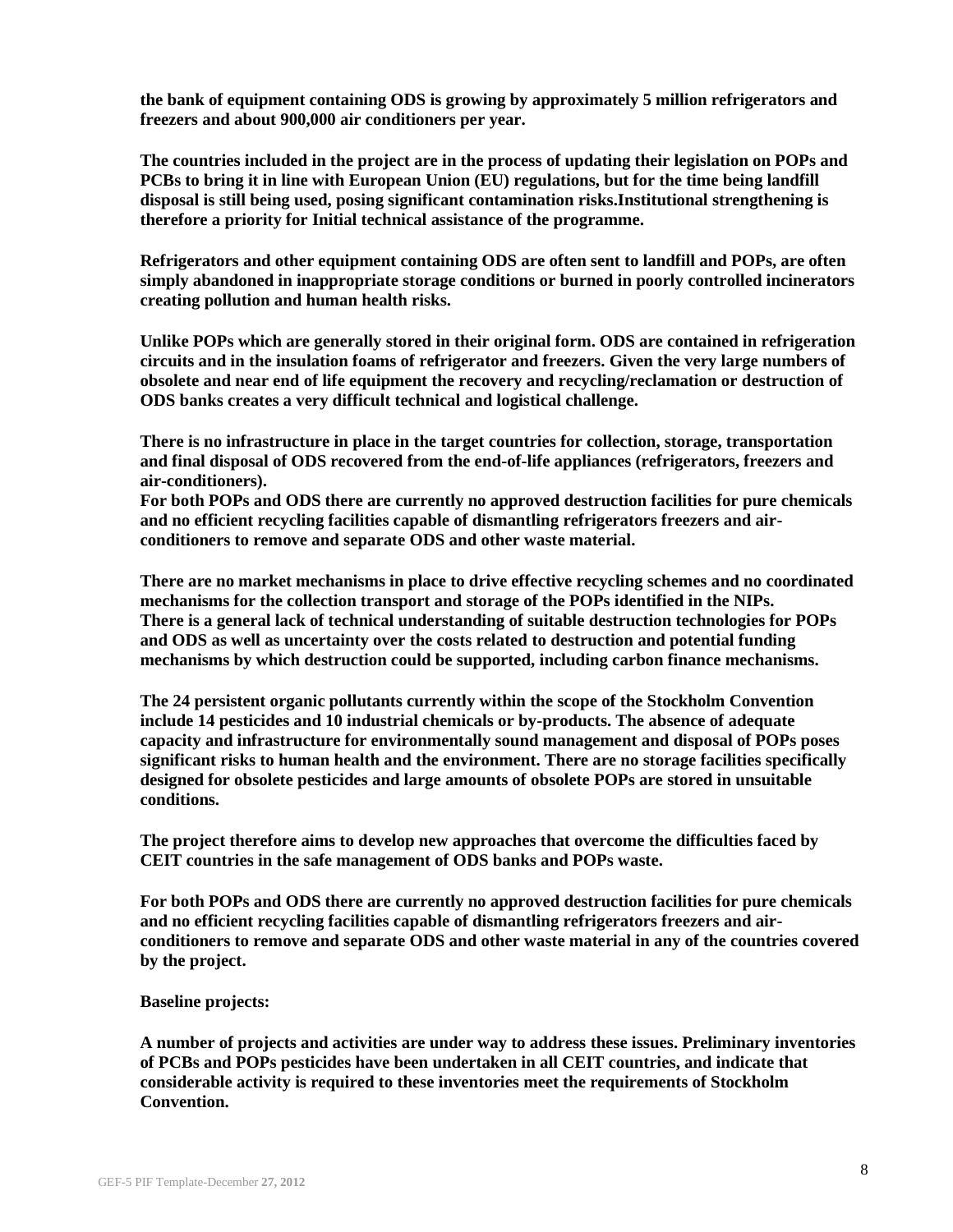**The NIPs of the target countries were approved by the GEF and their ministries (National GEF Focal Points) have prepared internal action plans to adjust the national environmental legislation to the requirements of the Stockholm Convention on POPs and assigned staff responsible for monitoring the implementation of the Convention.**

**All participating countries are also actively engaged in activities to meet the agreed phase-out benchmarks of production and consumption of the CFCs and HCFCS under the Montreal Protocol. However to date these have been focussed on the phase out of consumption of ODS in manufacturing and service sectors. No activities currently address the ODS bank.**

**Considerable work has been done in establishing the extent of the problem to be addressed in each of the countries. However the countries have encountered problems in establishing models for environmentally sound collection and destruction or the most appropriate technical options for the destruction process. Country Specific details are given in Annex 1.**

**Whilst the countries have signed the international agreements and have in place high level legislation to control the use and movement of both POPs and ODS, currently focusing on streamlining and harmonizing legislative frameworks for chemicals, to be in compliance with the respective Convention's obligations, they lack the detailed regulatory framework required at a local / provincial level to drive the implementation of waste management plan and access to detailed technical analysis of the optimum waste management model for POPs and ODS. There are also no appropriate examples of private or public-private operating models.** 

**3) The proposed alternative scenario:**

**Since the environmentally sound management of POPs and ODS is a priority for the Ministries for Environment of the Governments concerned, it is recognized that the current weaknesses in legal frameworks and technical capacity must be addressed.** 

**The proposed alternative scenario is to build on the baseline project to provide environmentally sound management of hazardous wastes and have in place the legal, institutional and technical infrastructure to identify, collect, store, transport and destroy waste in a sustainable manner.**

**This project is therefore considered essential to address the barriers currently being encountered. It addresses the global environmental problem of hazardous waste management and the controls and activities required to manage each of these three forms of waste, taking advantage of the similarities and synergies that are available. This unique and innovative approach is in line with one of priorities highlighted at the 42nd Meeting of GEF Council (Concept Paper: GEF-5 Ozone, Climate, and Chemicals Program, GEF/C.42/09, GEF 42nd Council, 5-7 June, 2012, Washington), as it aims to conduct a number of complementary activities in parallel, designed to generate a robust framework and methodology for dealing with POPs and ODS destruction on a regional basis and at the same time demonstrate the operation of pilot destruction facilities.**

**The currently proposed initial technical assistance stage of the project will focus on a) noninvestment activities in all countries involved, b) ODS destruction in Belarus, Ukraine and Russian Federation and c) POPs destruction in Armenia.** 

**A subsequent scale-up project will a) complete investment activities for POPs and ODS destruction in Kazakhstan and (b) POPs destruction in Belarus, Ukraine and Russian Federation.**

**Having reviewed the inputs and activities required for these programmes with a view to developing wherever possible innovative integrated mechanisms, it is clear that there are synergies**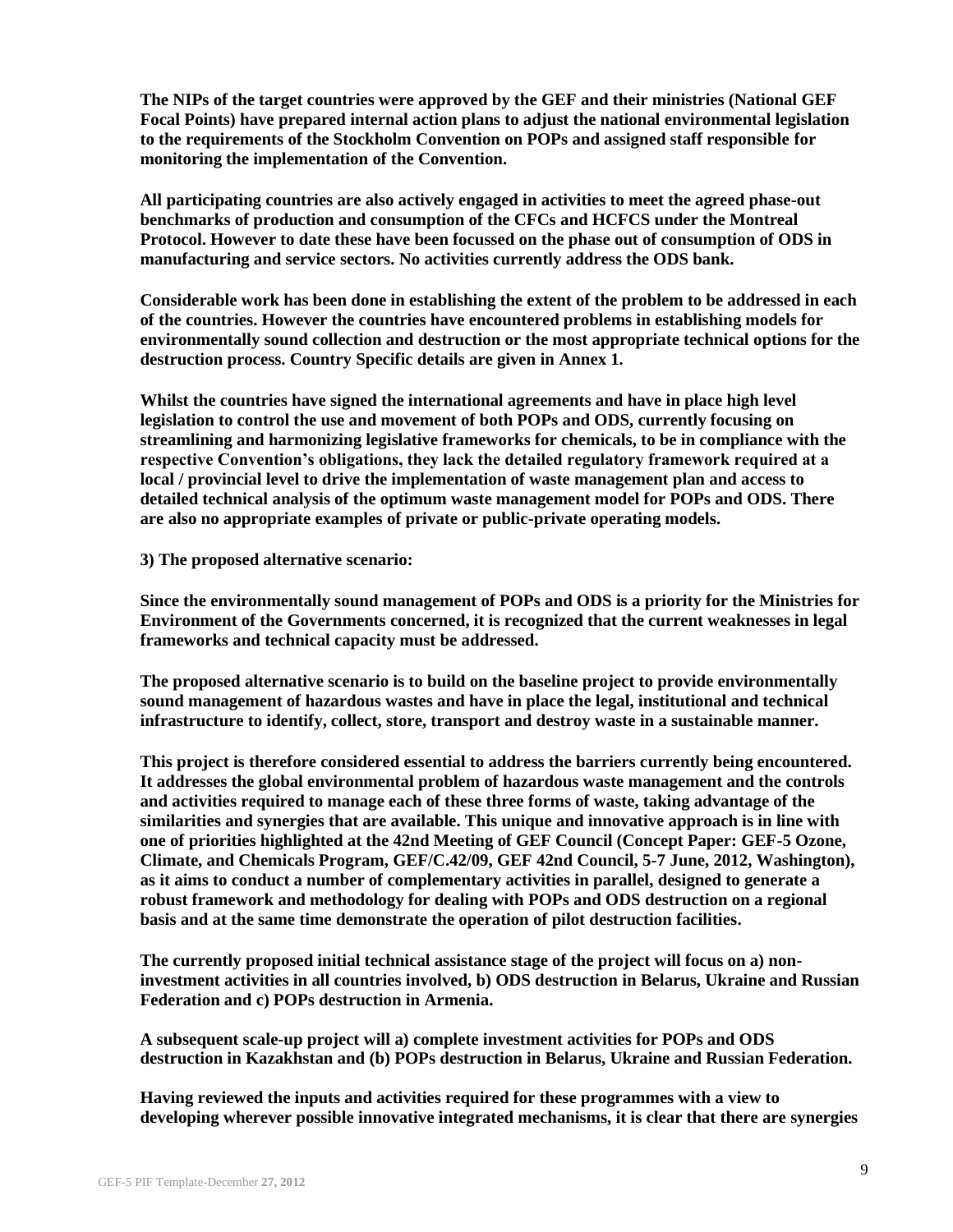**in dealing with the issues faced in the region and that there is a benefit in developing a combined programme. Since the waste management objectives must be achieved whether jointly or separately, any cost and logistical benefits that can be gained by combining activities will result in an overall a cost benefit improvement when considering the climate impact and costs associated with any objectives undertaken separately.**

#### **3a) Outcomes:**

**The project will assist the region by determining the most cost effective way of establishing Environmentally Sound Management (including destruction) of POPs and ODS waste and developing both the institutional capacity and policy and regulatory frameworks to drive implementation of waste management at a local, provincial and regional level.** 

**A key aspect of this will be to demonstrate appliance recycling technology integrated into a combined ODS and POPs management and destruction.** 

**The project will facilitate the destruction of PCBs or targeted POPs pesticide waste and ODS recovered from recycled appliances . The pilot facilities will be based on sustainable and replicable operating models and will act as a template for further facilities in the countries concerned and in the region.**

**The total volume of ODS destroyed is estimated at 210 metric tonnes per year in the inital technical assistance stage. This is equivalent to of 3.0 MM CO<sup>2</sup> per year during the initial technical assistance phase.**

**The estimate of the volume of POPs destruction is based on the potential capacity of the selected destruction process. Initial analysis indicates that a plasma arc incineration plant would be capable of destroying around 150 metric tonnes of suitable pre-treated waste (POPs or PCBs) per year. The regional project would therefore destroy 750 metric tonnes per year after scale up activities.**

**During the initial technical assistance project of of 5 years it is anticipated that the destruction facilities provided will be fully operational during years 3-5. The expected destruction during this period is therefore 630 metric tonnes of ODS and 450 metric tonnes of POPs/PCBs.**

**The Initial technical assistance of the project will focus non-investment activities and ODS destruction in Belarus, Ukraine and Russian Federation and POPs destruction in Armenia.**

**The Scale-up of regional demonstration will continue the investment activities for POPs and ODS destruction in Kazakhstan and POPs destruction in Belarus, Ukraine and Russian Federation.** 

**However the project is designed to create sustainable facilities which will continue to operate after the formal project completion. The total ODS and POPs destroyed by the facilities will therfore be higher than the target volumes for the project.**

**The project foresees the introduction of some incentives subject to negotiations with the Governments of five participating countries during the PPG stage and project implementation cycle. Please see the list provided in table below.**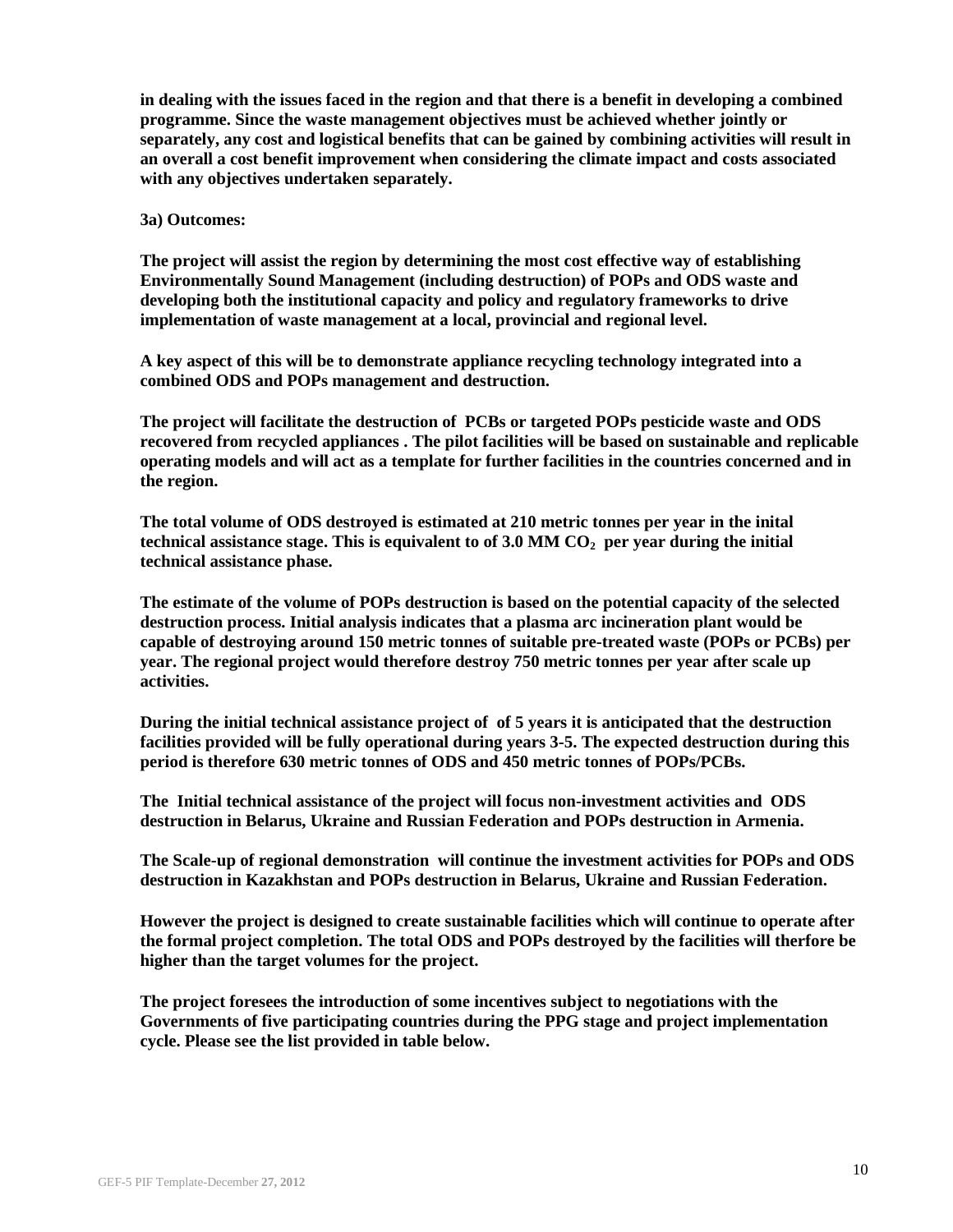| Area        | <b>Incentive</b>                                                                                                                                                                                                                                                                                                                                                                                                                                |
|-------------|-------------------------------------------------------------------------------------------------------------------------------------------------------------------------------------------------------------------------------------------------------------------------------------------------------------------------------------------------------------------------------------------------------------------------------------------------|
| <b>POPs</b> | Government desposal fee for national POP destruction centers to subsidise the<br>destruction operations                                                                                                                                                                                                                                                                                                                                         |
| <b>POPs</b> | Expenses covered by the Governments for POP storage, packing and<br>transportation to the destruction centres                                                                                                                                                                                                                                                                                                                                   |
| <b>POPs</b> | Transportation and destruction expenses supported by the Governments to<br>transfer and destroy the POPs in other countries                                                                                                                                                                                                                                                                                                                     |
| <b>ODS</b>  | Waste management and destruction local legislation in five project participating<br>countries obliges manufacturers of home appliances to ensure the recovery and<br>sound disposal - "producer pays" principal, a recycling fee is to be included in<br>agreements with producers or distributors of electrical appliances including new<br>refrigerators, freezers and air conditioners. This recycling fee is collected at<br>point of sale. |
| <b>ODS</b>  | Government collection fee for end users of EOL appliances to encourage them to<br>transfer the EOL appliances for destruction                                                                                                                                                                                                                                                                                                                   |
| <b>ODS</b>  | Government collection fee for quantity of recovered ODS collected by servicing<br>operators (repair and servicing workshops)                                                                                                                                                                                                                                                                                                                    |
| <b>ODS</b>  | Retailers' promotion sells of new appliances with reduction of their nominal<br>price due to handover of EOL appliances by end users.                                                                                                                                                                                                                                                                                                           |

**As to the public –private partnerships for waste management referred to in expected outcome 4.2 relates to the infrastructural and organisational mechanisms that will be used to implement waste management. The project will assist local governments in establishing the feasibility of providing services required through legislation using private companies. The "producer pays" principle whereby a levy, licensing fee, or percentage of sales revenue is retained for waste management generally relies on various public-private partnerships. Such systems can be run as voluntary (public private) programmes supported by national legislation, or as a public service where regulations simply impose a levy or license fee and Government pays for a service. Public–private partnerships have emerged as a way of improving waste management performance in many European countries where privately owned enterprises often outperform publicly owned ones. In the targeted countries, there are opportunities for private companies to profitably supply the required waste management services if appropriate legislation, start-up support and incentives are in place.**

**However, the regional concept is designed to provide the countries in the project to share many of the same issues and barriers to implementation. This approach aims to provide more efficient implementation for the GEF by grouping similar countries together where the same technical and logistical solutions are likely to work. This has two main advantages, a) it creates savings in the preparatory work, feasibility studies and systems design, that can be shared by each country rather than being done five times in different projects and it gives rise to potential economies of scale in the procurement of equipment and services; b) it creates a regional momentum that is more effective in incentivizing and demonstrating solutions to other countries in the region and at the same time creates a large enough regional network to be able to properly test the issues of cross-boundary waste movement and regional cooperation.**

**The countries in the project represent a good cross-section of the region in terms of size and industrial capacity, whilst sharing the same environmental issues and socio-economic backgrounds. The project therefore aims to develop new approaches that overcome the difficulties faced by CEIT countries in the safe management of ODS banks and POPs waste.**

**As well as the direct climate impact of the activities described above, the project team will look to apply best practice in terms of energy efficiency in all aspects of the project including installations**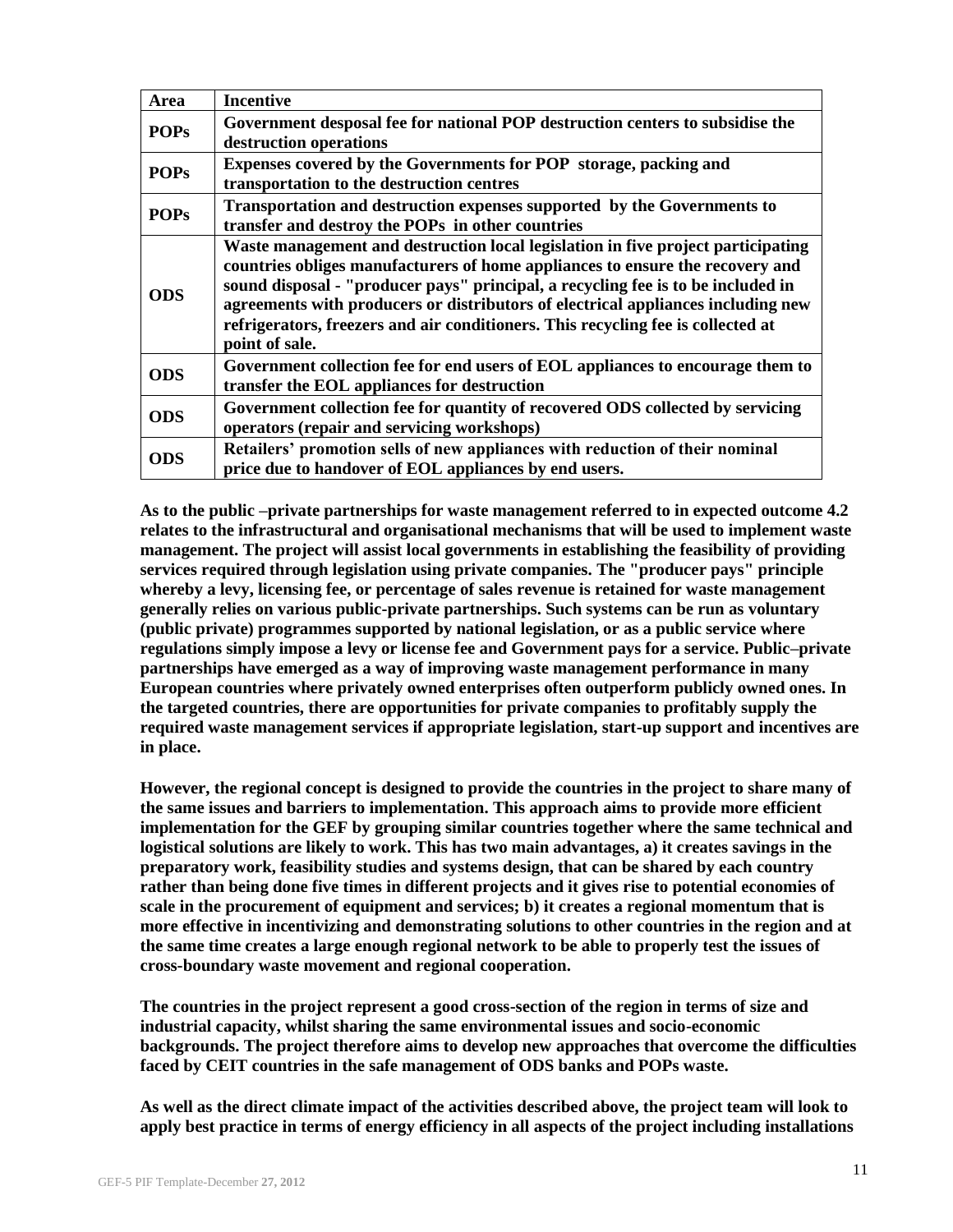**directly funded such as destruction facilities as well as peripheral areas such as transport, accommodation and provision of services from environmentally sound suppliers.**

**3b) There are 6 main components of the project :**

**Institutional capacity building and development: This component will develop adequate institutional capacity at the central government and provincial level in selected provinces for POPs and ODS identification and management, including the placement of suitably trained personnel required to complete and maintain accurate waste inventories.**

**Policy and regulatory frameworks: The policy and regulatory frameworks established in the baseline project will be strengthened to allow enforcement of POPs and ODS waste management to meet relevant obligations, including exploitation of potential for coordinated management of ODS and POPs waste disposal between five countries and within the region.**

**Waste management and destruction systems; the project will explore the feasibility of various management and destruction methodologies for the five countries. This component will also develop and facilitate the approval of national ODS and POPs destruction plans for each country covering regulations and incentives for collection of obsolete POPs and ODS (EOL refrigerators, freezers and ACs, ODS recovery) introduced.**

**National ODS and POPs collection, storage and transportation networks; will be established through the project to identify collect and transport POPs and ODS waste (appliances) to specified recycling and destruction locations. Such networks are essential for the sustainability of any waste management system and the project will focus on demonstrating the feasibility and economic viability of systems and the potential for public-private partnerships for waste management.** 

**ODS and POPs recycling and destruction facilities: Under initial technical assistance for regional demostration , pilot facilities will be established in each country based on the outcomes of detailed reviews and feasibility studies including the selection of appropriate destruction technology meeting requirements of the TEAP. This component will also develop in country capacity to recycle appliances and recover and destroy ODS contained therein through the construction of pilot facilities with a total capacity of 70 MT of ODS and 150 MT of POPs per year per centre,** 

**Establishment of ESM for the recovery and treatment of PCB wastes: Armenia will not be involved in ODS destruction related activities; the project here will focus on the development of a Legal framework and Environmentally Sound Management System for PCB wastes. The component will establish a sustainable PCB Treatment facility and the required communication and transport infrastructure for engaging users and handling PCB waste.**

**4. Incremental cost reasoning and expected contributions:**

**The GEF Project is designed to exploit the synergies of POPs and ODS waste handling and destruction. Both issues will require a significant programme of activities in line with the relevant protocols and conventions governing the control of hazardous substances. The PCB destruction is included only in Armenia, as this is covered by other activities in the participating countries.More details on Regional approach, Feasibility of Co-Destruction Technologies and Expanding the POPs/ODS destruction Network, please see in Annex 1.**

**The benefits of the initial project will be 630 MT of ODS and 450 MT of POPs to be destroyed over the three years of operation during the GEF project.**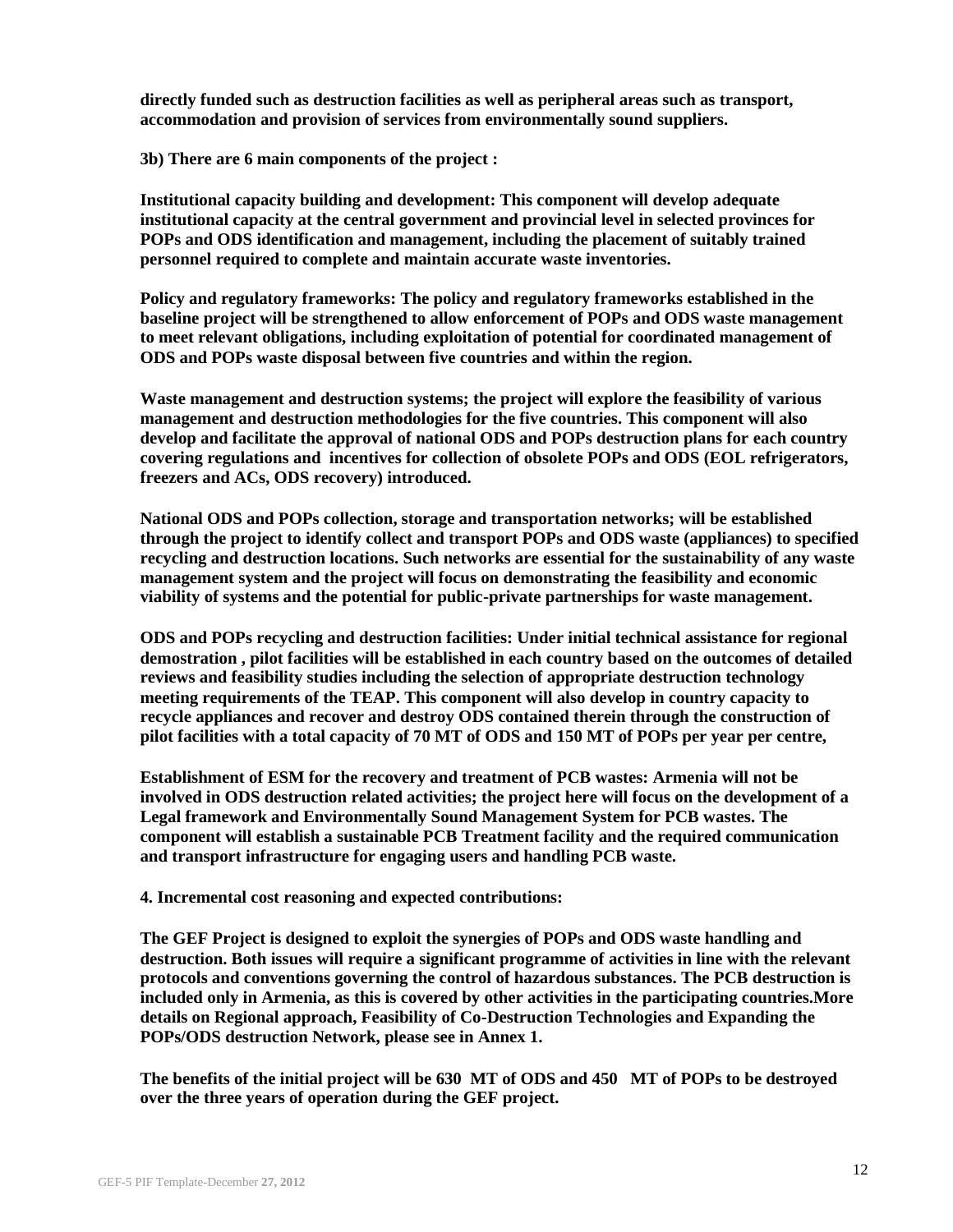**Based on the grant investments proposed in the PIF this project the cost effectiveness analysis is shown in Annex 6.**

**The higher investment cost of ODS destruction is a result of the comparatively higher cost of the shredding plant; but without this, it is not possible to process the insulation foams in refrigerators and air-conditioners or to generate income from resale of recycled material.**

**It should also be noted that design life of the recycling and destruction facilities will be at least 10- 15 years and given the very large banks of ODS equipment in the countries, the plants will continue to generate environmental benefits after the formal completion of the project.** 

**Furthermore, it is envisioned that subsequent scale-up project will aim to increase the regional destruction capacity to 280 MT of ODS per year and 750 MT of POPs. The target total destruction volume over the period of the initial and scale-up projects is 840 MT of ODS and 7,500 MT of POPs.**

#### **4a) Co-financing:**

**The indicative grant funding sought from GEF is associated with determining the technical feasibility and procurement of pilot demonstration plants for the recycling of appliance sand the destruction of POPs and ODS. Without this funding it is unlikely that the region will gain the critical momentum required to improve public awareness and engage public and private stakeholders to accelerate sound management and disposal of these substances.**

**This project has established good engagement and participation with private sector stakeholders focusing on the owners of POPs waste stocks, the refrigeration service sector and waste handling companies. Both public and private sector stakeholder are willing to take steps to address the issues detailed above, but this is only likely if a robust and coordinated programme is developed to provide appropriate technical guidance and support.** 

**Private sector stakeholders in the five countries will provide co-financing for the GEF project. Cofinancing will be used to develop the infrastructure and logistics, networks required for the transport of waste as well as the construction and or modification of buildings, provision of trucks for transportation of waste and laboratory measuring equipment and premises. It will also cover expenses and salaries for technical, managerial, engineering and manual staff for the project duration.**

**The national governments of the countries in the project will also provide in kind financing through provision of support with staff, office accommodation and coordination resources, as well as conducting analysis and barriers to the desirable cross border shipment (activity 3.1.3 the allocation for this activity has been reduced by US\$ 200,000).**

**The majority of project co-financing is from the private companies, assigned project beneficiary counterparts responsible for establishment of the ODS and POPs destruction centres in their countries.** 

**UNIDO has had initial discussions with local private companies regarding their potential involvement in the project and their potential co-financing. If the project provides equipment and consultancy services, private companies will set up an organizational infrastructure for collection, storage, and processing of ODS and POPs. Since the capital cost of equipment is relatively high private companies will also need to provide additional funds for construction of buildings and**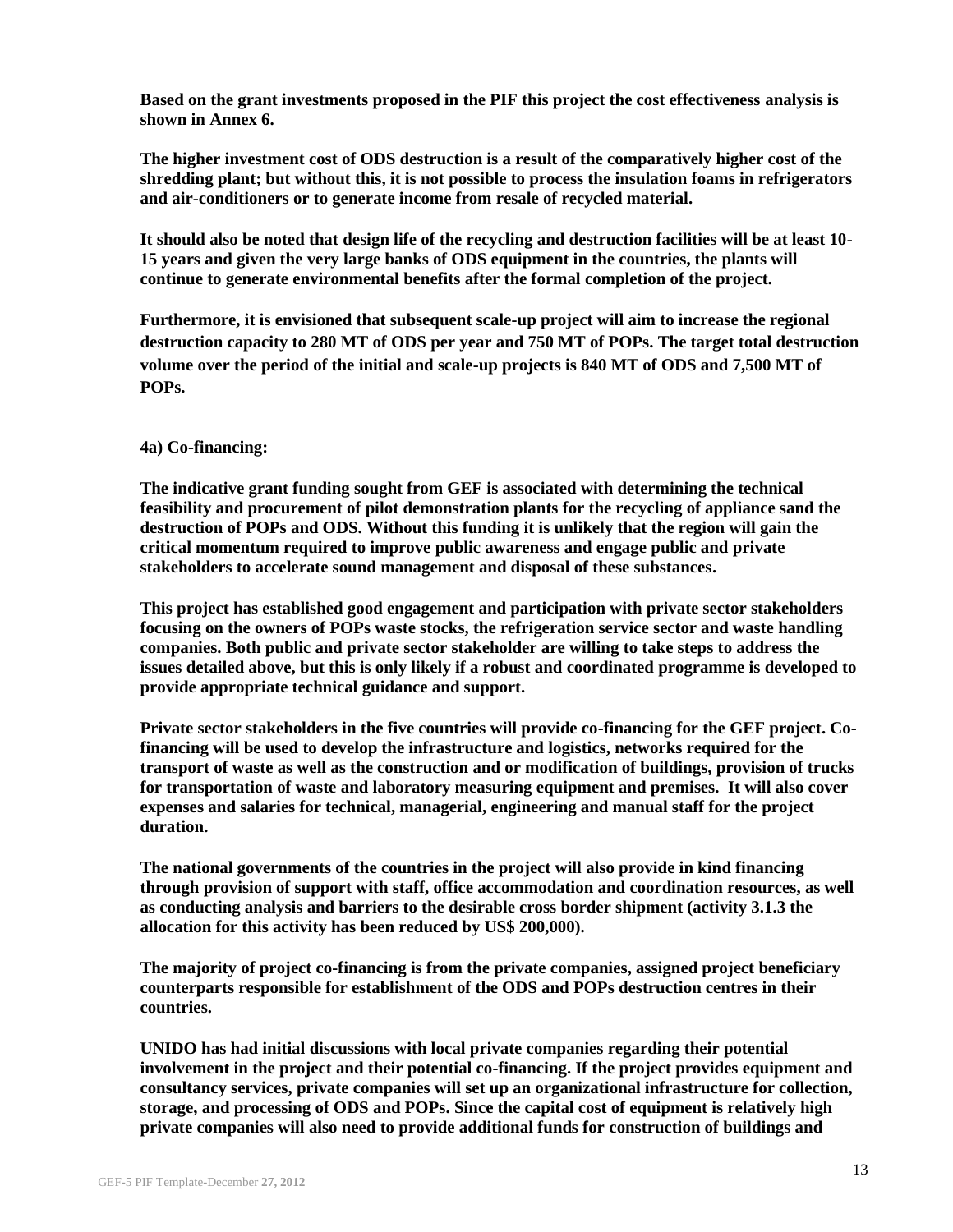**premises for plant and facilities.** 

**Transport costs will be met by private companies including purchase of lorries to transport ODS in cylinders and POPs in bags. Private companies will also pay the salaries of local staff over 5 years, etc. Some funds will come from the Governments to cover expenditures associated with the improvement of local legislation and the set up of incentive mechanisms to support the private sector involvement.**

**The co-financing letters will be addressed during the PPG stage and presented with the Request for CEO endorsement. However, the several partners in the targeted countries have expressed their interest and consultations and discussions are currently ongoing.** 

**Initial discussions indicate that private sector investors, like "AtlantInc" and Nord OJSC, who can provide technical assistance and advice on treating existing stocks of obsolete POPs pesticides and associated wastes, PCBs in Armenia and electrical appliances in the dumping places of landfills, agree in principle that the level of co-financing provided through GEF support would be sufficient to provide the incentive and support necessary to initiate the project as described. In addition, the private sector companies in participating countries, involved in the recycling activities, such as recycling of refrigeration appliances, expressed their interest to take part in this project within the existing co-financing scheme.** 

**The type of activities that the private sector companies, involved in this project are planning to contribute, will be further elaborated and described with specific country-level and enterpriselevel details during the preparation of FSP.**

**5) Global Environmental Benefits:**

**This project will directly provide for disposal in accordance with Stockholm Convention and Basel Convention of a minimum of 450 MT of PCB or targeted POPs pesticide waste and 630 MT of ODS (9.0 MM of CO2e) in the three years of operation of the destruction facilities. In addition, it enhances capturing mercury and PCB traces from the ODS containing appliances.**

**It will also consider the technical feasibility of using cement kilns for ODS and POPs destruction. As cement production is energy and carbon-intensive process there is an opportunity, subject to the feasibility of the destruction efficacy, to address potential energy efficiency improvements in the cement kiln at the same time as modifying the kiln for waste destruction. For example, coal fired kilns could be converted to natural gas firing, resulting in improved energy efficiency and reduced carbon emissions. The feasibility study will therefore include an Energy Efficiency study and carbon audit of potential cement kiln sites.**

**The estimate of ODS destruction (excluding Armenia) is calculated on the following basis:**

**Average number of pieces (refrigerator, freezer, air-conditioner) per facility per year is 150,000. This is a conservative estimate and takes into account the regional variations. The following values of recycled material have been used:**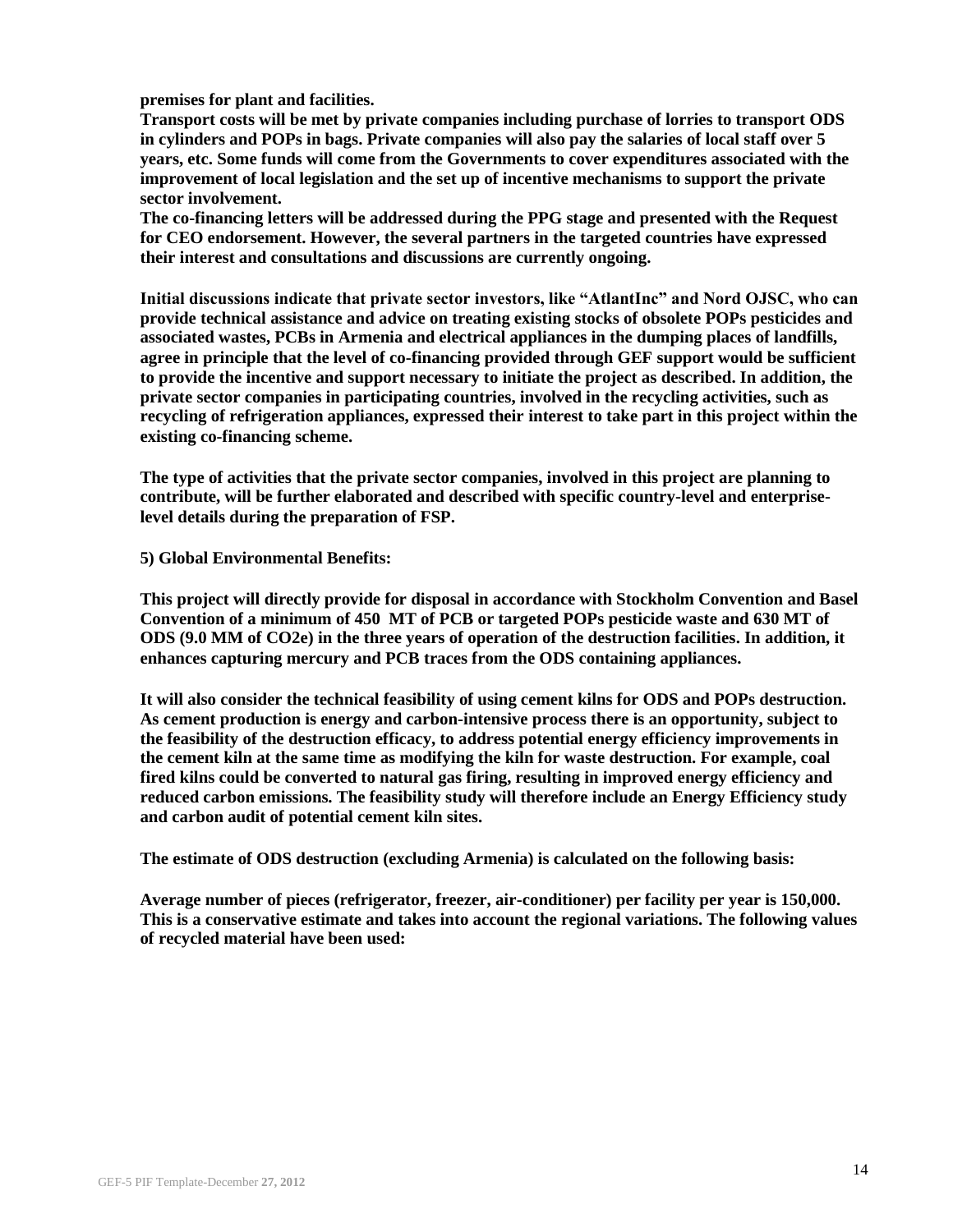| <b>Material</b>                                       | <b>Mass per</b> | <b>Recycling</b> | <b>Mass</b>      | units per | <b>Total recycled</b> |
|-------------------------------------------------------|-----------------|------------------|------------------|-----------|-----------------------|
|                                                       | unit            | efficiency       | <b>Recovered</b> | year      | or destroyed          |
|                                                       |                 |                  |                  |           | MТ                    |
| <b>Metal</b>                                          | 68.18           | 90%              | 61.36            | 150,000   | 9,204.55              |
| <b>Plastic</b>                                        | 11.36           | 90%              | 10.23            | 150,000   | 1,534.09              |
| <b>Glass</b>                                          | 1.36            | 85%              | 1.16             | 150,000   | 173.86                |
| Refrigerant                                           | 0.23            | 80%              | 0.18             | 150,000   | 27.27                 |
| <b>Foam Blowing agent</b>                             | 0.45            | 85%              | 0.39             | 150,000   | 57.95                 |
| Oil                                                   | 0.23            | <b>75%</b>       | 0.17             | 150,000   | 25.57                 |
| <b>Mercury</b>                                        | 0.0009          | 60%              | 0.00             | 150,000   | 0.08                  |
|                                                       |                 |                  |                  |           |                       |
| Total Foam blowing agent and refrigerant per facility | 85.23           |                  |                  |           |                       |
| % of ODS                                              | 0.85            |                  |                  |           |                       |
| <b>Total ODS destroved</b>                            | 72.44           |                  |                  |           |                       |

**The estimate of the volume of POPs destruction is based on the potential capacity of the selected destruction process. Initial analysis indicates that a plasma arc incineration plant would be capable of destroying around 150 metric tonnes of suitable pre-treated waste (POPs or PCB) per year on a single shift basis. The regional project could be sacled up to 750 MT per year on a single shift basis.**

**However the project is designed to create sustainable facilities which will continue to operate after the formal project completion.**

**It is quite difficult at this stage to estimate possible POP destruction quantities in cement kilns of vertical type available in the region. The FAO has recently conducted an initial review of cement kilns options in the former Soviet Union and has not identified any kilns which would be suitable for such an application.** 

**A full recycling approach will be taken to appliances, whereby all metal components, cainf, motors, cables etc are extracted and recycled as a revenue stream, foam will be shredded and a minimum of 85% of the foam blowing agent will be recovered or destruction. The facilities will be equipped to carefully monitor volume of material in and out of the recycling plants.**

**It would also be possible to process obsolete construction foams from local landfill or other sources, as these foam panels can be processed in the same shredders.**

**Furthermore, as mentioned before it is envisioned that the target total destruction volume over the period of this initial project and the envisioned subsequent scale-up intervention is 840 MT of ODS and 7,500 MT of POPs.**

**6) Innovation, sustainability and potential for scaling up:** 

**This project seeks to improve value for money and maximise impact by combining activities with clear institutional and practical synergies. It also takes a regional approach with the aim of amplifying the replicability of pilot and activities and technology transfer as widely as possible**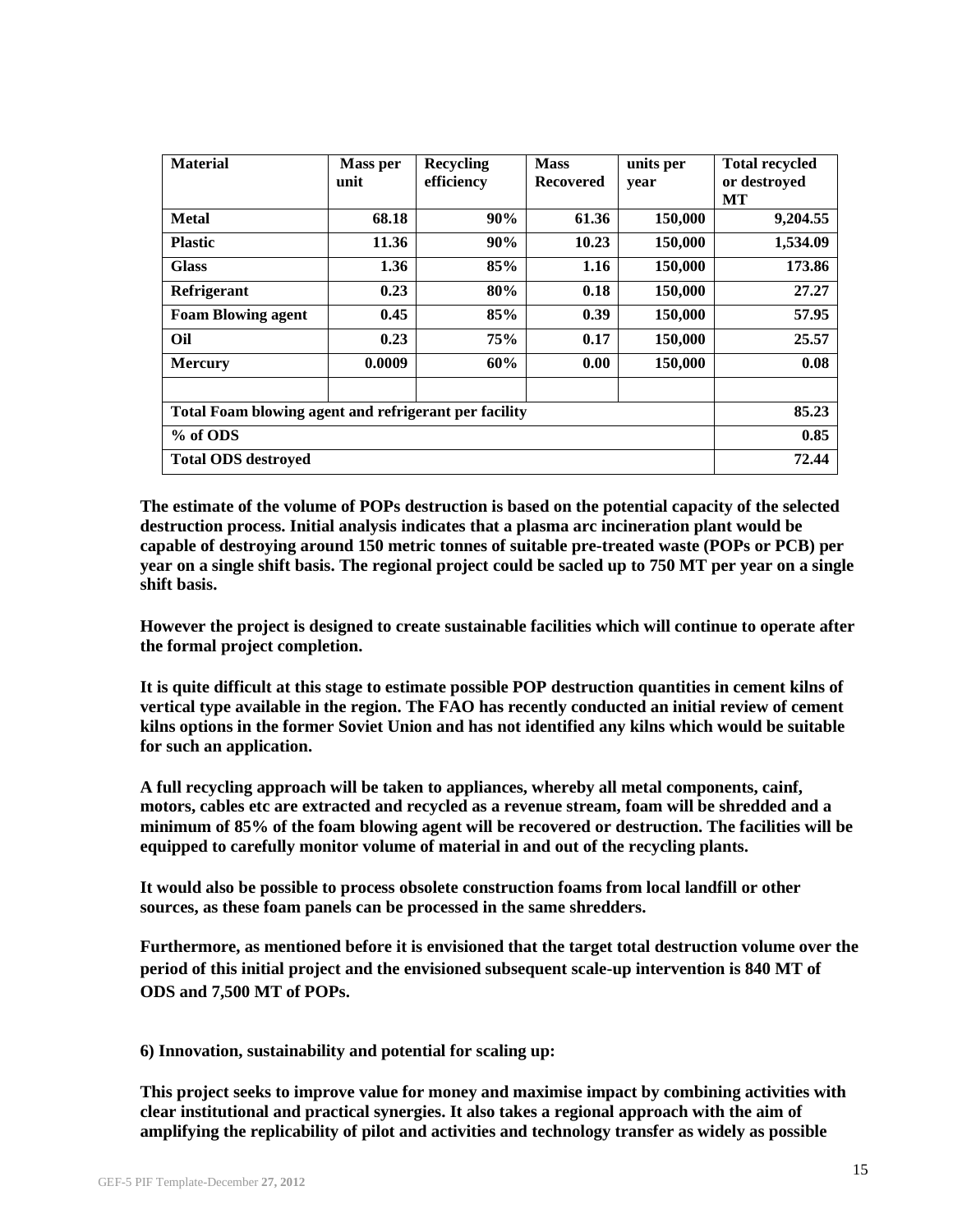#### **within the region. Please see a description above in the "proposed alternative scenario" in item 3.**

The project concept is based on gaining maximum benefits from the available synergies and aims to use the benefits of public-private partnerships to achieve key Global Environmental Benefits. Stakeholder engagement will be important from the outset to establish mechanisms that will fulfill the regulatory objectives as well as provide business opportunities for private investors.

The types of recycling and destruction facilities proposed in this project are demonstrably sustainable (as seen in other EU states) once the appropriate regulatory and incentive mechanisms are in place. Recycling facilities once established can be profitable if there is a sufficient supply of waste to process.

The aim of the project is to assist the countries in establishing the regulatory framework, the incentive mechanisms (initially supported by subsidies) and the infrastructure and technology to handle waste. The facilities provided through the project should be commercially self-sustaining by the end of the project period (5 years) and should also act as a model for further private investment.

It will establish destruction facility and provide a good platform to be very sustainable. After project completion the ODS destruction will continue, that will strengthen the sustainability and cost effectiveness. More details are provided in the table on calculation of cost effectiveness in Annex 6.

The project sustainability is secured by the recovery of metal, copper, aluminum and plastic materials from the refrigerators and air conditioners processed in the shredder, which can be sold as feed stock to manufacturing processes and smelters. Components such as capacitors, containing PCB can also be processed in the same plant.

Another potential source of co-financing, which could strengthen the project sustainability, is carbon trading. As CFCs and HCFCs have high GWP, destruction is eligible for carbon credits in voluntary carbon markets (CAR and VCS), where destruction ODS is considered and *additional rather than*  regulatory requirement. Partial funding for future plants could potentially be gained from the sale of carbon emission reduction credits.

A.2. Stakeholders. Identify key stakeholders (including civil society organizations, indigenous people, gender groups, and others as relevant) and describe how they will be engaged in project preparation:

Russia: Ministry of Natural Resources and Environment of the Russian Federation is ther lead Ministry, and will be assisted by the Centre for Preparation and Implementation of International Projects on Technical Assistance and UNIDO centre for international Industrial co-operation in the Russian Federation will be the primary implementation partners for the programme in Russia.

In Ukraine the responsible Ministry is the Ministry of of Ecology and Natural Resources. Nord OJSC is a major refrigeration manufacturer with a long standing reputation in the country, it produces equipment which is considered to be on par with European manufacturers.

Ministry of Natural Resources and Environmental Protection of Republic of Belarus and Atlant Inc, which is one of the leading manufacturers of domestic refrigeration and air-conditioning equipment in the CIS, it s recognised for high quality in the consumer market.

The responsible Ministry in Kazakhstan is the Ministry of Environment Protection of the Republic of Kazakhstan, the primary implementation institution will be the National Environmental Centre for Sustainable Development.

In Armenia the Ministry of Nature Protection of the Republic and the Waste Research Center (WCR) will approach all energy sector stakeholders in Armenia in both public and private supply and distribution as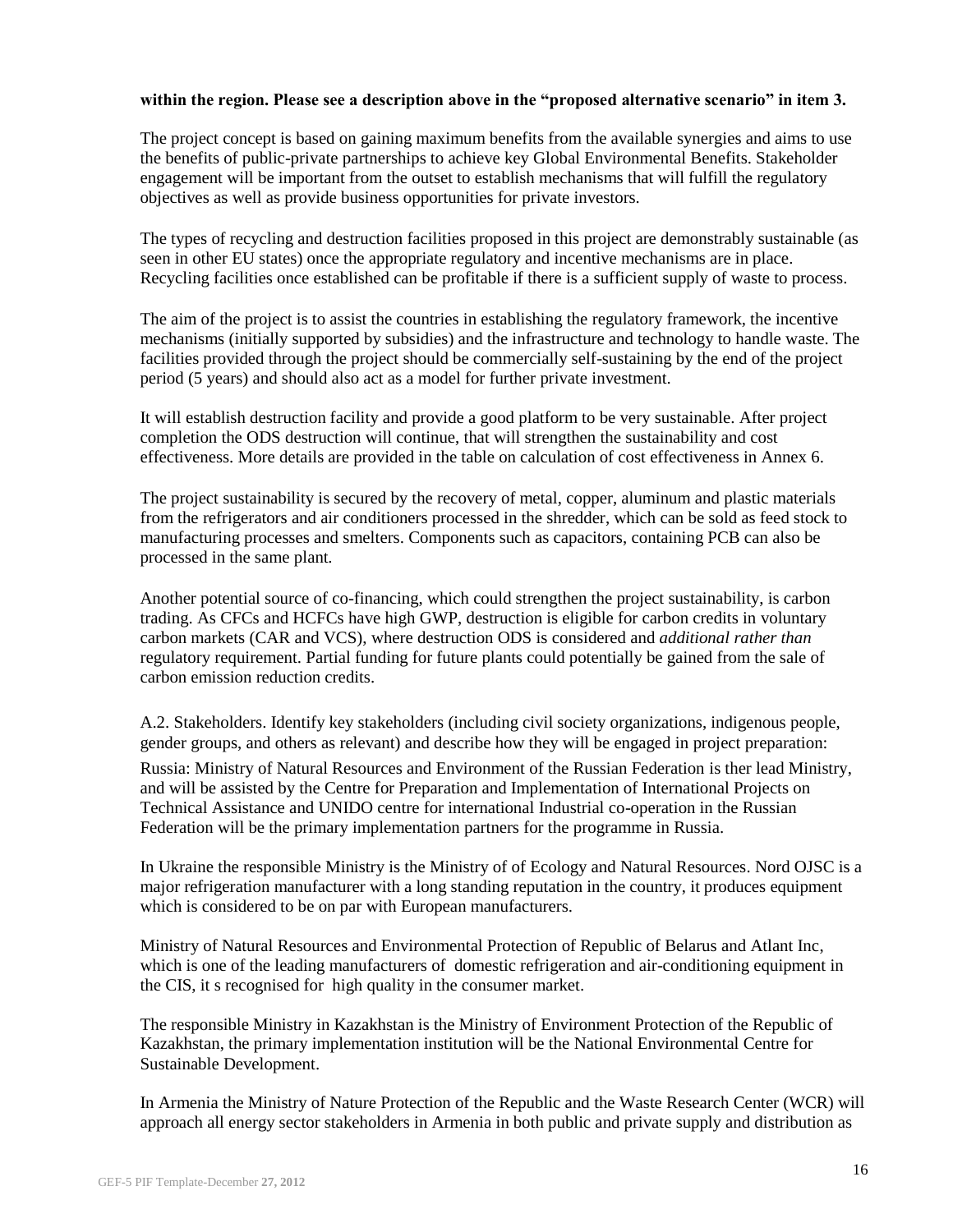well as major equipment owners in industrial and commercial premises will be engaged to identify and prioritise the treatment of PCB wastes.

A.3 Risk. Indicate risks, including climate change, potential social and environmental risks that might prevent the project objectives from being achieved, and, if possible, propose measures that address these risks to be further developed during the project design (table format acceptable):

A list of risks is presented in Annex 4.

A.4.Coordination. Outline the coordination with other relevant GEF financed and other initiatives: The MOP requested the ExCom of the MLF in its decision XXI/2 to set a window for funding projects for disposal and destruction of ODS required for compliance with the Montreal Protocol Fund. ODS disposal was recognized as being an important issue for Article 5 countries lacking the necessary facilities to collect CFCs and destroy CFC stocks. Networks in Article 5 countries need to be established dealing with the recovery and recycling of CFCs from the banks, having the necessary equipment for CFC extraction and shredding operations and consequently with final CFC destruction at cement kilns or waste incineration plants.

The GEF has also re-structured its operational focus areas, following extensive discussions about fund replenishment (under GEF-5). GEF is aiming to bring together various chemical topics for increased coherence, including POPs (Stockholm convention), ODS (Montreal Protocol), sound chemicals management. Central American leaders coordinating destruction of ozone-depleting substances and persistent organic pollutants announced two national pilot projects to help addressing the challenge of collecting and destroying mounting stocks of chemicals and wastes in the region, on the closing day of the 10th meeting of the Conference of the Parties to the Basel Convention. This initiative will provide free-of-charge technical and financial support for the environmentally sound destruction of ODS and POPs to motivate holders of these substances to stop releasing them to the environment. This project concentrates on the technology transfer. Co-operation with the regional projects in Latin America has to be developed to share project results.

The Ministries of Environment of Armenia, Belarus, Russia and Ukraine and other East European countries are the executing partners in the Regional Waste Governance. Project financed by the EU within the framework of the European Neighbourhood and Partnership Programme. The project started in 2009 and will finish in 2014. The primary objective of the project is to develop a strategy to solve municipal waste management problems of the participating countries. Please see a table with an overview of status of projects in this Region in Annex 2.

#### **Description of the consistency of the project with:**

B.1 National strategies and plans or reports and assessments under relevant conventions, if applicable, i.e. NAPAS, NAPs, NBSAPs, national communications, TNAs, NCSAs, NIPs, PRSPs, NPFE, Biennial Update Reports, etc.:

All the project target countries have ratified the Montreal Protocol Agreement and Stockholm Convention on POPs as shown in the table in Annex 3.

National Implementation Plans (NIPs) for the Stockholm Convention have identified phase-out and disposal of POPs and PCBs as a key priority requiring immediate action. More details of national legislation are given in section B1.

The countries have significant banks of ODS and would like to prevent further emissions from banks in tandem with the implementation of HPMPs and in line with best practice, including the F-gas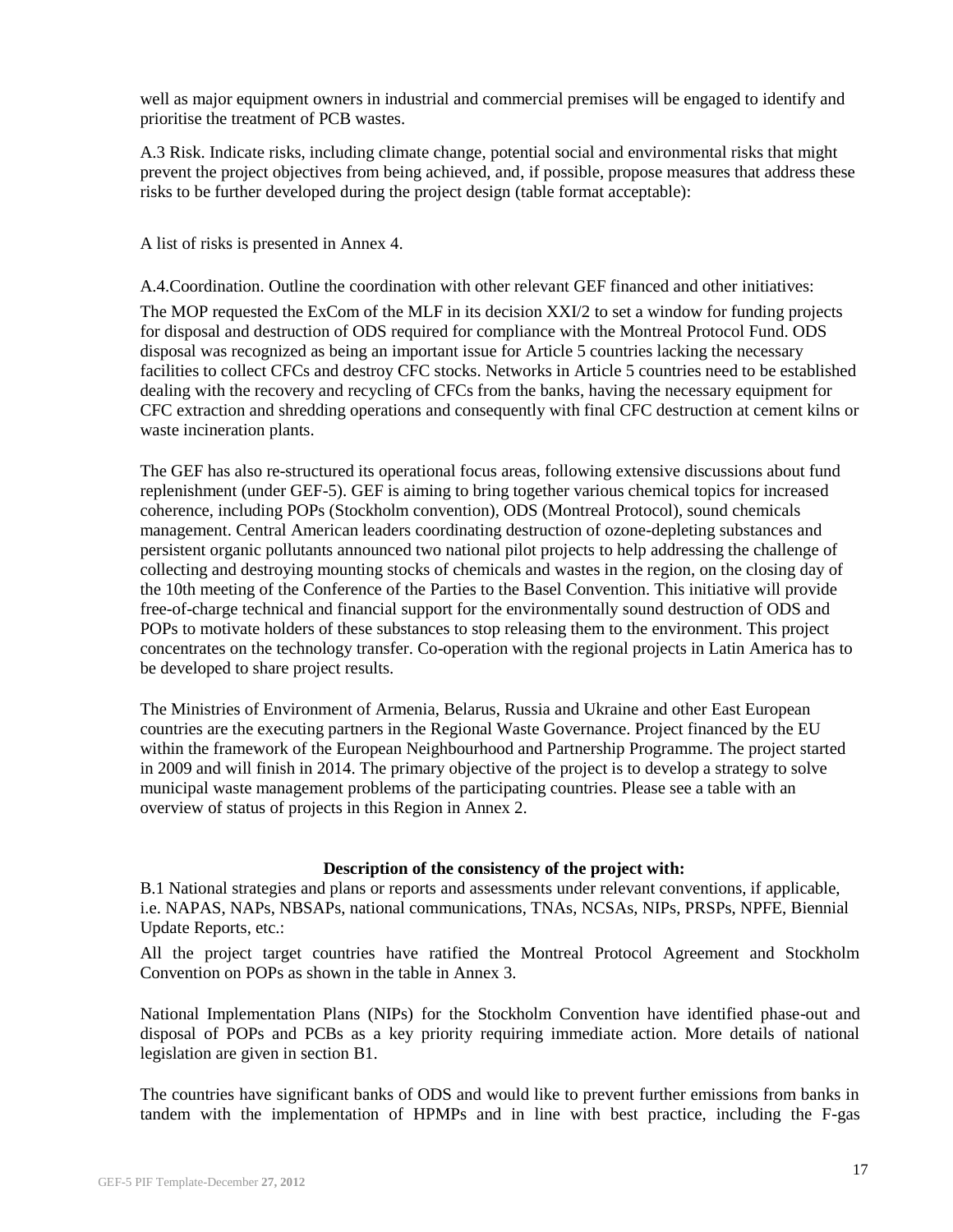regulations in place in Europe.

The prevention of ODS emissions from banks is also in line with priorities to reduce GHG emissions. The project will aim to recycle 150,000 appliances per year by the end of the project benefiting in reducing emissions of CFCs in the value of 1,050.0 MT of ODS (1.36 million CO2e per annum from the banks in the region).

B.2. GEF focal area and/or fund(s) strategies, eligibility criteria and priorities:

The project is consistent with GEF FA Objectives, Chem-1 and Chem-2. CHEM 1 – POPs: waste destruction: Output 1.4 through the destruction of 300 MT of POPs per annumat the national centres proposed.

CHEM 2 "Phase out of Ozone Depleting Substances (ODS)", and "Ozone Depleting Substances in the Banks", Output 2.1, through the Destruction of 280 MT of ODSs per annum at the national centres proposed.

In order to meet these recommendations, this project aims to conduct a number of complementary activities in parallel which are designed to generate a robust framework and methodology for dealing with POPs and ODS destruction on a regional basis and at the same time demonstrate the operation of pilot destruction facilities.

It will also consider the technical feasibility of using cement kilns for ODS and POPs destruction. As cement production is energy and carbon-intensive process there is an opportunity, subject to the feasibility of the destruction efficacy, to address potential energy efficiency improvements in the cement kiln at the same time as modifying the kiln for waste destruction. For example, coal fired kilns could be converted to natural gas firing, resulting in improved energy efficiency and reduced carbon emissions. The feasibility study will therefore include an Energy Efficiency study and carbon audit of potential cement kiln sites.

The project will deliver annual emissions reductions of CFC-12 and CFC-11, extracted from end-of-life refrigerators and air-conditioners. The estimated annual GHG emission reduction is 1.36 million tons CO2 equivalent.

As well as the direct climate impact of the activities described above, the project team will look to apply best practice in terms of energy efficiency in all aspects of the project including installations directly funded such as destruction facilities as well as peripheral areas such as transport, accommodation and provision of services from environmentally sound suppliers.

It will also introduce regulatory reforms in the five selected countries and strengthen national capacity in identifying, assessing, managing, and treating such wastes in an environmentally sustainable manner. It will also maximize opportunities for public-private partnership through development of conducive policies and regulations.

It is consistent with GEF-5 Linkages to other focal areas in Climate Change Mitigation. The outputs of the project will serve as a template and knowledge base for other programmes in the CEITs as well as providing insights into the development of global strategies.

It in line with the Montreal Protocol that "international funding agencies including GEF to enable practical solutions for the purpose of gaining better knowledge on mitigating ODS emissions and destroying ODS banks".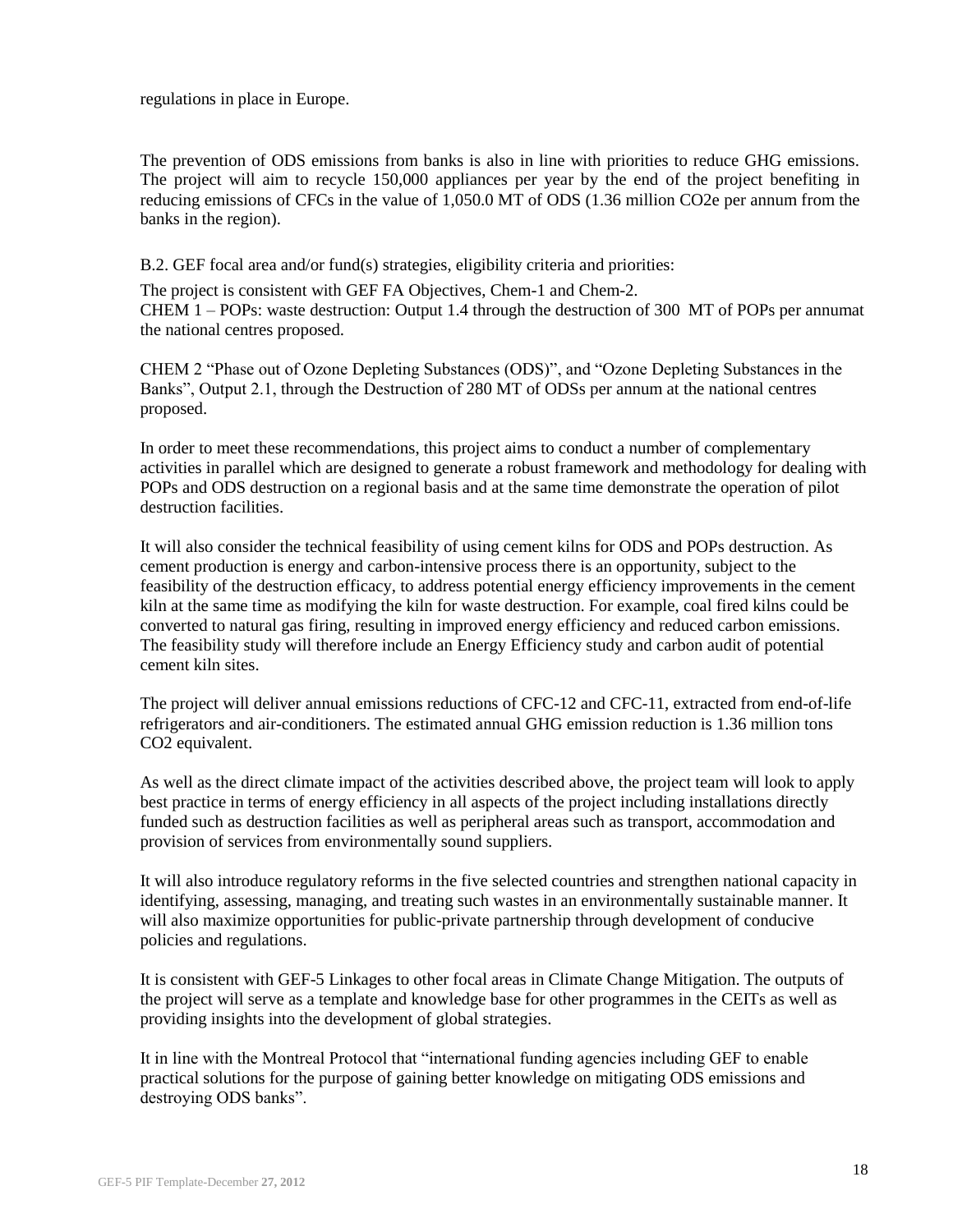This project seeks to support a key aspect of the GEF's strategy to bring together various chemical topics for increased coherence. It deals specifically with the GEF priority for funding integrated waste management projects dealing with multiple chemicals, in this case POPs and ODS.

B.3 The GEF Agency's comparative advantage for implementing this project:

UNIDO is within the comparative advantage matrix set out in GEF/C.31/5 rev.1. UNIDO's operation has been extensively carried out in the POPs focal area of GEF, in particular, UNIDO has implemented environmentally sound management of PCBs in Asia and other regions and has accumulated sufficient knowledge and experiences in implementing GEF projects.UNIDO is one of the leading implementation agencies of the Montreal Protocol and has established a number of ODS destruction programmes. The 63rd ExCom of the MLF approved the first project for Mexico on ODS destruction including a carbon trading offset programme based on Voluntary Carbon Market with the CAR and VCS and continued with formulation of national ODS destruction projects in Algeria, China, and Turkey.

UNIDO can involve the industrial sector in GEF projects in the following areas: industrial energy efficiency, renewable energy services, water management, chemicals management (including POPs and ODS), and biotechnology. UNIDO also has extensive knowledge of small and medium enterprises (SME's) in developing and transition economy countries.

UNIDO has significant experience with environmentally sound waste management projects in developing countries. The municipal solid waste management project that resulted in the formulation of a nationwide municipal solid waste management strategy was of particular significance. The accumulated lessons learned provided valuable knowledge base for the formulation of this project proposal.

Recently UNIDO took the lead in implementing BAT/BEP measures in several industrial source categories (iron and steel industry, medical waste incineration and production of pulp and paper) of the potential for comparatively high formation and release of OP-POPs to the environment. Based on the favorable experience gained, developing countries jointly with UNIDO formulated and submitted for GEF funding a full sized BAT/BEP project on environmentally sustainable medical waste management in China. This project was approved and its Inception Workshop was held in Beijing in March 2008. Please find more details in Annex 5.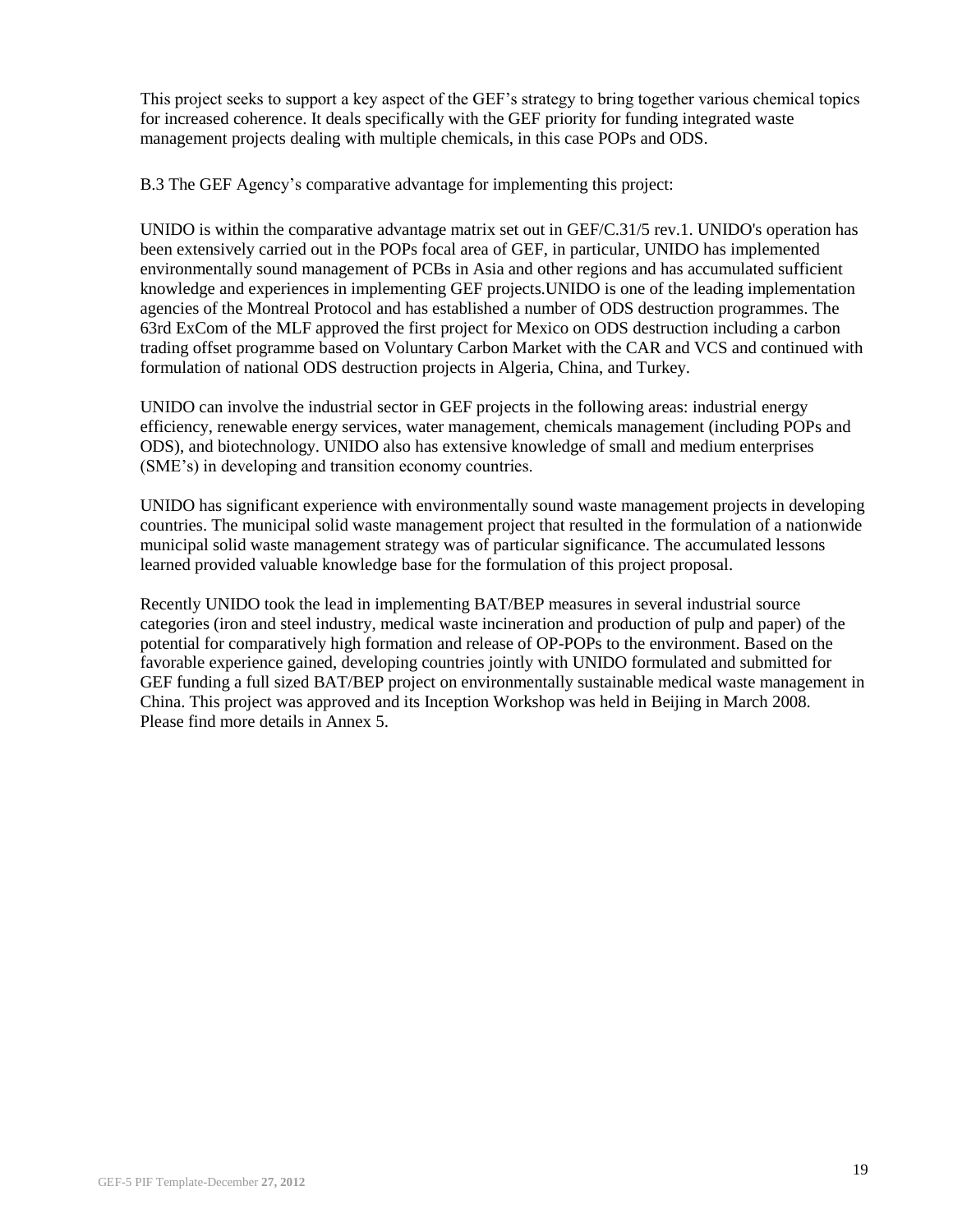### **PART III: APPROVAL/ENDORSEMENT BY GEF OPERATIONAL FOCAL POINT(S) AND GEF AGENCY(IES)**

**A. RECORD OF ENDORSEMENT OF GEF OPERATIONAL FOCAL POINT (S) ON BEHALF OF THE GOVERNMENT(S):** (Please attach the **[Operational Focal Point endorsement letter\(s\)](http://www.thegef.org/gef/sites/thegef.org/files/documents/OFP%20Endorsement%20Letter%20Template%2011-1-11_0.doc)** with this template. For SGP, use this **OFP** endorsement letter).

| <b>NAME</b>         | <b>POSITION</b>              | <b>MINISTRY</b>      | DATE (MM/dd/yyyy) |
|---------------------|------------------------------|----------------------|-------------------|
| Mr. Rinat Gizatulin | Deputy Minister              | MINISTRY OF          | 03/07/2013        |
|                     | National                     | <b>NATURAL</b>       |                   |
|                     | <b>GEF</b> Operational       | <b>RESOURCES AND</b> |                   |
|                     | <b>Focal Point</b>           | ENVIRONMENT OF       |                   |
|                     |                              | THE RUSSIAN          |                   |
|                     |                              | <b>FEDERATION</b>    |                   |
| Mr. Vadym           | Head of Department,          | <b>MINISTRY OF</b>   | 03/12/2013        |
| Pozharskyi          | International                | ENVIRONMENTAL        |                   |
|                     | Cooperation and              | PROTECTION OF        |                   |
|                     | <b>European Integration</b>  | <b>UKRAINE</b>       |                   |
|                     | <b>GEF</b> Operational       | <b>STATE</b>         |                   |
|                     | <b>Focal Point</b>           | <b>ENVIRONMENTAL</b> |                   |
|                     |                              | <b>INVESTMENT</b>    |                   |
|                     |                              | <b>AGENCY OF</b>     |                   |
|                     |                              | <b>UKRAINE</b>       |                   |
| Mr. Vitaly Kulik    | <b>First Deputy Minister</b> | <b>MINISTRY OF</b>   | 06/28/2012        |
|                     | <b>GEF</b>                   | <b>NATURAL</b>       |                   |
|                     | Political/Operational        | <b>RESOURCES AND</b> |                   |
|                     | <b>Focal Point</b>           | <b>ENVIRONMENT</b>   |                   |
|                     |                              | PROTECTION OF THE    |                   |
|                     |                              | <b>REPUBLIC OF</b>   |                   |
|                     |                              | <b>BELARUS</b>       |                   |
| H.E. Nurlan         | Minister                     | <b>MINISTRY OF</b>   | 04/24/2013        |
| Kapparov            | <b>GEF Political Focal</b>   | <b>ENVIRONMENT</b>   |                   |
|                     | Point                        | PROTECTION OF THE    |                   |
|                     |                              | <b>REPUBLIC OF</b>   |                   |
|                     |                              | <b>KAZAKHSTAN</b>    |                   |
| H.E. Aram           | Minister                     | <b>MINISTRY OF</b>   | 03/29/2013        |
| Harutyunyan         | <b>GEF</b>                   | <b>NATURE</b>        |                   |
|                     | Political/Operational        | PROTECTION OF THE    |                   |
|                     | <b>Focal Point</b>           | <b>REPUBLIC OF</b>   |                   |
|                     |                              | ARMENIA              |                   |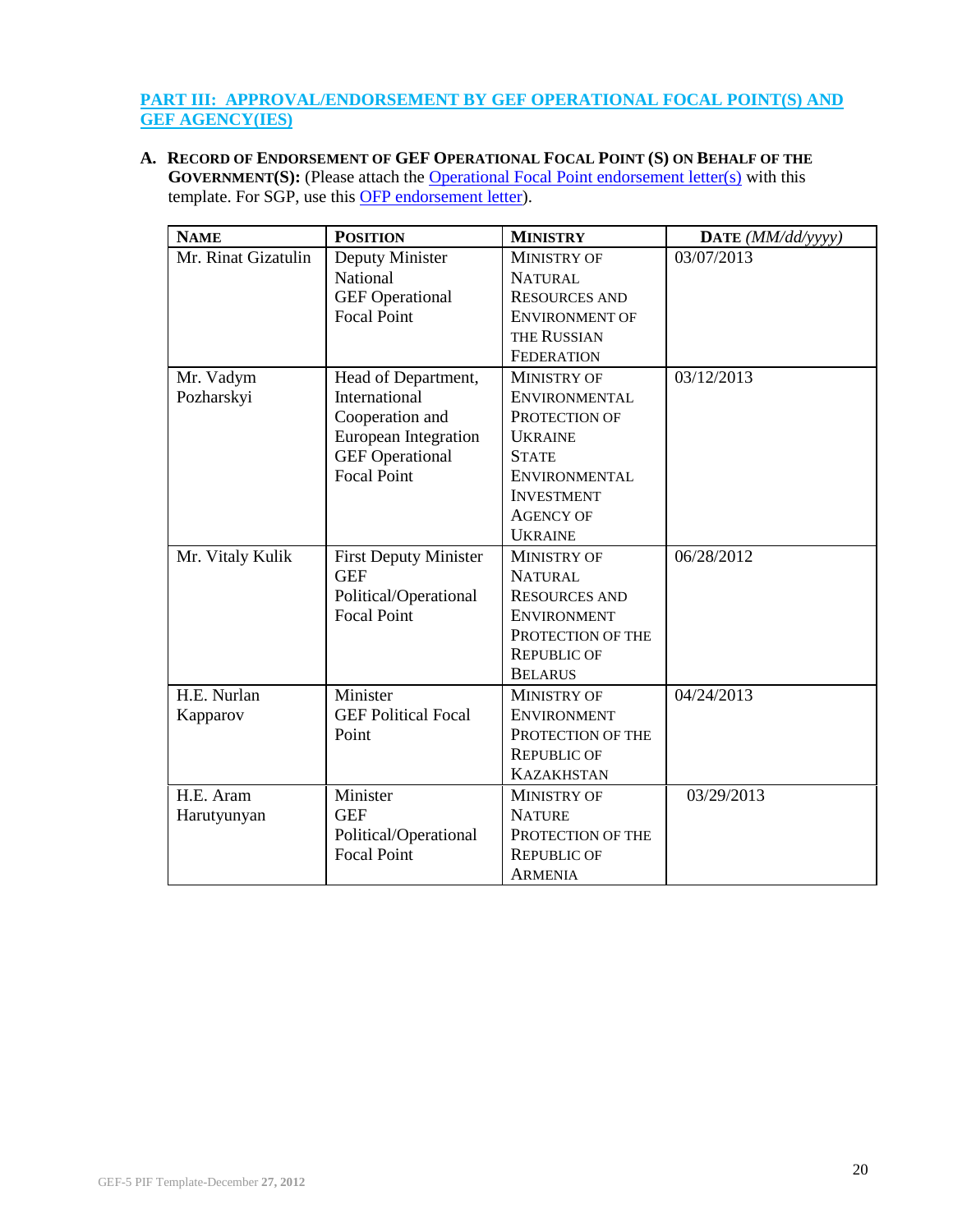### **B. GEF AGENCY(IES) CERTIFICATION**

This request has been prepared in accordance with GEF/LDCF/SCCF/NPIF policies and procedures and meets the GEF/LDCF/SCCF/NPIF criteria for project identification and preparation.

| Agency<br>Coordinator,<br>Agency name                                             | Signature                         | <b>DATE</b><br>(MM/dd/yyyy) | Project<br>Contact<br>Person                                 | Telephone          | <b>Email Address</b> |
|-----------------------------------------------------------------------------------|-----------------------------------|-----------------------------|--------------------------------------------------------------|--------------------|----------------------|
| Mr. Dmitri<br>Piskounov,<br>Managing<br>Director PTC,<br>UNIDO GEF<br>Focal Point | $\mathcal{B}(\hat{\mu}\hat{\mu})$ | $\sim$ 25/01/2013           | Mr. Yuri<br>Sorokin,<br>Industrial<br>Development<br>Officer | +43126026-<br>3624 | y.sorokin@unido.org  |
|                                                                                   |                                   |                             |                                                              |                    |                      |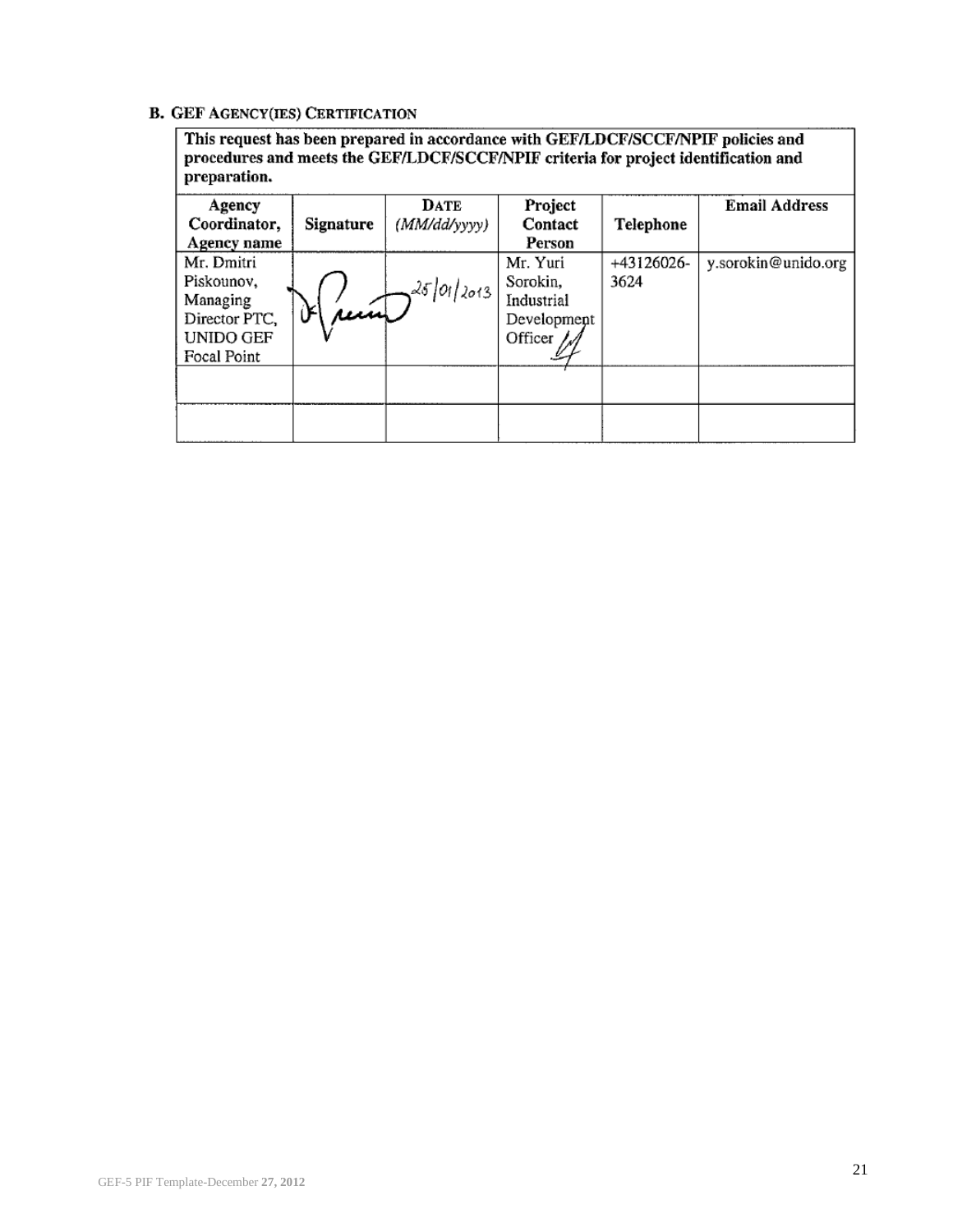## **Baseline Situation and problems to be addressed**

The project definition takes into account the environmental priorities of the countries involved and the component design is based to a great extent to complement and supplement existing activities and programmes in each country. A key priority in all countries is waste management and waste treatment. Preliminary inventories of PCBs and POPs pesticides have been undertaken in all CEIT countries, and indicate that considerable activity is required to these inventories to meet the requirements of Stockholm Convention.

After ratification of the Montreal Protocol by the five participating countries, the control of ODS production and consumption was integrated into national environmental legislation. However, none of the countries developed policies to deal with the ODS banks and there is no legislation pertaining to ODS banks (as is the case in all CEITs). Since there are well developed mechanisms in the European Union for dealing with ODS banks contained in refrigeration and air-conditioning equipment through recycling processes, it is feasible to develop waste handling legislation for ODS banks in CEITs, using the European (and international) models. However the development of legislation also required the provision of capacity to implement legislation. The project therefore includes the development of pilot facilities for recycling materials and the environmentally sound destruction of ODS.

As well as the overall focus on the environmentally sound management of waste and hazardous materials, the countries involved have specific obligations for dealing with POPs and PCBs. These issues are starting to be addressed at the policy level through various programs and activities resulting from National Action Plans (NAPs) and National Implementation Plans (NIPs), including the assignment of staff to monitor the implementation of the Conventions and assess the extent of the problems in each country.

However the countries have encountered problems in establishing models for environmentally sound collection and destruction or the most appropriate technical options for the destruction processes.

Whilst the countries have signed the international agreements and have in place high level legislation to control the use and movement of both POPs and ODS, currently focusing on streamlining and harmonizing legislative frameworks for chemicals, to be in compliance with the respective Convention's obligations, they lack the detailed regulatory framework required at a local or provincial level to drive the implementation of waste management plan and access to detailed technical analysis of the optimum waste management model for POPs and ODS. There are also no appropriate examples of private or publicprivate operating models. For these reasons the project is entirely consistent with the countries' programmes.

Several countries in the region used to produce PCBs and POPs pesticides and have many contaminated sites and equipment and large stockpiles of POPs pesticides stored in inappropriate conditions. Many operational transformers, capacitors, switch gear and other electrical equipment still contain PCBs. When this equipment is decommissioned it will add to the bank of PCB waste.

The countries are updating their legislation on POPs and PCBs to be in line the European Union (EU) regulations. However at present landfill disposal is still being used posing significant contamination risks. Little cooperation or coordination has taken place to date between the countries despite shared issues, geographical proximity and the custom-free zone established between Russian Federation, Belarus and Kazakhstan.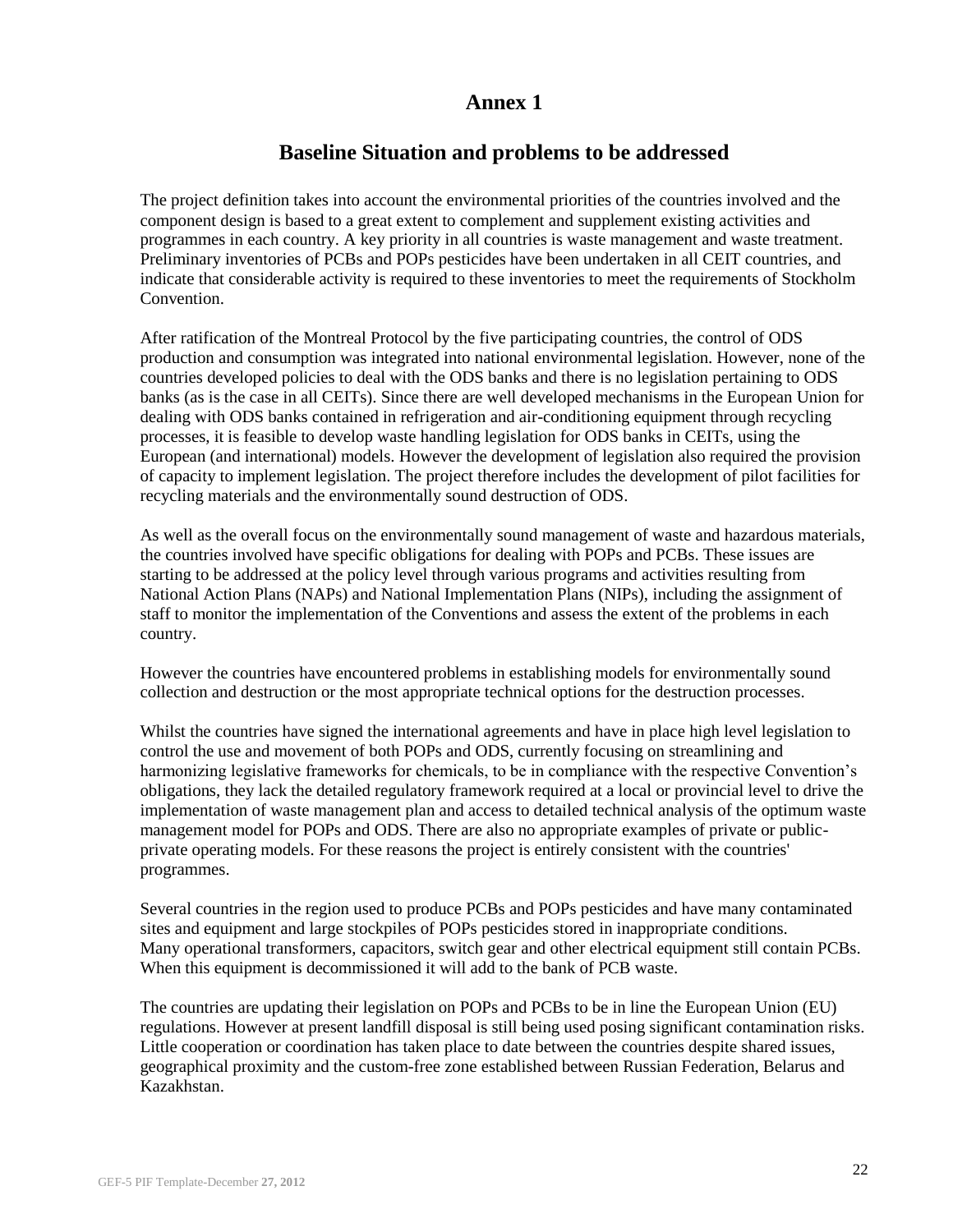In Kazakhstan only 20% of the territory has been surveyed to date, but this has identified 15 tons of obsolete toxaphene and 1,500 tons of obsolete pesticide (OP). The final inventory will be much higher when the rest of the country is surveyed. A GEF project initiated by the Government in 2009 planned to dispose of approximately 8,000 tons of OP. A new project was initiated in 2011 to update of NIP data. In 2006 Ukraine identified 31,689 tons of obsolete and non-identified pesticides. It estimated that there were 4,240 tons of PCBs contained in equipment and stored separately. The total amount of PCBcontaminated equipment has been estimated to be somewhere between 11,000 and 30,000 tons. The NIP is currently being updated.

In 2009/10 around 2,000 tons of obsolete pesticides were exported from Ukraine to Germany for destruction. In 2010 a single mining site was identified which contained more than 20,000 tons of HCB. To date 8,500 tons of HCB have been excavated repackage and transported by ship to the United Kingdom for destruction. Approximately €35 million from the State Reserve Fund has been allocated for environmental management in the mining area.

Belarus has identified 7,360 tons of OP in storehouses and buried in landfills including 718 tons of DDT. The inventory shows that approximately 39% of OP is stored, 38% buried in underground tombs and 26% transported to landfill in the centralized hazardous waste facility in the Gomel region. It is assumed that there is much more OP stored in other regions. A project was submitted in 2008 to GEF for securing and repacking some of the stockpiles. In 2011, 950 tons of OP were repacked and transported to Germany for disposal at a specialized facility.

In the Russian Federation the current assessment is between 77,000 and 100,000 tons of obsolete pesticides and with the volume increasing year by year. In 2009 the storage of unserviceable pesticides was arranged in 2,756 warehouses. However only a third of these warehouses hold Hygiene Certificates and only two thirds have sanitary protection zones. In 2007 approximately 6,500 tons of obsolete pesticides were repackaged and secured as part of the Arctic Council Action Plan which aims to eliminate pollution around the Arctic region (ACAP).

The preliminary inventory identified 7,514 transformers and 329,026 capacitors containing 20,841 tons of pure PCB. The inventory covers only 300 large enterprises and 300 energy sub-stations. Many owners of this equipment were not included in the inventory. Approximately 35,000 tons per year of PCB (Sovtol and TCB) are still used in manufacturing in Russia. Approximately 21,000 tons of PCB and TCB/PCBs are used for the annual production of 10,000 transformers and 14,000 tons of TCB are in the manufacturing of 500,000 condensers.

According to the PCB inventory in the Republic of Armenia, total number of transformers is 9,867; the number of oil switches involved in the Inventory is 2,574. The Inventory involved about 18,000 L PCBcontaining oils, of which more than 2,000 samples were randomly analyzed for PCB content. It was found that 18% of samples contained PCB levels of > 50ppm. The Strategy chosen by Armenia, taking into account the inventory contains a lot of operational equipment is to implement a treatment/recovery project for the these oils.

All 5 countries are actively engaged in the phase out of CFCs, HCFCs in line with their obligation under the Montreal Protocol. However HPMP activities have not so far addressed the issue of ODS destruction in 4 countries, as Armenia will not be involved in ODS destruction related activities. The regulations relating to recovery and recycling are inconsistent and or poorly enforced.

CFC-12, CFC-11, HCFC-22 and HCFC-141b are contained in the refrigeration circuits and insulation foams in domestic refrigerators and freezers, commercial cooling equipment and air-conditioning units. Whilst the amount of CFC or HCFC in an individual piece of equipment is relatively small, the abundance of these items creates a large bank of contained substances. Refrigerators and other equipment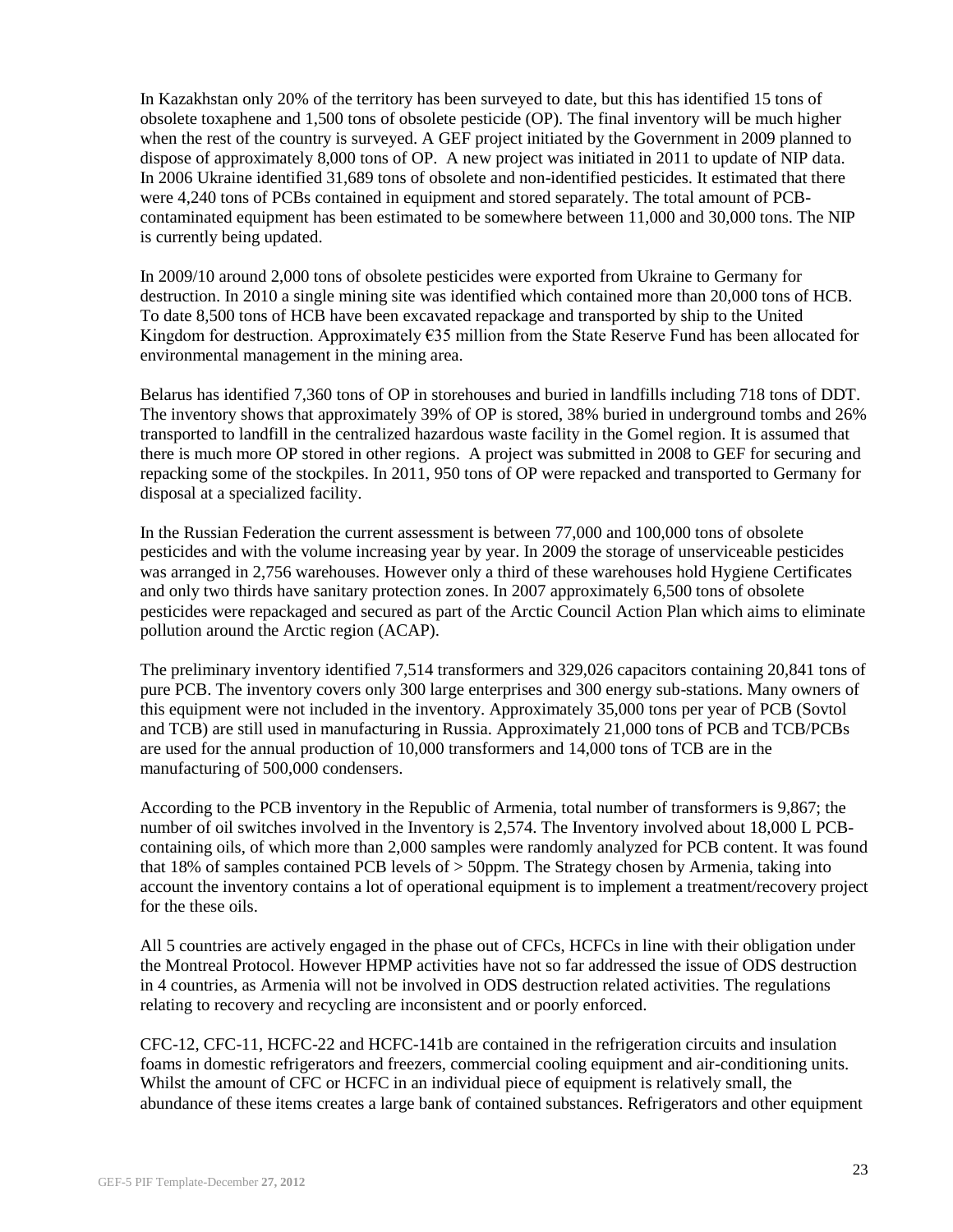containing ODS are often sent to landfill and POPs, are often simply abandoned in inappropriate storage conditions or burned in poorly controlled incinerators creating pollution and human health risks. Based on an average life expectancy of refrigerators, freezers and air conditioners of approximately 15 years it is estimated that current ODS bank in the countries covered by the project is as follows:

| Appliances                     | <b>ODP</b> tonnes | CO <sub>2</sub> eq, million |
|--------------------------------|-------------------|-----------------------------|
|                                |                   | tons                        |
| Domestic<br>refrigerators      | 7,200             | 52.24                       |
| Stationary air<br>conditioners | 5,000             | 53.60                       |
| Total (estimate)               | 12,300            | 105.84                      |

#### **Table 1: Current ODS banks**

The bank of equipment containing ODS is growing by approximately 5 million refrigerators and freezers and about 900,000 air conditioners per year.

Unlike POPs which are generally stored in their original form. ODS are contained in refrigeration circuits and in the insulation foams of refrigerator and freezers. Given the very large numbers of obsolete and near end of life equipment the recovery and recycling/reclamation or destruction of ODS banks creates a very difficult technical and logistical challenge.

There is no infrastructure in place in the target countries for collection, storage, transportation and final disposal of ODS recovered from the end-of-life appliances (refrigerators, freezers and air-conditioners). For both POPs and ODS there are currently no approved destruction facilities for pure chemicals and no efficient recycling facilities capable of dismantling refrigerators freezers and air-conditioners to remove and separate ODS and other waste material.

There are no market mechanisms in place to drive effective recycling schemes and no coordinated mechanisms for the collection transport and storage of the POPs identified in the NIPs. There is a general lack of technical understanding of suitable destruction technologies for POPs and ODS as well as uncertainty over the costs related to destruction and potential funding mechanisms by which destruction could be supported, including carbon finance mechanisms.

The 24 persistent organic pollutants currently within the scope of the Stockholm Convention include 14 pesticides and 10 industrial chemicals or by-products. The absence of adequate capacity and infrastructure for environmentally sound management and disposal of POPs poses significant risks to human health and the environment. There are no storage facilities specifically designed for obsolete pesticides and large amounts of obsolete POPs pesticides are therefore often stored in unsuitable conditions.

The project therefore aims to develop new approaches that overcome the difficulties faced by CEIT countries in the safe management of ODS banks and POPs waste.

#### **Baseline scenario and any associated baseline projects**

The NIPs of the target countries were approved by the GEF and their ministries (National GEF Focal Points) have prepared internal action plans to adjust the national environmental legislation to the requirements of the Stockholm Convention on POPs and assigned staff responsible for monitoring the implementation of the Convention.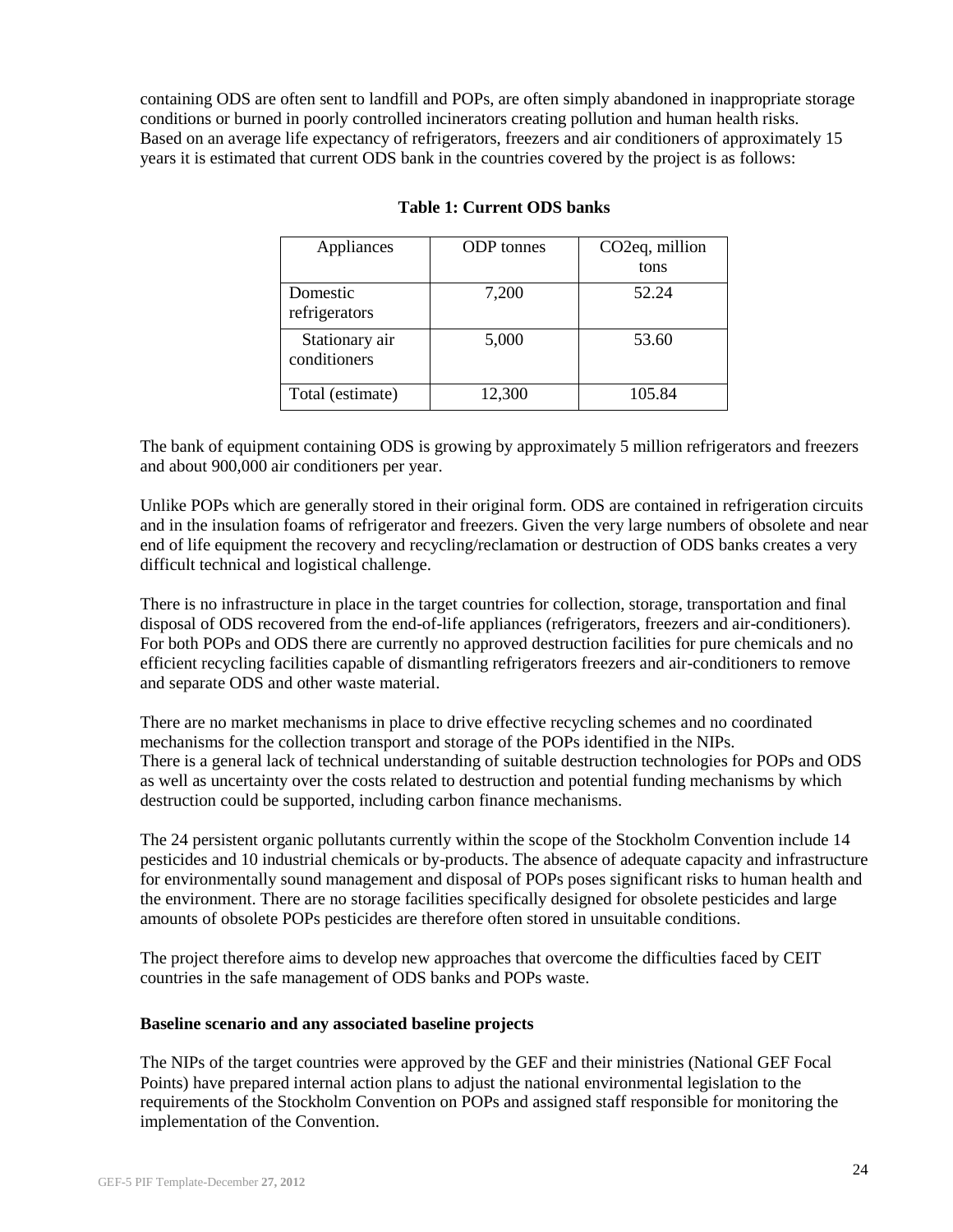All participating countries are also actively engaged to meet the agreed phase-out benchmarks of production and consumption of the CFCs and HCFCS under the Montreal Protocol.

Considerable work has been done in establishing the extent of the problem to be addressed in each of the countries. However the countries have encountered problems in establishing models for environmentally sound collection and destruction or the most appropriate technical options for the destruction process. In the Russian Federation waste management falls within the Environmental Doctrine of the Russian Federation. This legislation determines national policy for environment protection. The doctrine is implemented through the Operation Plan for Environment Protection and Management. This specifically refers to increasing efficiency of participation in international environment protection conventions and agreements. The current legislative framework for environmental protection consists of a set of federal laws and several by-laws, regulations and directives including: Federal Law on Environmental Protection (2002); Environmental Impact Assessment (Ecological Expertise) (1995); Atmospheric Air Protection (1998); Wastes of Production and Consumption" (1998).

The Federal Law of the Russian Federation "On safe handling of pesticides and agrochemicals" (No.109- FZ dated July 19, 1997 amended on December 30, 2008) establishes a legal platform for the safe handling of pesticides including handling in storage, neutralization, utilization, disposal, and burial. In accordance with the federal law, no pesticides and agrochemicals can be handled which are not on the State Register of Pesticide and Agrochemicals approved by Russian Federation Ministry of Agriculture.

The Government is currently actively participating in implementation of the legislative policies and provides strong support to the relevant stakeholders however institutional capacity at the regional and municipal levels varies considerably. Several administrations have set up environmental committees with responsibility for compliance. In other regions, the administrations tend to delegate energy, municipal services, and environment to one department where environmental issues are given lower priority. There is already existing cement kiln facility that could be used for conducted feasibility study.

In Ukraine the framework Law on Environmental Protection was adopted in 1991 before the collapse of the Soviet Union. It was updated in 2001 and the Water Code of 1995 and the Law on Waste (1998) were subsequently enacted to create regulatory frameworks for each area of environmental protection. In September 2003 Ukraine implemented a project called "Ensuring the Development of a National Action Plan for Implementation of the Stockholm Convention on POPs". The project was implemented by UNEP with GEF support.

The Ministry of Environmental Protection has overall responsibility for the legal framework, but local authorities have some responsibility for administration of environmental law. Law enforcement bodies, such as the Ministry of Internal Affairs and the General Prosecutor's Office, which includes a specialized environmental prosecutor's department, have significant authority to enforce actions against violations of environmental laws.

In Belarus POPs are controlled under the Law of the Republic of Belarus "On Environmental Protection" of 26 November 1992 (amended in 2002). This law is supported by more specific laws and regulations covering the basic aspects of POPs management including; hazardous waste management, environmental monitoring, transportation of dangerous goods, registration of chemicals and pesticides, specific bans on substances, control of soil, water and air degradation, and protection of health. The project has been developed for incineration of POPs with plasma arc technology that could be used as potential baseline project.

Jointly with research institutes the Government has developed a methodology and guidelines for compiling an inventory of the POPs, obsolete pesticides and equipment, PCBs waste. The Government strongly supports the legislation and the Ministry of Natural Resources and Environmental Protection has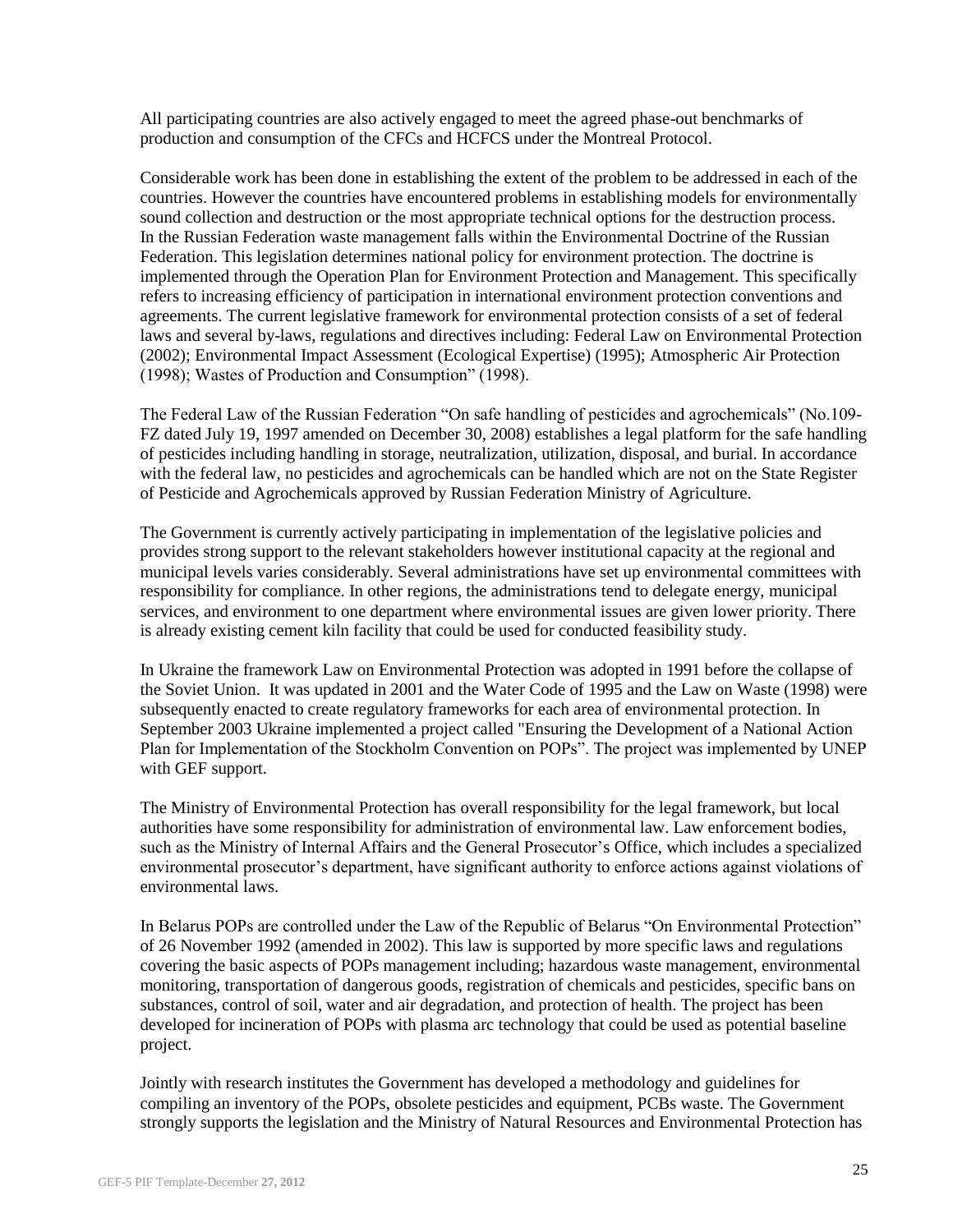been designated as the National Focal Point for the exchange of such information and the Specialized Inspectorate for Waste Management Control has been authorized to organize the work for the implementation of the Stockholm Convention. This will provide the opportunity for great cooperation and support during the project implementation.

Kazakhstan has strengthened and modernized the legal and policy framework for environmental protection management. In 2003 the Government adopted the "Concept of ecological safety for 2004– 2015". In 2006 Kazakhstan published "the Concept of transition to sustainable development for the period 2007–2024", which shows an increased emphasis on sustainable development. Various legislative measures have also been adopted to reduce and phase out ODS, including a requirement for businesses to obtain the licenses to import or export ODS and ODS-containing products, and licenses to assemble or repair ODS-containing equipment. This included a ban on imports of most types of ODS and ODScontaining products.

A programme on POPs control, management and monitoring was developed in accordance with the "Concept on Environment Protection of the Republic of Kazakhstan for 2004-2015". The POPs issue is reflected in "the Environment Code of the Republic of Kazakhstan". Legislation adopted in 2005 banned the disposal of unwanted refrigerators in a landfill and required municipalities and companies to put in place procedures to manage the environmentally safe recovery of ODS. Some used refrigerators are sent to the metal recycling facility, however only the refrigerant is removed from the compressor circuit, CFCs/HCFCs are not recovered from the insulation foam. There is ongoing project on PCB oils and project on POPs that could be used as potential baseline project.

The Government is actively involved in implementing policies and is increasing number of additional MoE staff and budget, by creating of National Sustainable Development Council, Inspectorate and Inter-Agency body on ESD to provide support to develop strong cooperation with relevant stakeholders. One of the priorities is to address the sound management of ODS and POPs and waste.

In Armenia, all relevant regulations are in place. The implementation of the Stockholm Convention was planned and is progressing in close coordination with the "national strategies on development and environment". Armenia has made significant progress in the development of a number of environmental strategies including: National Environmental Action Plan 2009–2012; as well as programmes for; updating a National Chemicals Management Profile and National SAICM capacity Assessment. A revision of the National Profile provided data for the period of 2003-2008 which was used to update the NIP. The Governmental Action Plan prioritizes issues related to sound management of PCB containing wastes. The NIP also identified existing policy and regulations regarding the production, use, import and export, environmental monitoring for pesticide POPs and PCBs, and addresses stockpiles of waste and contaminated sites in Armenia.

There are no specific policies or regulations regarding POPs management. Instead, stipulations related to POPs management are implied through different laws and regulations that are hard to coordinate. These regulations generally contain overlaps and gaps. It is recognized that the framework would benefit from increased incentive-based measures to promote self-regulation and monitoring rather than through local enforcement of complex regulations. At local levels, where capacity is weak, regulations are poorly understood, inconsistently applied and subject to varying interpretations.

The Waste Research Center (WRC), a state non-commercial organization at the Ministry of Nature Protection will be the national executing agency (NEA) in Armenia. WRC will be engaged in the development of scientifically based recommendations aimed at minimizing the risks of PCBs to human health and environment. The centre will also be responsible for the preparation of regulations for sound management of POPs-containing wastes and oils, including handling, transportation, disposal, etc. In Armenia, this project will be related only to PCB-containing waste. The inventory of equipment (capacitors, transformers, etc.) containing transformer oil, as well as reserve quantities of such oils was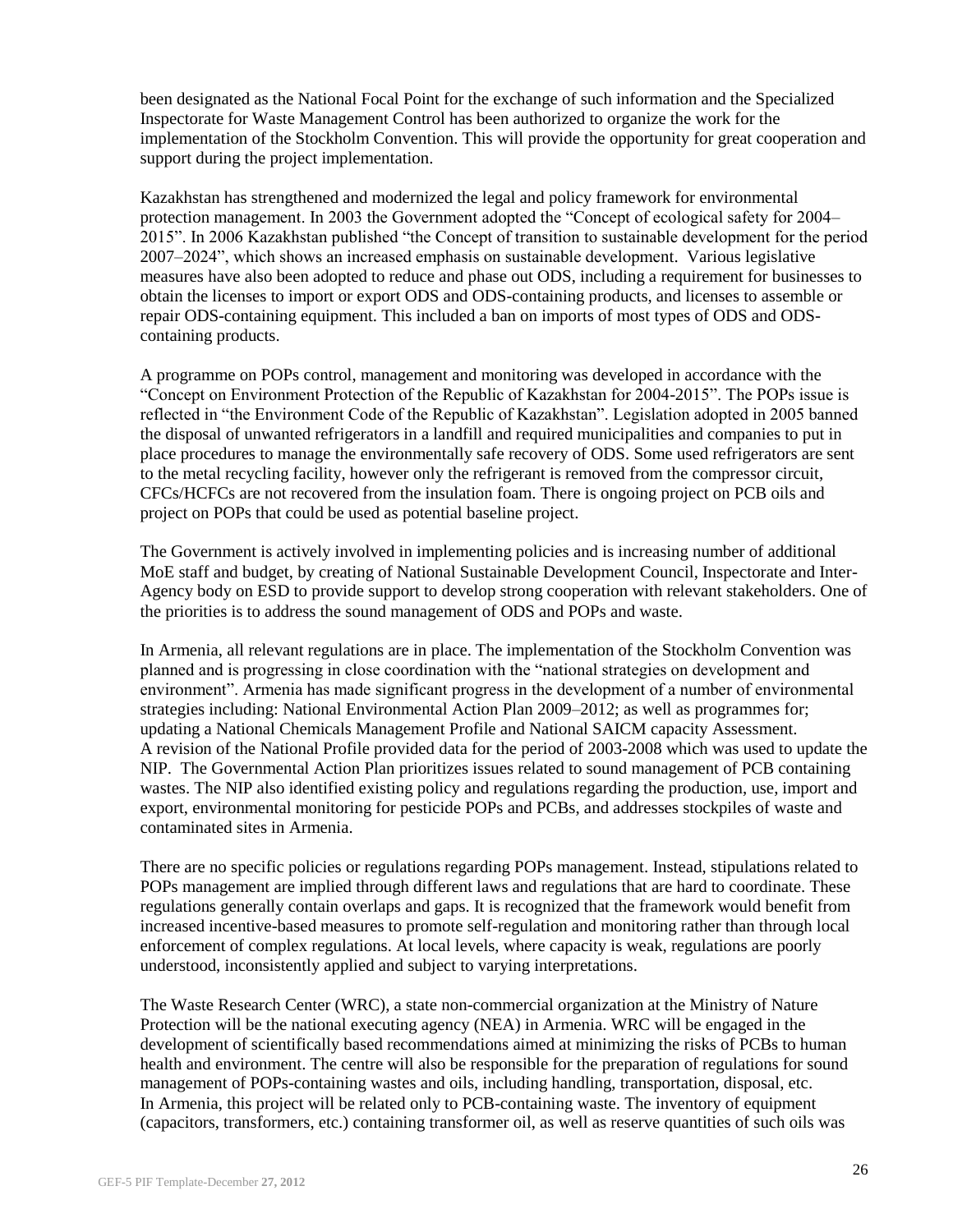taken in different sectors of the National Economy: in energy production and distribution companies of energy sector in the Republic of Armenia, as well as in industry sector of the country. However, the challenges relevant to PCB-containing waste were identified in the frames of GEF/UNIDO "Technical assistance for environmentally sustainable management of PCBs and other POPs waste in the Republic of Armenia" Project and need to be addressed.

In addition, a table that shows the ongoing and planned activities (Annex 2 of the PIF), indicates possible cooperation with the projects on POPs in the Russian Federation and Kazakhstan. Since this is a new concept with an innovative approach, there are potential linkages/possible cooperation that will be explored further during the formulation of FSP.

For both POPs and ODS there are currently no approved destruction facilities for pure chemicals and no efficient recycling facilities capable of dismantling refrigerators freezers and air-conditioners to remove and separate ODS and other waste material in any of the 4 countries covered by the project. Whilst the countries have signed the international agreements and have in place high level legislation to control the use and movement of both POPs and ODS, currently focusing on streamlining and harmonizing legislative frameworks for chemicals, to be in compliance with the respective Convention's obligations, they lack a) the detailed regulatory framework required at a local / provincial level to drive the implementation of waste management plan, b) access to detailed technical analysis of the optimum waste management model for POPs and ODS and c) appropriate examples of private or public-private operating models.

Since the environmentally sound the management of POPs and ODS is a priority for the Ministries for Environment of the Governments concerned, it is recognized that the current weaknesses in legal frameworks and technical capacity must be addressed.

For this reason the GEF project proposed is considered essential to address the barriers currently being encountered.

#### **Treatment of PCB in Armenia**

The project will assist Armenia to comply with the PCB-related obligations under the Stockholm Convention and reduce the releases of PCBs into the environment through enhanced national capacity in the management of PCBs-containing equipment and wastes.

The project will set up an environmentally sound management (ESM) system for treatment of PCBs and PCB-containing equipment, including legislation, institutional and technical capacity building, awareness raising and assisting in the phase-out process of PCBs-containing equipment from the selected demonstration areas.

The original project concept included POPs destruction facilities in Armenia; however the Ministry of Natural Protection of the Republic of Armenia strongly supports the project concept and believes that the regional and co-destruction benefits defined in the project would be extremely beneficial for Armenia if applied to PCBs rather than POPs in its case.

A huge quantity of PCBs has been identified in the country during the implementation of the GEF/UNIDO project entitled "Technical assistance for environmentally sustainable management of PCBs and other POPs waste in the Republic of Armenia".

According to the latest data, there are 9,867 PCB transformers and 2,574 oil switches in the country. It is estimated that there are 18,000l of PCB-containing oils, of which above 2,000 samples were randomly analyzed for PCBs content.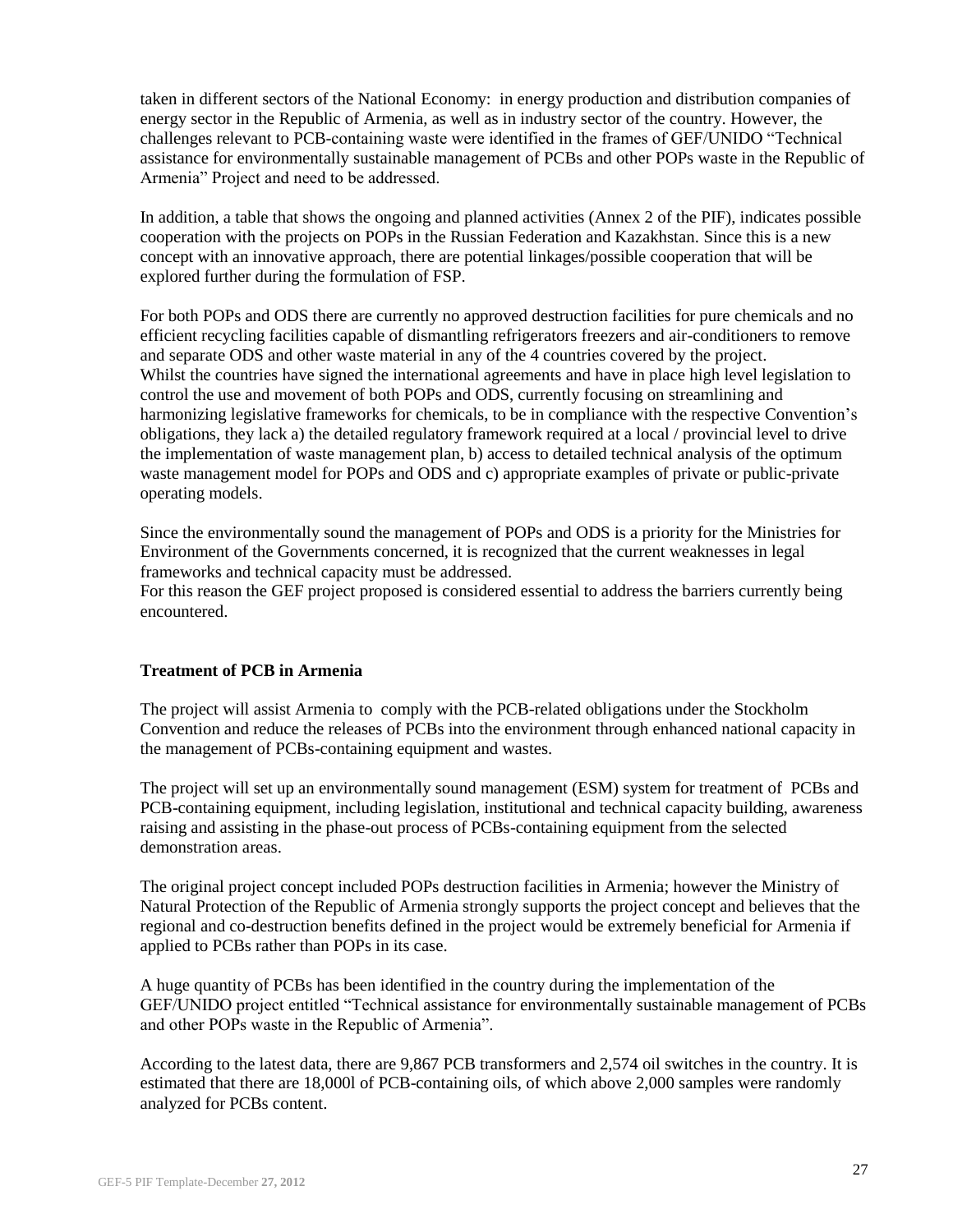The GEF project has already provided basis for the establishment of the PCB and POP management system in the country. The given project proposal provides a hydrogenation technology in combination with vacuum drying and filtration, which is the most complete and advanced process technology for recycling of waste transformer oils.

We expect that about 60 MT of PCBs contaminated transformer oil will be destroyed every year in Armenia using a suitably scaled treatment facility, this is equivalent to or 300 over the life of the project.

It is anticipated that various NGOs will be involved in the dissemination of information and the engagement of stakeholders, with the objectives of encouraging replication and further private sector investment. It will therefore be important to include NGOs in the group of stakeholders who will be enabled to promote by raising awareness and participate in campaigns to support the project activities. This will be done trough inclusion in capacity building using both information and training.

#### **Global environmental benefits and innovativeness and sustainability**

Ozone depleting substances (ODS) not only damage stratospheric ozone, but are also powerful greenhouse gases (GHGs,) with global warming potentials up to 11,000 times greater than carbon dioxide (CO2). ODS from banks are continuously released into the atmosphere until they are properly disposed of. By legislating for the removal and destruction of refrigerants and foam-blowing agents, and the provision of pilot facilities , which is not covered under existing national regulations, the GEF project will minimize the emissions of ODS and GHGs from ODS banks.

The Management of hazardous obsolete POPs pesticides and associated wastes has not yet been achieved in the CEITs. Most obsolete POPs pesticides are dumped untreated on pesticide manufacturer property or in the surrounding area, or mixed with municipal wastes. Many of sites are currently impacting soil and groundwater. The GEF project will reduce the risk to the health of Communities living and working close to obsolete pesticides stores and the wider community that is indirectly exposed to contamination through food and water

The project may also contribute to crop protection and sustainable crop production. Where obsolete pesticides are destroyed in incinerators there are no effective pollution controls or emissions monitoring to minimize the potential for adverse environmental impacts.

The project envisages transfer of non-combustion technology to the region for the destruction of ODS and POPs. It is expected that releases of unintentionally produced POPs and other pollutants that give risks to human health and the environment will be reduced through the transfer of these technologies. Economic benefits through the generation of new field of technology in the country, generation of livelihood and gain of special expertise will result from the project, aside from the environmental and health benefits associated with disposal of POPs and ODS.

This is in line with the advocacy of the GEF in promoting the transfer of environmentally sound technologies.

As women and children are the most vulnerable group with regard to exposure to POPs, the project shall strive to involve women organizations to work on awareness raising campaigns on the health and environmental impacts of these chemicals.

In addition, the project saves landfill space; conserves energy through the premature removal of working appliances and the recycling of durable materials (e.g., metals, plastics, glass); and prevents the release of used oil.

All utilities, retailers, and municipalities are invited to join this project. This demonstration regional project will result in significant pollution prevention and avoidance of illegal refrigerator dumping.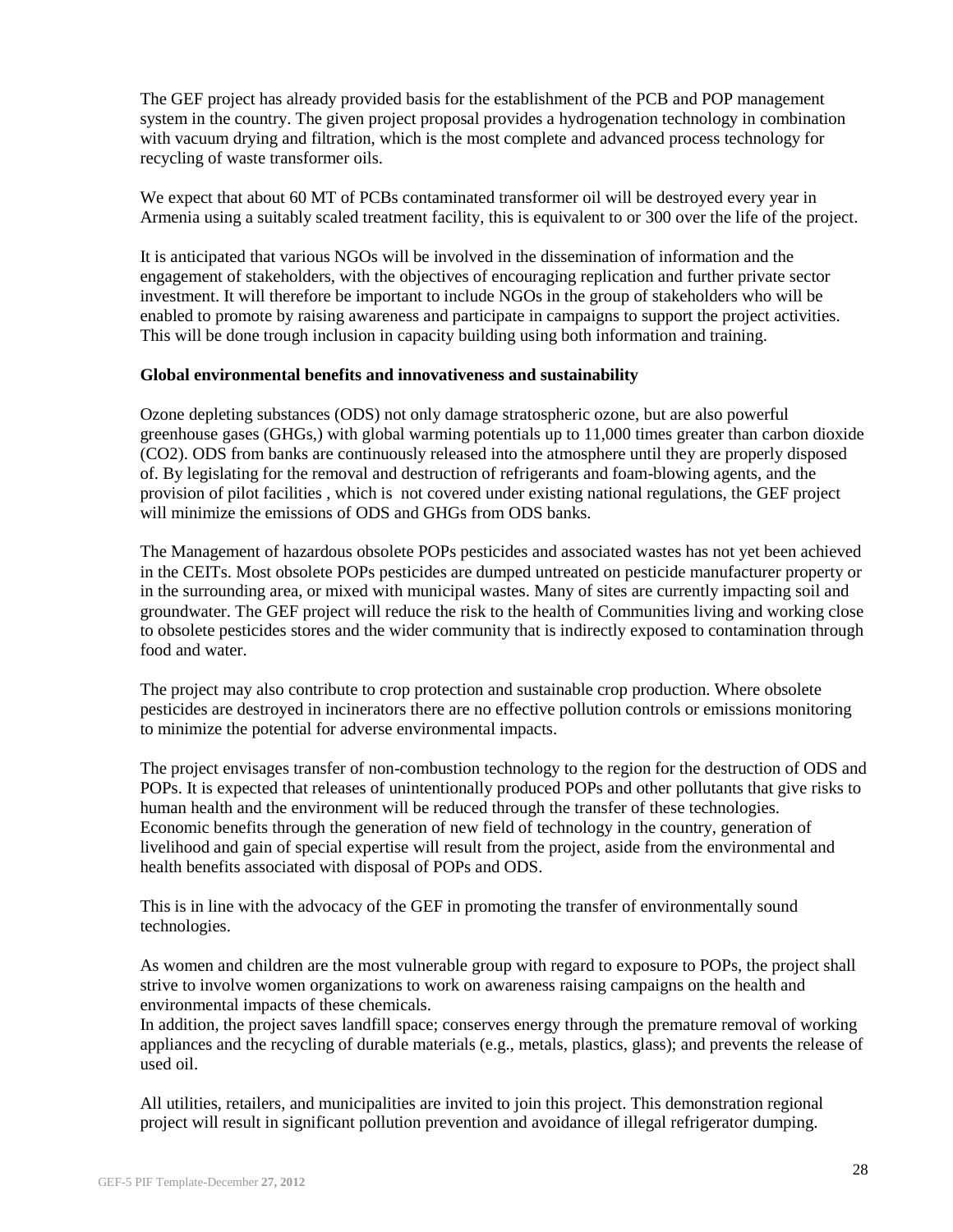#### **Regional Approach**

The project will assist the region by determining the most cost effective way of establishing Environmentally Sound Management (including destruction) of POPs and ODS waste and developing both the institutional capacity and policy and regulatory frameworks to drive implementation of waste management at a local, provincial and regional level.

A key aspect of this will be to demonstrate appliance recycling technology integrated into a combined ODS and POPs management and destruction scheme.

The regional concept is designed to provide the countries in the project to share many of the same issues and barriers to implementation. This approach aims to provide more efficient implementation for the GEF by grouping similar countries together where the same technical and logistical solutions are likely to work. This has two main advantages, a) it creates savings in the preparatory work, feasibility studies and systems design, that can be shared by each country rather than being done five times in different projects and it gives rise to potential economies of scale in the procurement of equipment and services; b) it creates a regional momentum that is more effective in incentivizing and demonstrating solutions to other countries in the region and at the same time creates a large enough regional network to be able to properly test the issues of cross-boundary waste movement and regional cooperation.

The countries in the project represent a good cross-section of the region in terms of size and industrial capacity, whilst sharing the same environmental issues and socio-economic backgrounds. The project therefore aims to develop new approaches that overcome the difficulties faced by CEIT countries in the safe management of ODS banks and POPs waste.

Regarding the geographical coverage, this project will be implemented in Belarus and Armenia at the country level, Moscow region in the Russian Federation, Donetsk and Kiev regions in the Ukraine, as well as in Astana and Karaganda regions in Kazakhstan. Three countries out of five belong to the East European region. The Russian Federation, Belarus and Kazakhstan are members of a free custom zone of the Eurasian Community, established in 2011. The Russian Federation, Belarus and Ukraine are the biggest producers of refrigerators.

The regional project also allows the creation of mutually independent but linked waste destruction centres. This provides the opportunity for cooperation and load sharing. If a particular centre were overloaded, it would be possible to shift some of load to another centre, particularly within the free trade zone.

It is important to note that as well as recovering refrigerant from the appliances, the project aims to recover (for destruction) the majority of the blowing agent contained in the insulation foam. This is considered extremely important in the region due to the very large banks of equipment and the relatively large volume of ODS in the foam compared to the refrigerant.

The project framework is based on gaining maximum benefit from the available synergies. If the project is shown to be feasible, it creates a template for replication in other parts of the countries involved and other parts of the region. This should significantly streamline the process for future projects and increase the likelihood of early actions in other countries.

In addition to load sharing, knowledge sharing between centres will ensure that solutions to any problems encountered can quickly be shared to avoid similar issues in other centres. The regional concept will also provide efficiencies in staff training by organizing training programmes in one centre that will also support networking activities.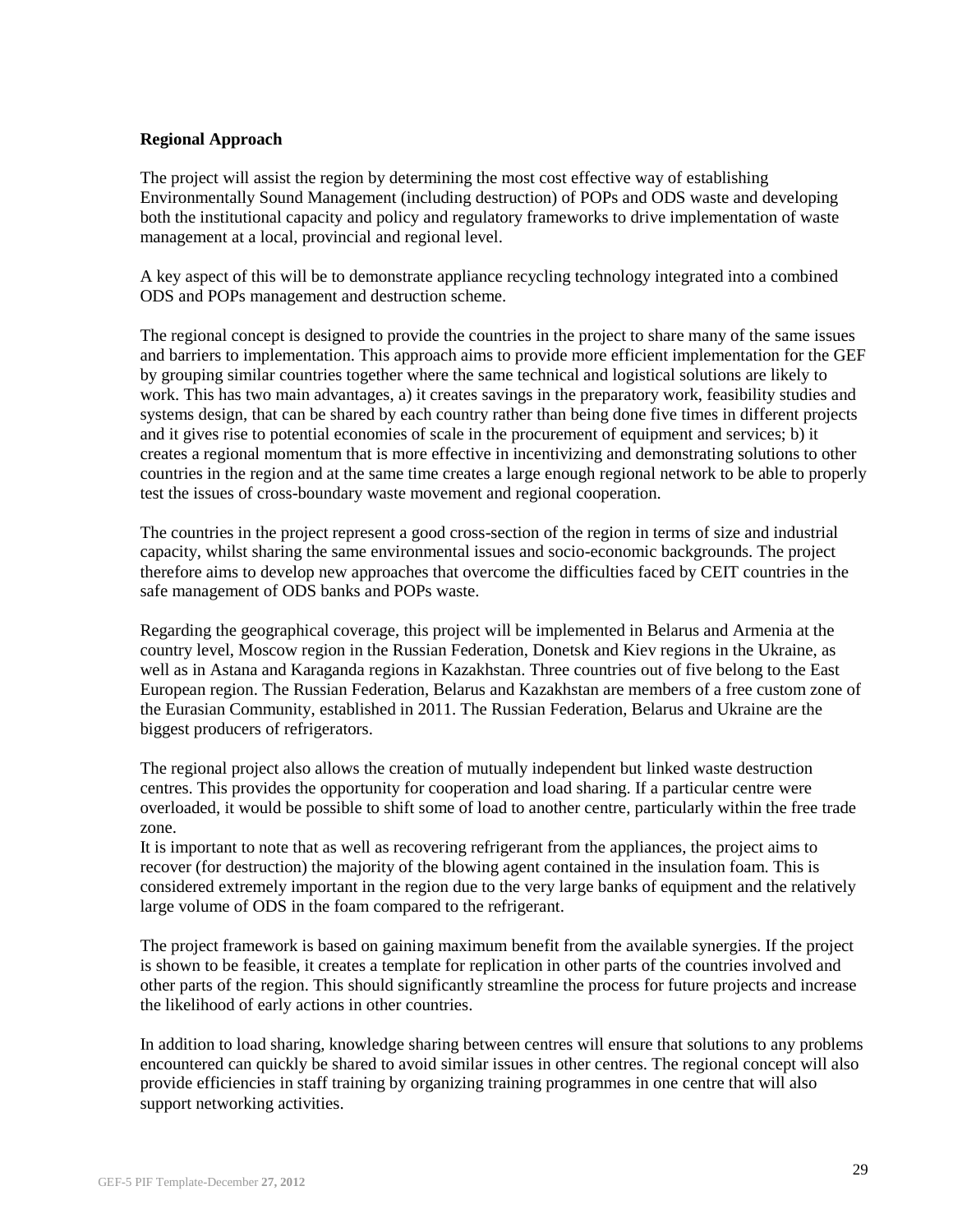Expected results of the regional cooperation include: establishment of ODS and POPs disposal sub-centre in the participating countries linked into the network; improved cooperation amongst participating countries in the Eastern European countries; facilitation of information collection and exchange in order to achieve effective communication among national focal points; regular regional meetings and other related activities as a basis for strengthening cooperation amongst the participating countries; and sharing of experiences relating to implementation of ODS and POPs disposal activities by countries within the region. Figure 1 below shows the project network structure including a regional centre in Russia and 4 sub-centres.



#### **Fig. 1 Organizational structure of the regional demonstration project**

The project network includes five sub-centres with the leading centre in the RF (see fig. 1 above). Bearing in mind the size of the territory of the RF, the leading centre in the RF is to be equipped with a mobile shredder to dismantle collected refrigerators and ACs in different parts of the country. The other four subcentres will be equipped with a CFC-12 recovery units and a stationary shredder. Four plasma arc incineration plants are envisaged for the four sub-centres except Armenia.

Armenia will have a single component to deal with PCB waste treatment and recovery, it will be provided a stationary recycling facility for treatment of PCB-containing oils, and the ODS component will not be included under the GEF project.

The project will be designed to be fully sustainable allowing the ongoing destruction of ODS and POPs after the GEF project has been completed. It will also provide an opportunity to involve more countries in the region at a later time.

#### **Feasibility of Co-Destruction Technologies**

The main outcome of the project is the development of national disposal plans for ODS and POPs collection and destruction, linked into a regional destruction infrastructure. The ambition of the pilot destruction project is to demonstrate a co-destruction technology which is capable of handling both POPs and ODS in the volumes required to manage disposal of stockpiles and recovered waste over a reasonable time period.

Any co-destruction technology including Cement Kiln to be implemented should generally meet the following requirements:

a) A high CFC /POP removal efficiency;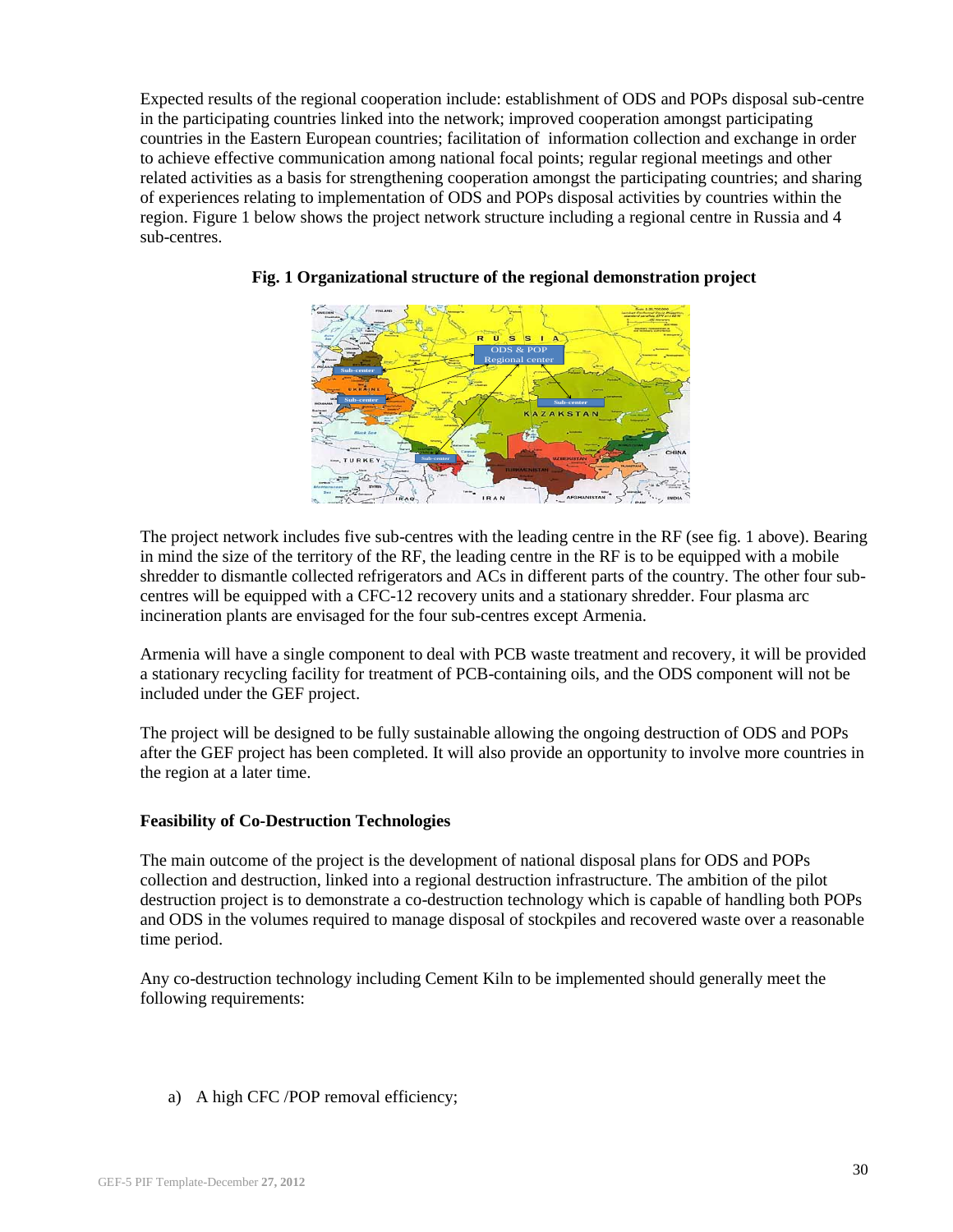- b) Adequate disposal of chlorides, fluorides and traces of toxic by-products including dioxins and furans in exhaust gasses, effluent water, ash etc;
- c) Facilities with resistance against decomposition products such as chlorides and fluorides; and
- d) Reasonable costs of equipment and operation.

The technical feasibility study will include technological evaluation of destruction options as well as logistical and practical issues related to different technologies.

An initial review of the commercially available technologies suitable for ODS and POPs destructions undertaken for the PIF preparation shows a variety of combustion and non-combustion options exist. For example more than 10 technologies are currently used in Japan in 82 different destruction facilities. For different technical and practical reasons two technologies show the potential to offer co-destruction facilities on a regional basis, plasma arc (non-combustion) and cement kiln co-processing (High Temperature Treatment).

The nature of plasma arc destruction means that it is inherently capable of co-destruction of ODS and POPs albeit at different processing rates. Cement kiln co-processing is shown to be capable of destroying ODS and POPs but as yet no examples of co-destruction have been identified.

There has been some debate as to the relative effectiveness of these technologies, which depends to an extent on emissions are assessed. Some experts argue that cement kilns meet the same emissions standards as other technologies whilst others point out that the majority of standards are written in terms of concentrations of contaminants, rather than absolute quantities of contaminants per unit of waste processed.

For technologies such as plasma arc, where there are no emissions of combustion products, the absolute levels of contaminants must be very low for the low volume of emissions to meet the required standard. This brings into question the most appropriate standards to be applied to the project.

Initial data suggests that high temperature incinerators emit higher amounts of Dioxins and Furans per kg of ODS destroyed compared to a plasma arc plant, however these meet the required standards as the combustion gases dilute the emissions.

A relative advantage of plasma arc technology is the compact and potentially portable nature of the equipment needed to establish a destruction facility, on the other hand this type of destruction is expensive to run and currently available plants have a limited throughput of around 80kg/hr. The initial assessment of the technology for co-destruction for the regional project found that plasma arc technology would be most suitable, taking into account the required destruction and removal efficiency according the Technical and Economic Assessment Panel's (TEAP) recommendations. However the low destruction capacity offered by plasma technology warrants further investigation into the feasibility of cement kiln co-destruction and address the potential technical, financial and regulatory barriers including; potential of damage to the refractory lining; limited resistance to fluorine erosion; achievable throughputs, effects of product quality; emissions levels for required throughputs.

Data on the emissions of Dioxins and Furans from cement kilns is difficult to obtain but this matter will be investigated in the feasibility study. A typical plasma arc plant with the low feed of 80kg/h and annual ODS/POPs destruction capacity of up to 500 tons costs around US\$ 2.0 million. The relative cost of conversion of a cement kiln for co-destruction will also have to be assessed in the feasibility study to establish the relative cost effectiveness.

The feasibility study of co-destruction using cement kilns will be done in two countries. As cement production is energy and carbon-intensive process there is an opportunity, subject to the feasibility of the destruction efficacy, to address potential energy efficiency improvements in the cement kiln at the same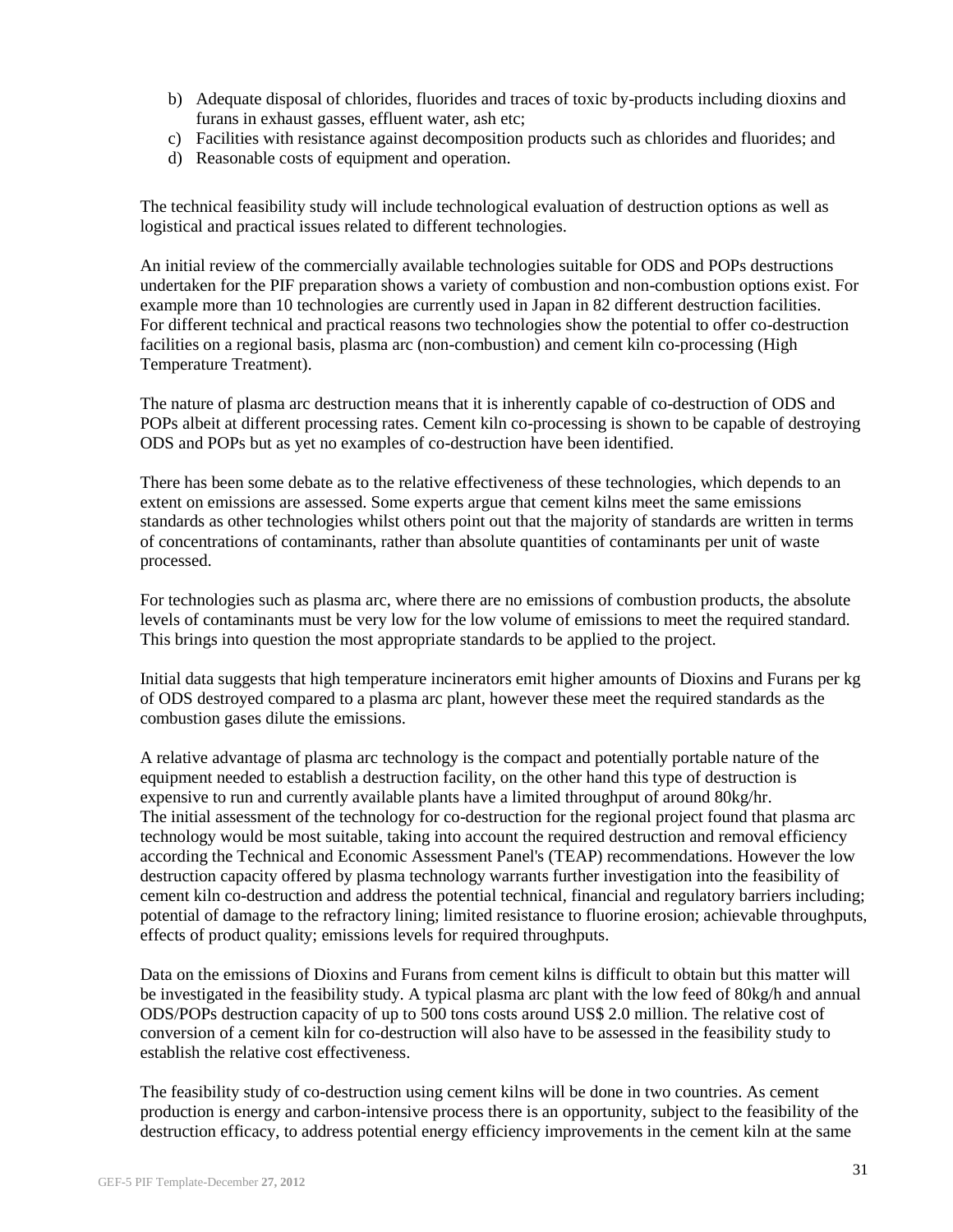time as modifying the kiln for waste destruction. For example coal fired kilns could be converted to natural gas firing, resulting in improved energy efficiency and reduced carbon emissions. The feasibility study will therefore include an Energy Efficiency study and carbon audit of potential cement kiln sites. The use of this technology will be considered during the feasibility study to be conducted during the implementation of the project, taking into consideration level of technological development, size and other factors that determine the aims and expected achievements of this project, to demonstrate appliance recycling technology integrated into a combined POPs and ODS management and destruction scheme.

#### **Expanding the POPs/ODS destruction Network**

Whilst the technology required to destroy POPs differs from that required to destroy ODS, investing in plant capable of destroying both has an overall positive impact on the cost-benefit ratio of the combined outputs. Furthermore many aspects of the preparatory design and implementation of the two objectives require very similar assessment, planning and logistics.

Moreover incremental investments in certain aspects of the programme such as the destruction plant will mean that both POPs and ODS can be handled at a single installation whereas separate projects would require two destruction plants and two supporting infrastructures at an overall higher cost and lower utilization.

Therefore, project concept is designed on gaining maximum benefit from the available synergies. For example, combing the planning and management activities of the assessment and transportation of POPs and ODS will create savings in consultancy and logistics costs and increase the reach and utilization of collection networks. Similarly the provision combined destruction facilities will reduce overheads and improve utilization. Further benefits will be gained from creating an overarching monitoring and reporting mechanism.

If the project is shown to be feasible it has the potential to become a pilot programme for replication in other CEITs, and ultimately a building block for a global strategy on disposal of ODS and POPs banks and stockpiles.

Under the baseline project some progress will be made however given the rate of increase in ODS banks and the very poor conditions in which large volume of POPs are stored, it is likely that preventable emissions will be incurred with a detrimental impact on the environment and human health.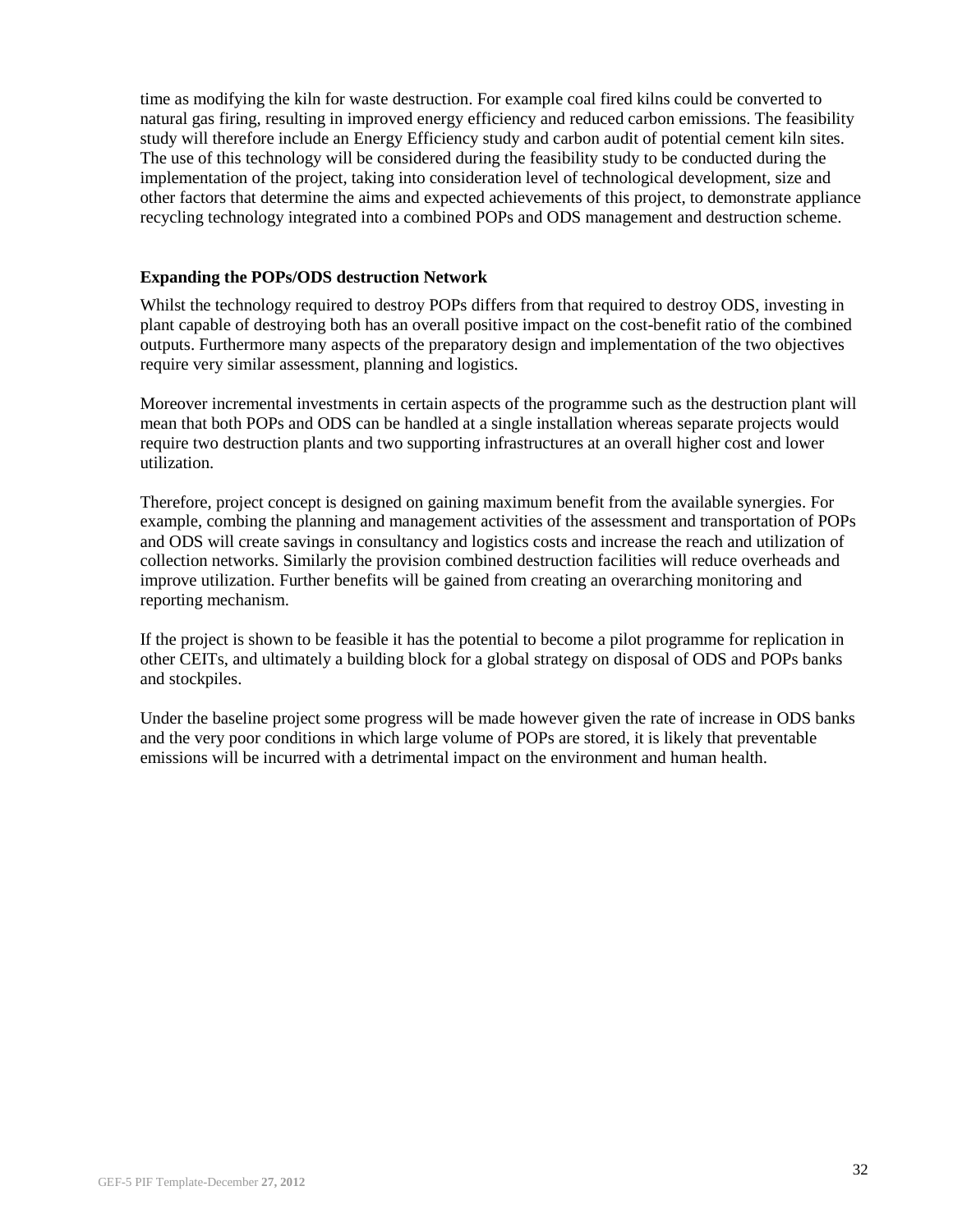# **Table 2: List of projects in the Region**

|                   |                |                 | Project budget                | GEF projects on POPs                          |                                           |                  |
|-------------------|----------------|-----------------|-------------------------------|-----------------------------------------------|-------------------------------------------|------------------|
| Project<br>number | Country        | GEF,<br>US\$, m | $Co-$<br>financing<br>UD\$, m | Project objective<br>(tons to be disposed of) | <b>POPs</b><br>stockpile to<br>dispose of | Project status   |
| 4737              | Armenia        | 4.70            | 19.40                         | management                                    | <b>POPs</b>                               | Council approved |
| 3571              | Armenia        | 0.81            | 1.85                          | management                                    | <b>POPs</b>                               | On-going         |
| 1479              | Armenia        | 0.48            | 0.00                          | management                                    | <b>POPs</b>                               | Completed 2006   |
| 4961              | Armenia        | 0.13            | 0.41                          | NIP update                                    | <b>POPs</b>                               | CEO approved     |
| 2519              | <b>Belarus</b> | 0.50            | 0.07                          | management                                    | <b>PCB</b>                                | On-going         |
| 1586              | Kazakhstan     | 0.50            | 0.05                          | management                                    | <b>POPs</b>                               | IA approved      |
| 3982              | Kazakhstan     | 10.35           | 59.05                         | $8,000 + 28,000$                              | OP/capacitors                             | PPG approved     |
| 2816              | Kazakhstan     | 3.30            | 10.60                         | 850                                           | <b>PCB</b>                                | On-going         |
| 4442              | Kazakhstan     | 3.40            | 16.01                         | NIP update                                    | <b>POPs</b>                               | Council approved |
| 4069              | Russia         | 0.50            | 0.06                          | <b>NIP</b>                                    | <b>POPs</b>                               | IA approved      |
| 4915              | Russia         | 7.40            | 34.20                         | 3,800                                         | <b>PCB</b>                                | IA approved      |
| 1478              | Ukraine        | 0.50            | $0.00\,$                      | management                                    | <b>POPs</b>                               | Closed           |
| 4386              | Ukraine        | 5.25            | 21.00                         | 3,000                                         | <b>PCB</b>                                | Council approved |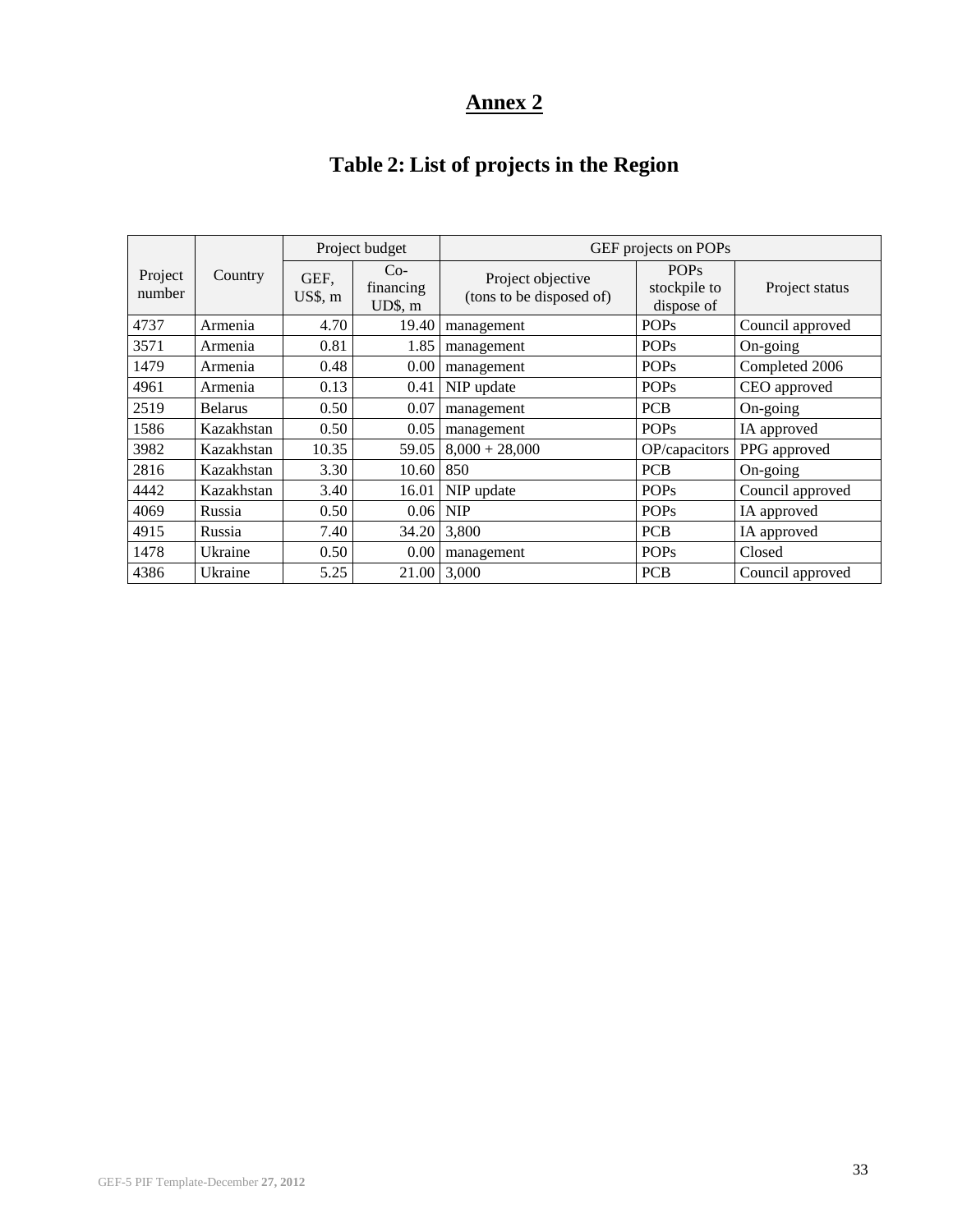|                |                                    | <b>Stockholm Convention on POP</b> |                     |          | <b>NIP</b> |                                         | <b>National Legislation on POPs</b> |                    |                           |  |
|----------------|------------------------------------|------------------------------------|---------------------|----------|------------|-----------------------------------------|-------------------------------------|--------------------|---------------------------|--|
| Country        | Signed                             | Ratified                           | Entry into<br>force | Approved | Submitted  | Env.<br>law<br>entered<br>into<br>force | Law on<br>chemicals                 | Law<br>on<br>waste | Law on POPs<br>management |  |
| Armenia        | 23/05/01                           | 26/11/03                           | 17/5/04             | 18/1/05  | 29/4/06    | 2008                                    | 2002                                | 2004               |                           |  |
| <b>Belarus</b> | 26/12/03                           | 5/3/04                             | 5/3/04              | 17/5/06  | 17/1/07    | 2002                                    |                                     | 1993               |                           |  |
| Kazakhstan     | 22/5/01                            | 7/6/07                             | 2/7/08              | 8/12/09  | 2/8/10     | 2003                                    |                                     | 1998               | 2003                      |  |
| Russia         | 22/5/02                            | 28/10/04                           | 15/11/11            |          | 15/11/11   | 2002<br>1997                            |                                     | 1998               | 2008                      |  |
| Ukraine        | 23/5/01                            | 18/4/07                            | 17/5/04             | 2006     |            | 1991                                    | 1995                                | 1998               | 1996                      |  |
|                | <b>Stockholm Convention on POP</b> |                                    |                     |          | <b>NIP</b> | <b>National Legislation on POPs</b>     |                                     |                    |                           |  |
| Country        | Signed                             | Ratified                           | Entry into<br>force | Approved | Submitted  | Env. law<br>entered<br>into<br>force    | Law on<br>chemicals                 | Law<br>on<br>waste | Law on POP<br>management  |  |
| Armenia        | 23/05/01                           | 26/11/03                           | 17/5/04             | 18/1/05  | 29/4/06    | 2008                                    | 2002                                | 2004               |                           |  |
| <b>Belarus</b> | 26/12/03                           | 5/3/04                             | 5/3/04              | 17/5/06  | 17/1/07    | 2002                                    |                                     |                    |                           |  |
| Kazakhstan     | 22/5/01                            | 7/6/07                             | 2/7/08              | 8/12/09  | 2/8/10     | 2003                                    |                                     | 1998               | 2003                      |  |
| Russia         | 22/5/02                            | 28/10/04                           | 15/11/11            |          | 15/11/11   | 2002                                    | 1997                                | 1998               | 2008                      |  |
| Ukraine        | 23/5/01                            | 18/4/07                            | 17/5/04             | 2006     |            | 1991                                    | 1995                                | 1998               | 1996                      |  |

# **Table 3: Legal situation in the participating countries**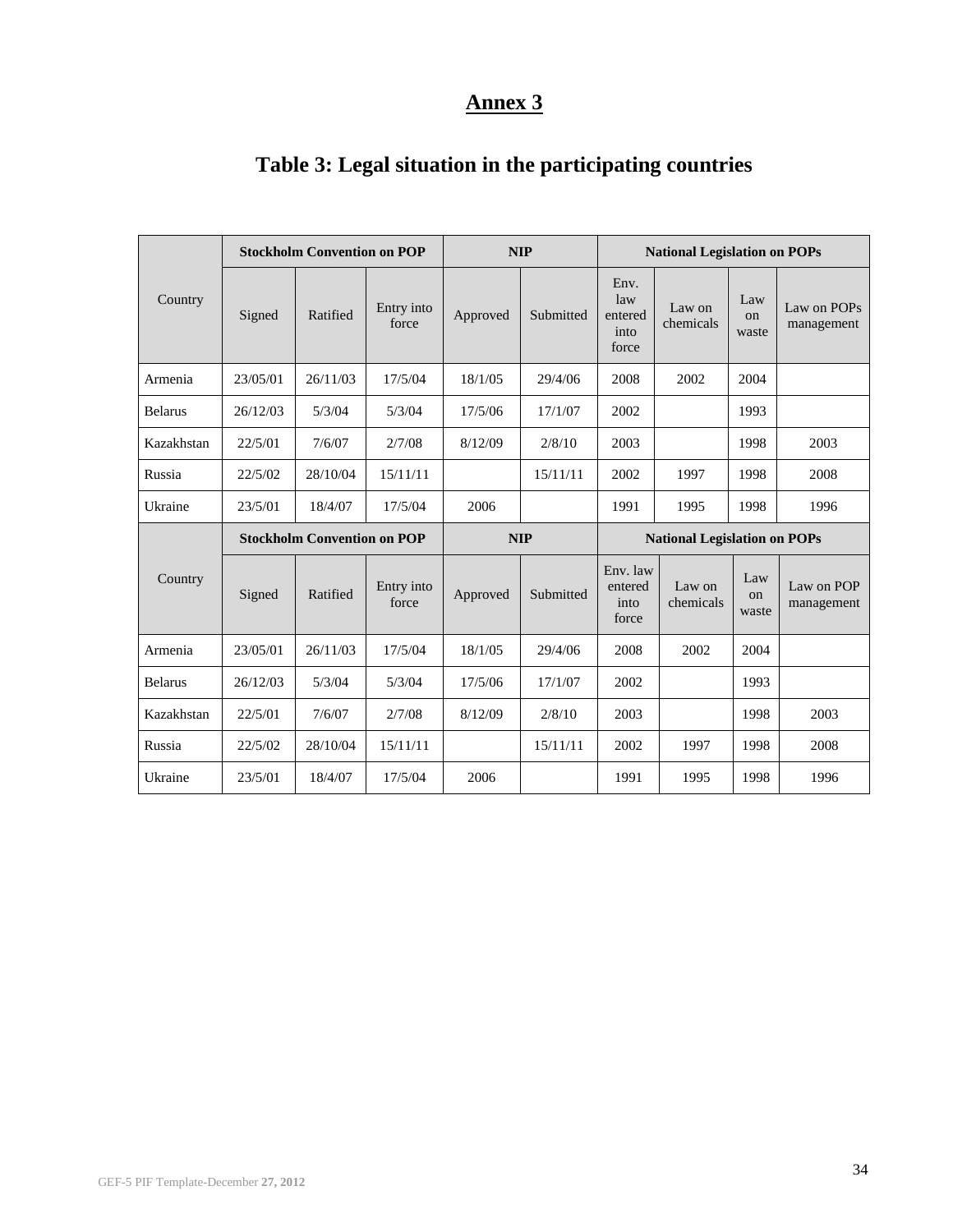| <b>Risk</b>                                                                                                                                                                                           | Level  | <b>Mitigation Measures</b>                                                                                                                                                                                                                                                                     |
|-------------------------------------------------------------------------------------------------------------------------------------------------------------------------------------------------------|--------|------------------------------------------------------------------------------------------------------------------------------------------------------------------------------------------------------------------------------------------------------------------------------------------------|
| Government at national, provincial, and<br>local levels, as appropriate, would not<br>endorse and adopt the required<br>standards, guidelines and specifications<br>according to the project timeline | Medium | Ensure laws, regulations, standards, guidelines<br>and specifications are practical and enforceable<br>and support with institutional capacity building<br>and training                                                                                                                        |
| Co-financing will not reach the target<br>level                                                                                                                                                       | Medium | Seeking additional funds/donors or lowering the<br>targeted amount of PCB waste for its disposal.<br>While there will be safe storage available, the<br>final decisions will be met by the Project<br><b>Steering Committee</b><br>Policy incentives to be provided for potential<br>investors |
| Disposal technology not meeting<br>performance requirements, resulting in<br>unacceptably high emissions of<br>dioxin/furan and other toxic chemicals                                                 | Low    | Selection of proven technology and equipment<br>from recognized suppliers, provision of<br>adequate training, and active supervision of the<br>operation of disposal facilities will mitigate this<br>risk                                                                                     |
| Delays in project implementation and<br>low quality performance                                                                                                                                       | Low    | Carefully selected success indicators and the<br>adaptive monitoring practice will enable timely<br>implementation and high quality results                                                                                                                                                    |
| Public opposition to the disposal project                                                                                                                                                             | Low    | Public awareness raising and inclusion of all<br>stakeholders in both project preparation and<br>implementation will minimize the likelihood of<br>this occurring                                                                                                                              |
| Owners of old refrigerators and air<br>conditioners and POPs waste might not<br>be willing to actively participate                                                                                    | Low    | Focus on stakeholder awareness raising as a<br>priority                                                                                                                                                                                                                                        |
| Vendors, owners of old refrigerators and<br>air conditioners and POPs waste and<br>other parties might not be willing to<br>cooperate                                                                 | Medium | A policy for POPs disposal fee will be issued and<br>a proper price mechanism will be introduced to<br>allow suitable revenue for the contractors.                                                                                                                                             |
| Engagement of PCB owners, complex or<br>slow in Armenia or owners do not<br>declare inventory                                                                                                         | Low    | Clear communications and open guidance with<br>explanation of recovery and treatment process<br>and benefits for users.                                                                                                                                                                        |

# **Table 4: List of risks and mitigation measures**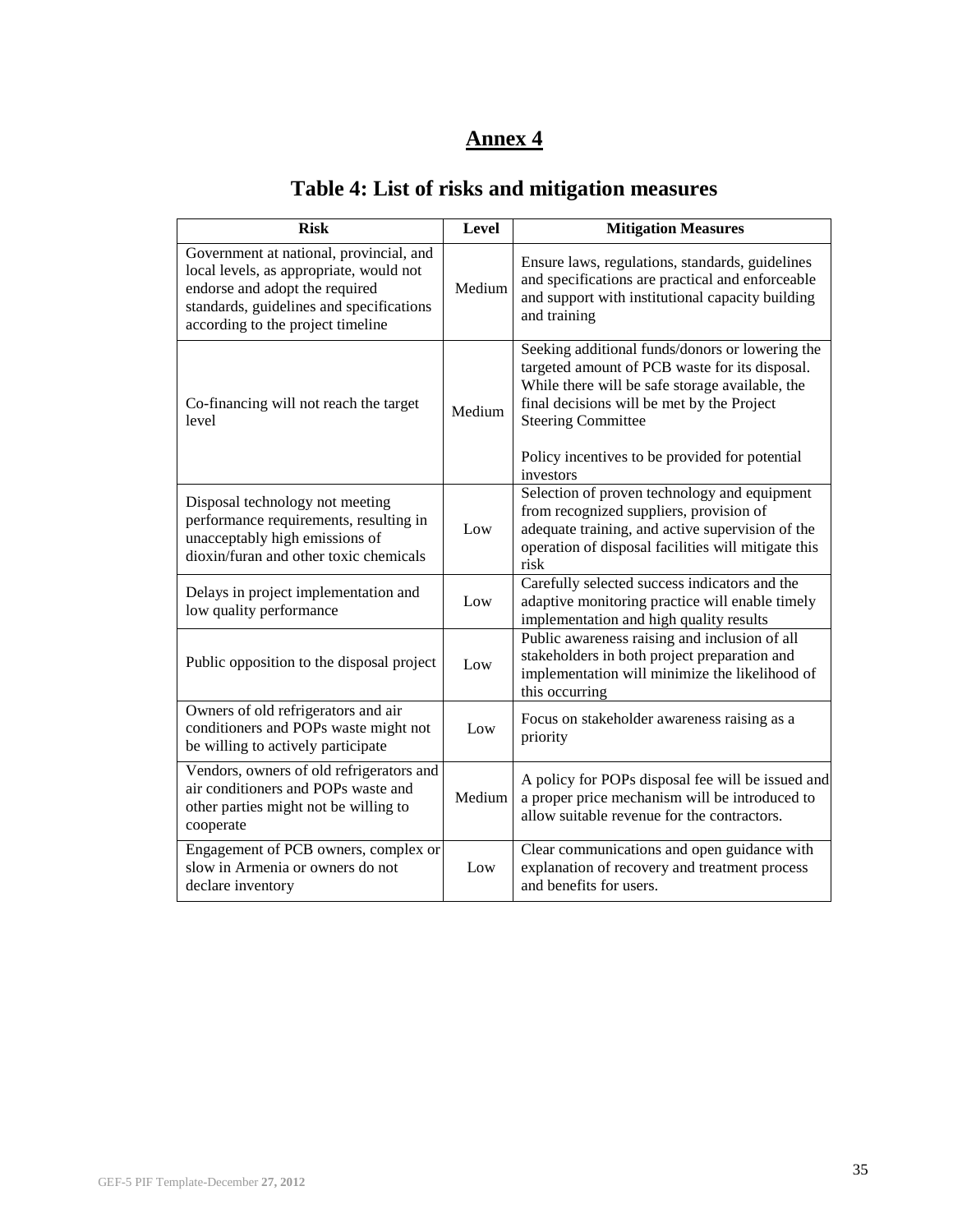# **The GEF Agency's comparative advantage:**

#### **Montreal Protocol (MP).**

Phasing out of ozone depleting substances (ODSs) based on CFC compounds (chlorofluorocarbons) is one of the major activities of UNIDO in the region. The projects are financed from the Montreal Protocol Fund (MLF). Technical assistance has been rendered to more than 100 countries. The following 10 CEITs benefit from the UNIDO MP programmes: Albania, Bosnia and Herzegovina, Croatia, Georgia, Kyrgyzstan, Montenegro, Romania, Serbia, Macedonia and Turkey. In total, UNIDO implements at present more than 28 ODS projects in the region. An ODS destruction projects for Mexico and Turkey have been approved by ExCom of the MLF.

#### **Persistent Organic Pollutants (POPs).**

UNIDO assists countries in the formulation of the National Implementation Plans (NIPs) to eliminate POPs and reduce the hazardous effect of the most toxic chemicals to the environment in line with the Stockholm Convention. UNIDO POPs projects are funded from GEF resources. Five CEIT countries benefit from UNIDO assistance: Azerbaijan, Croatia, Hungary and Turkey. UNIDO plans to initiate the POPs programmes in Armenia, Russian Federation, Ukraine and Tajikistan. UNIDO global demonstration programme co-funded by GEF and the Government of Slovakia (budget US\$ 20 million) focuses on non-combustion innovative technologies to destroy Persistent Organic Pollutants.

#### **Cleaner Production (CP).**

The Cleaner Production (CP) Programmes aim at building national CP capacities, fostering dialogue between industry and government and enhancing investments for the transfer and development of Environmentally Sound Technologies (EST). Since 1994, around 38 National Cleaner Production Centers and Programmes have been established. 14 of them are located in the Europe & NIS region: Armenia, Bulgaria, Czech Republic, Croatia, Hungary, FYR Macedonia, Montenegro, Romania, Russian Federation (Moscow and St. Petersburg), Serbia, Slovakia, Ukraine, and Uzbekistan. Project proposals are being developed for Azerbaijan and Kazakhstan.

#### **Climate Change: Industrial Energy Efficiency and Renewable Sources of Energy.**

The Europe & NIS Programme actively promotes UNIDO activities in the field of energy efficiency and renewable sources of energy exposing UNIDO's capacity as a GEF implementing agency. Several projects are under processing for Moldova, Romania, Russian Federation, Turkmenistan and Ukraine. Special emphasis is put on the development of the bio-energy related programmes in the region. UNIDO implemented the bio-fuels project in Croatia and formulated the project for Albania. The Bio-fuels Regional Workshop in Croatia (Dubrovnik, 12-13 November 2007) provided the new impetus for initiating the country oriented and regional bio-fuels programmes. UNIDO has initiated cooperation with the UNEP Vienna Interim Secretariat of the Carpathian Convention in this field.

The project implementation structure will be designed to optimized local implementation effectiveness in line with the Country National Ozone Offices and POPs NIPs. UNIDO will be the GEF Implementing Agency (IA) for the project. A project focal point will be established based on UNIDO structure at the Moscow Regional Office to assist with project execution, with possible extension if required. This focal point will consist of dedicated core staff, supplemented by support from professional and support staff colleagues on a part-time as needed basis, including in particular senior staff engaged in the management and coordination of UNIDO's POPs and ODS destruction programme. The Project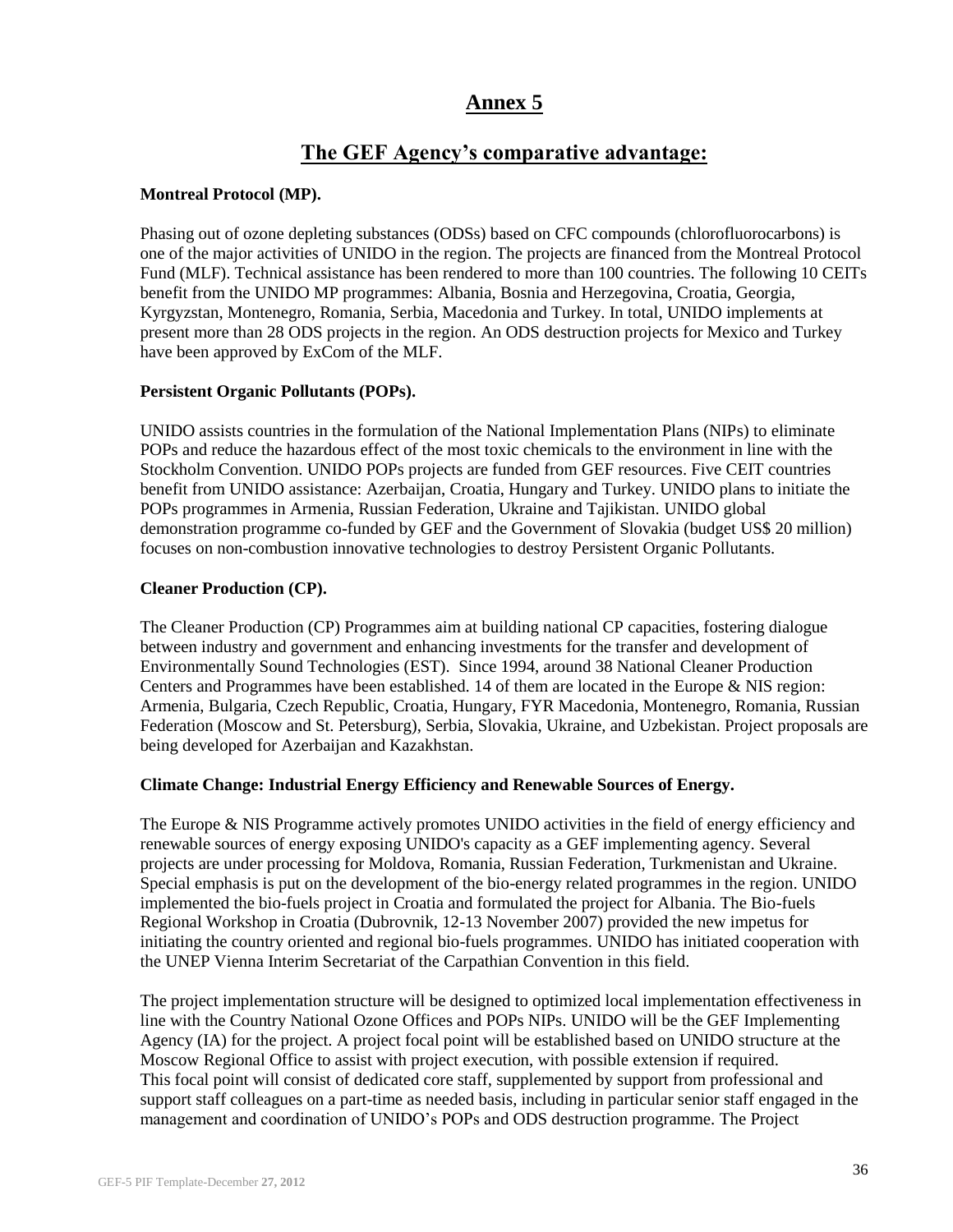Management Unit (PMU) will be responsible for the day-to-day management and execution of the project, and will oversee local project management offices. UNIDO will make these services available as part of its in-kind contribution to the project and will work in close co-operation with the counterparts.

A project Steering Committee from related Ministries will be established to provide the project team with political guidance and inter-Ministerial coordination support. The project will be subject to GEF Monitoring and Evaluation rules and practices of the GEF and UNIDO.